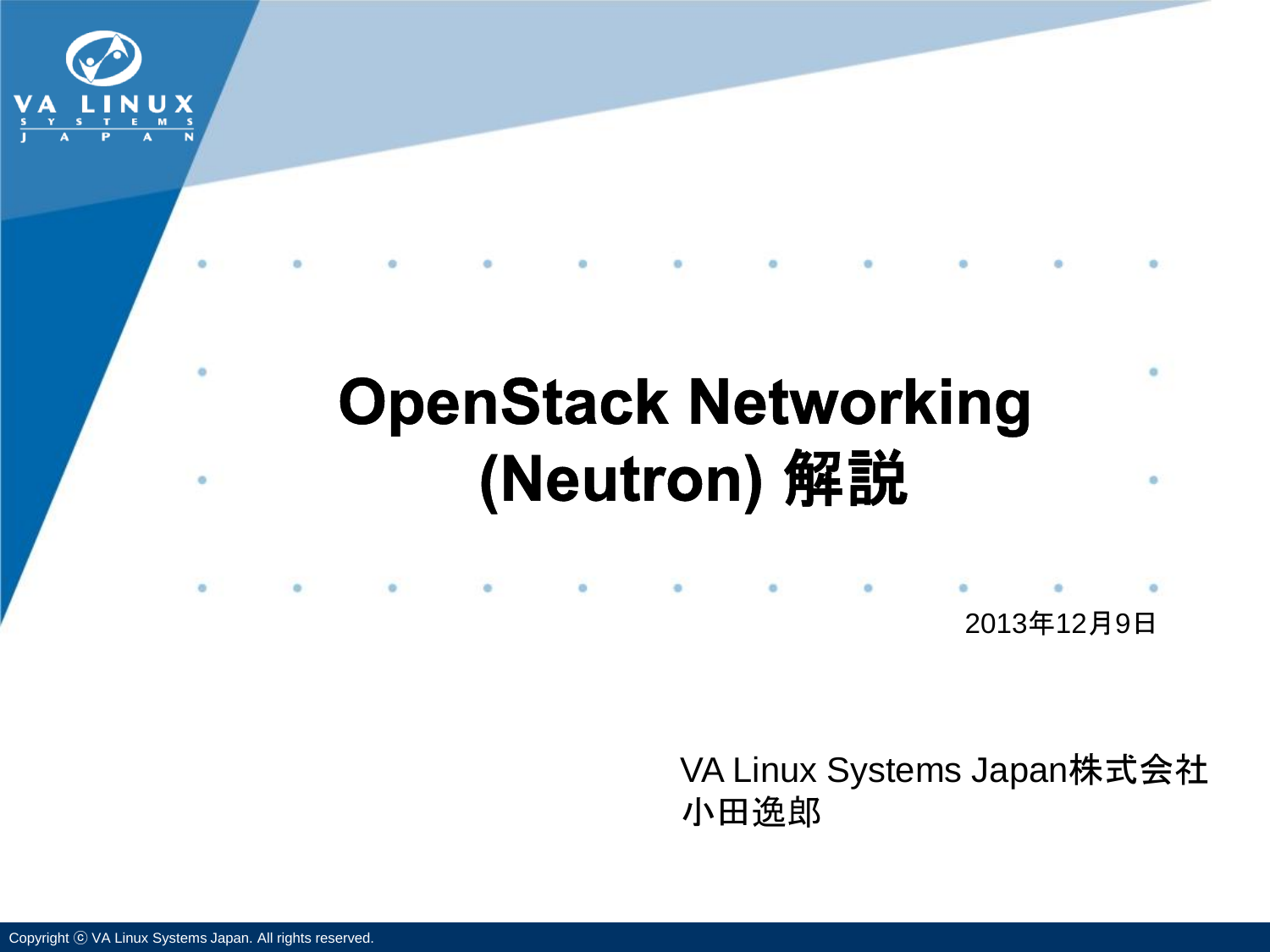# Agenda

Neutronの歴史

モデルとAPI

サーバのアーキテクチャ

仮想L2の実装

L3拡張機能の実装

参考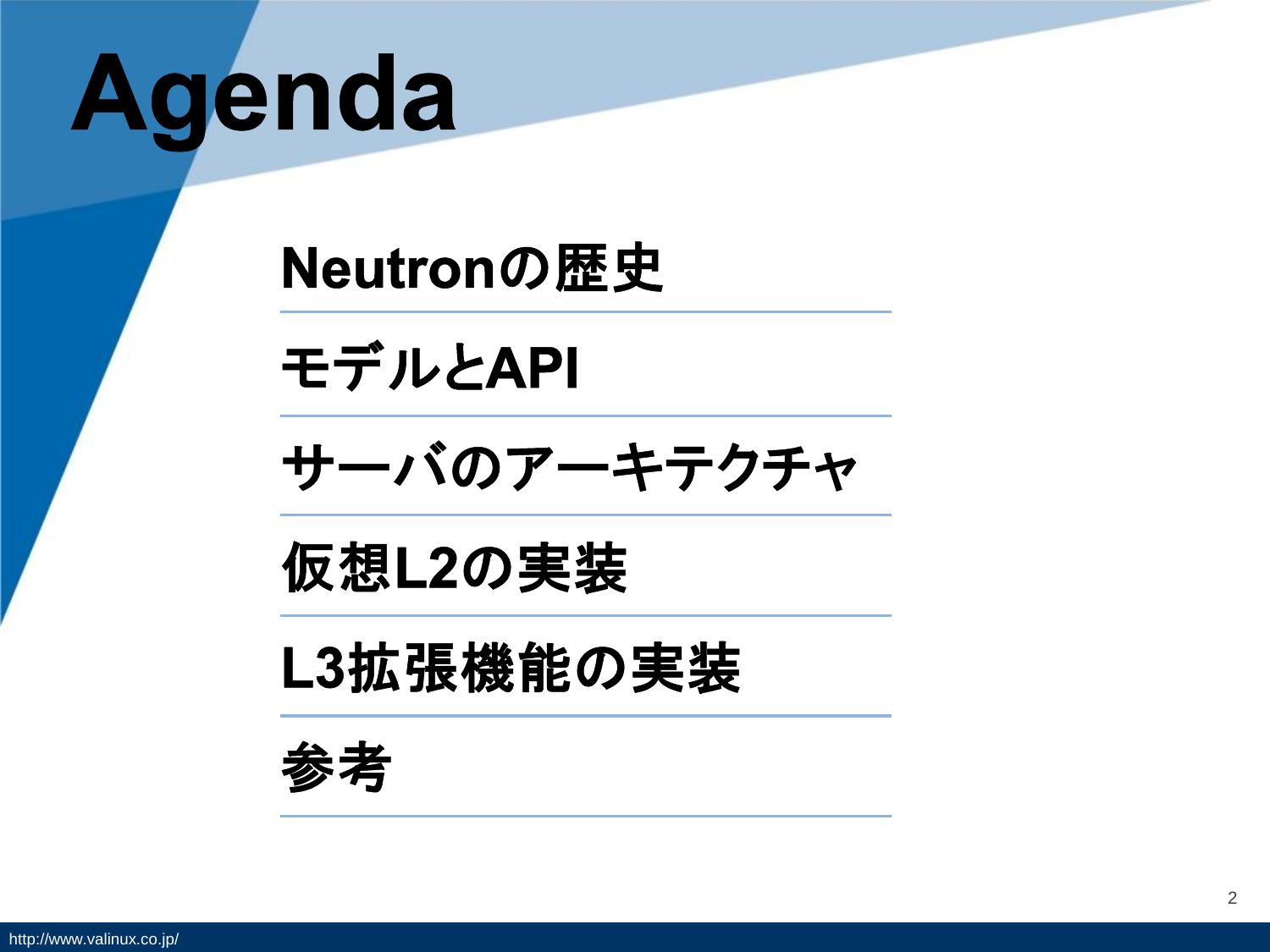

## **Neutron**の歴史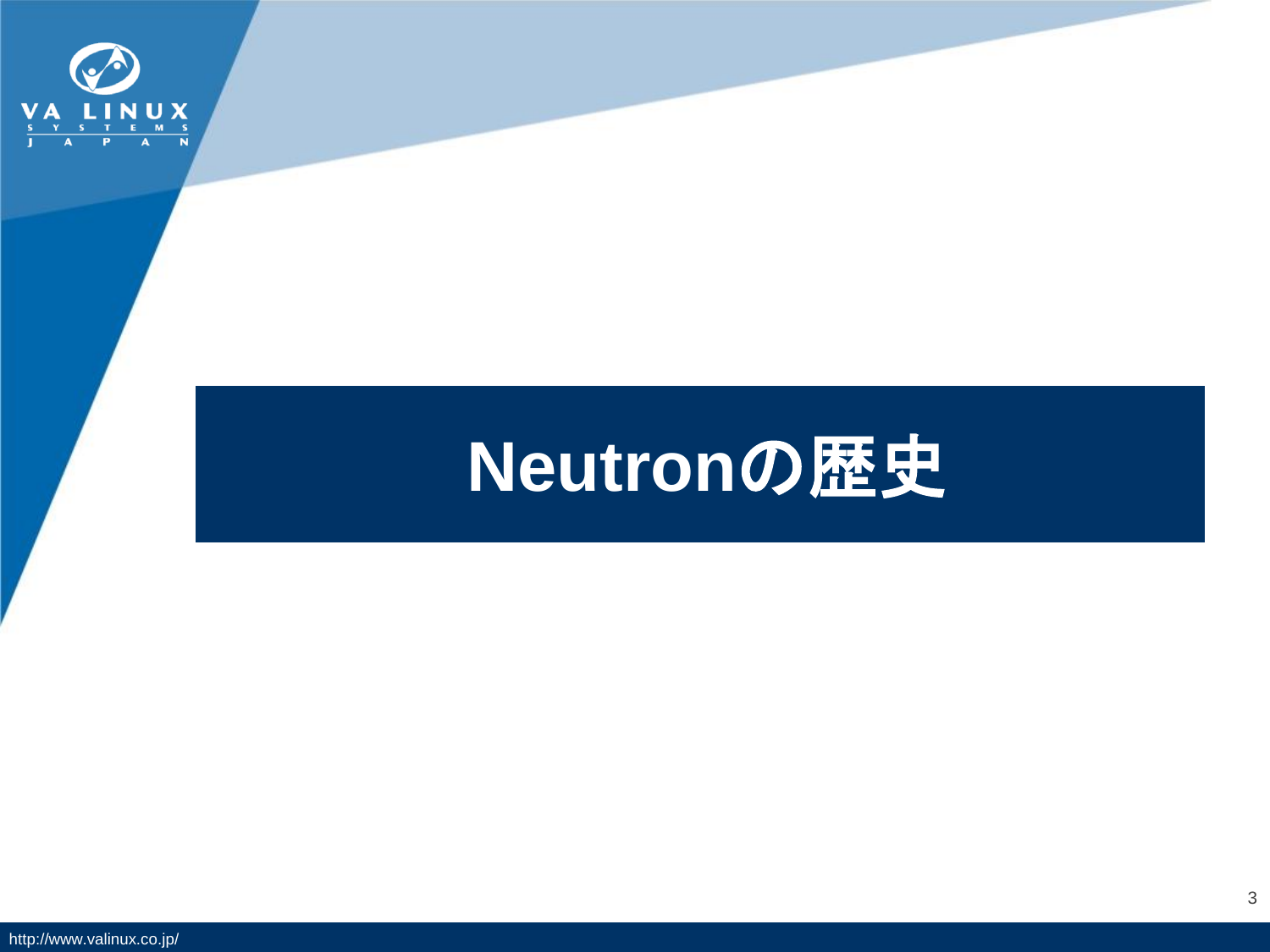### **OpenStack**のコアプロジェクトのひとつ

| <b>OpenStack Compute (Nova)</b>                    | VM管理        |
|----------------------------------------------------|-------------|
| <b>OpenStack Identity (KeyStone)</b>               | 認証サービス      |
| <b>OpenStack Image Service (Glance)</b>            | VMイメ―ジ管理    |
| <b>OpenStack Networking (Neutron)</b><br>$\bullet$ | ネットワーク管理    |
| <b>OpenStack Block Storage Service (Cinder)</b>    | ブロックストレージ   |
| <b>OpenStack Object Storage (Swift)</b>            | オブジェクトストレージ |
| <b>OpenStack Dashboard (Horizon)</b>               | GUI         |
| <b>OpenStack Metering (Ceilometer)</b>             | 計測          |
| <b>OpenStack Orchestration (Heat)</b>              | オーケストレーション  |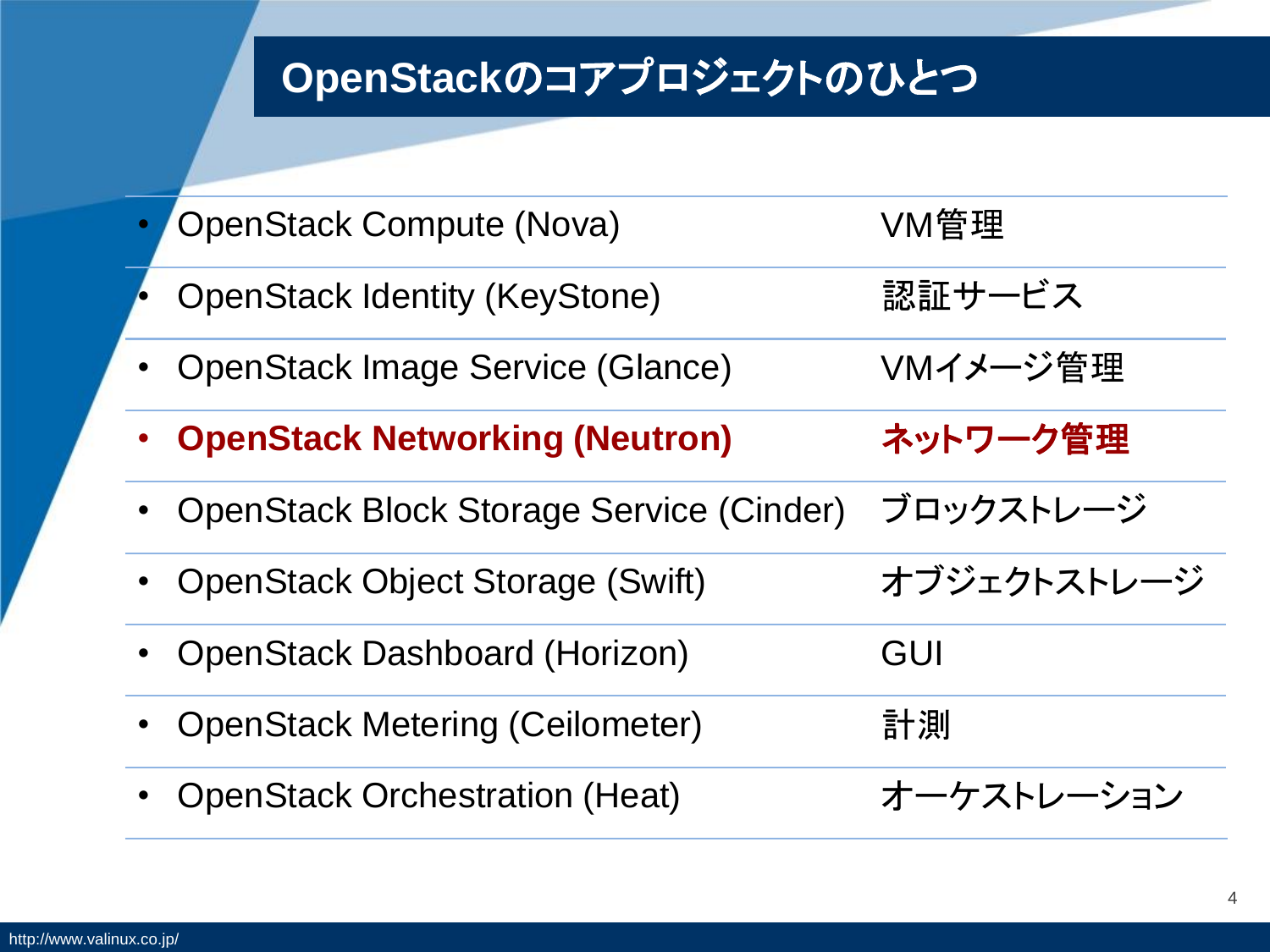### プロジェクト間は疎結合

- HTTP (REST API) による通信。
- 各プロジェクトともOpenStack以外に使用可能。

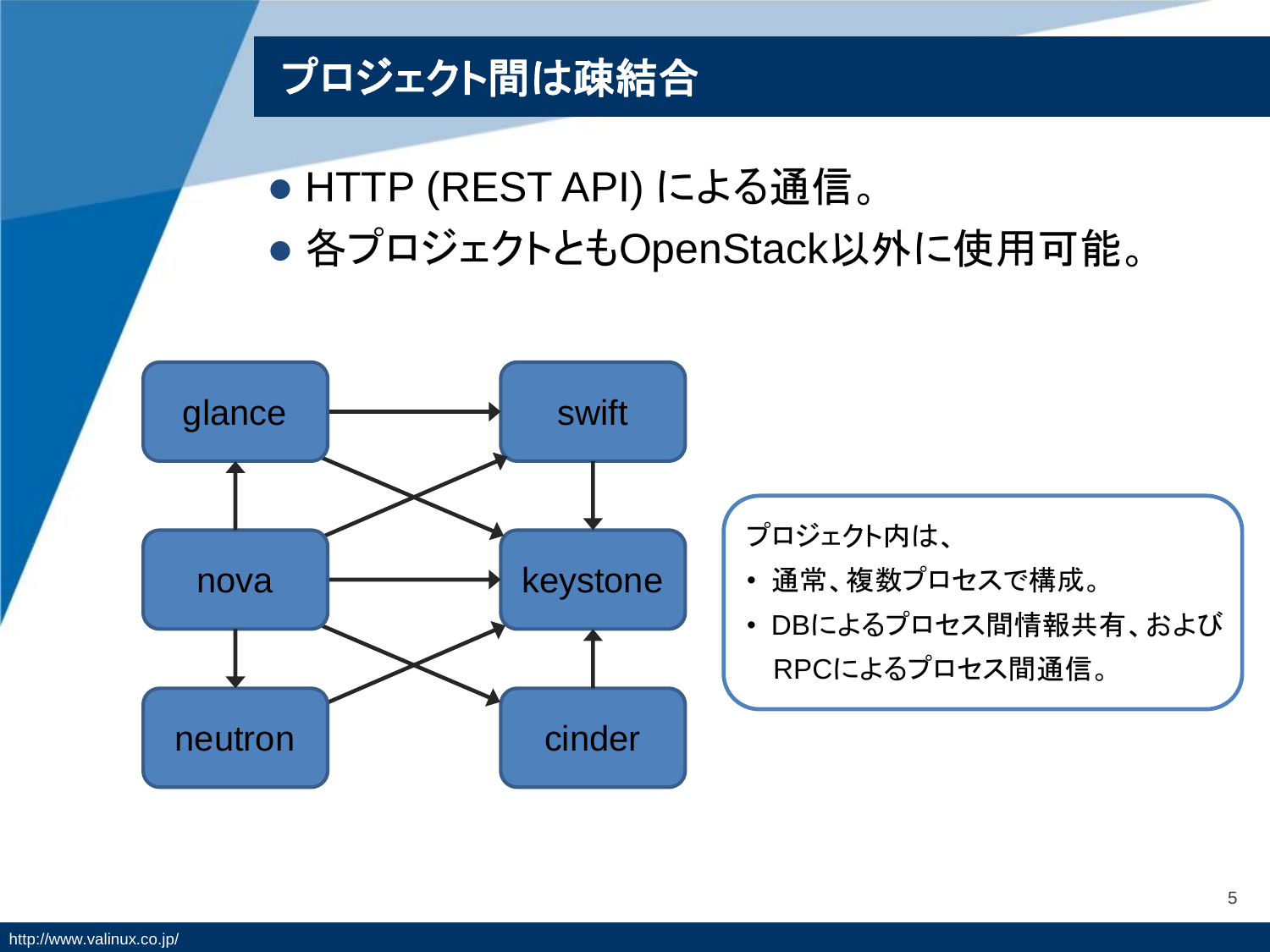### **OpenStack**ネットワーク管理の構成 **(Cactus**以前**)**

- nova-networkプロセスが処理。
- 以下のマネージャを選択可能。
	- FlatManager: 単一ネットワーク。
	- FlatDHCPManager: 単一ネットワーク、DHCPでIPアドレス配布。
	- VlanManger: VLANを使用して、テナント間でネットワークを分離。

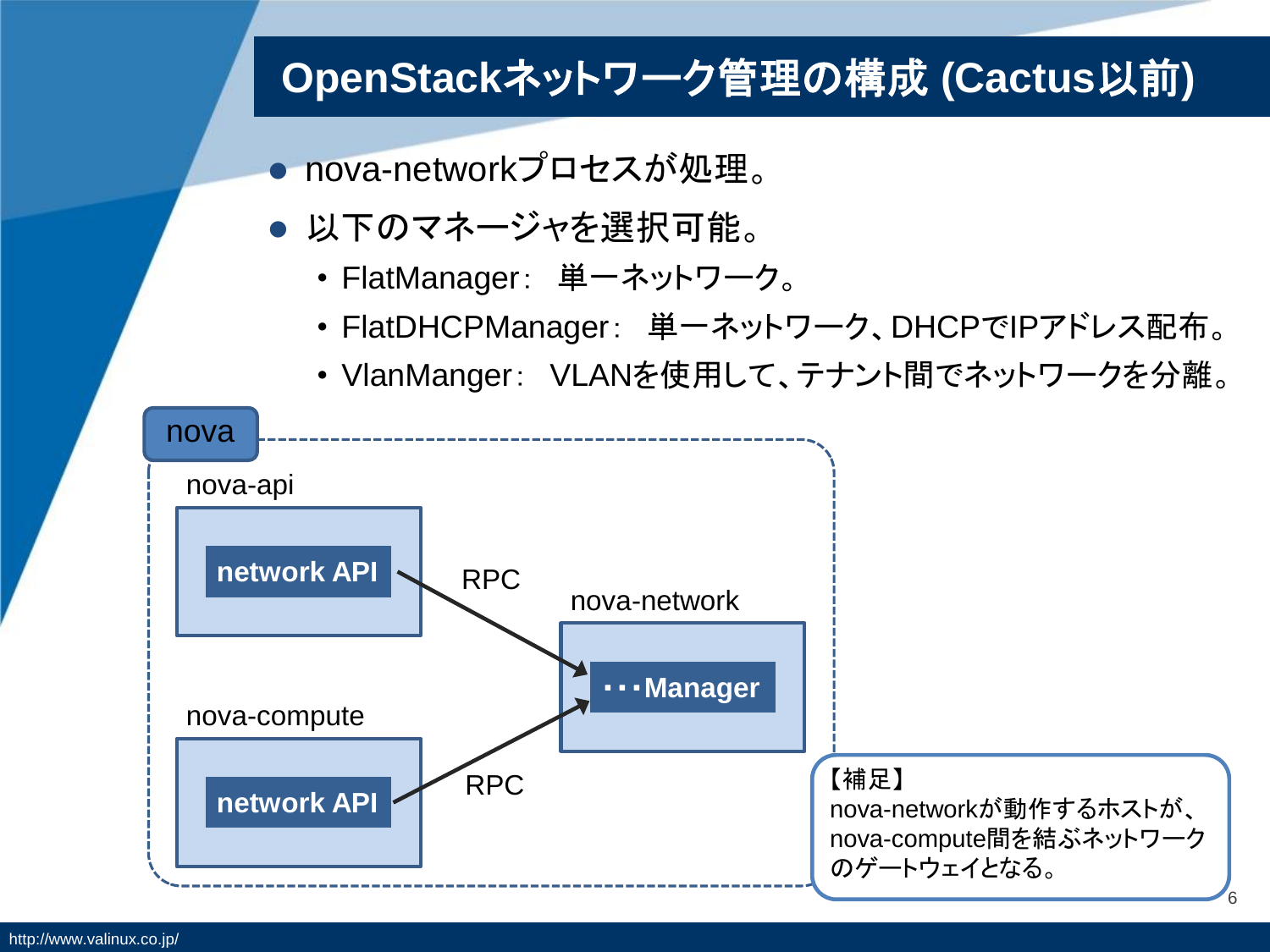### **OpenStack**ネットワーク管理の構成 **(Diablo**、**Essex)**

- Quantumが登場 (実験的な実装。L2管理のみ)。
- nova-networkにQuantumを使用するマネージャが追加された。
	- QuantumManager: Quantumを使用。
- IPアドレス管理として、Melangeというプロジェクトができた。

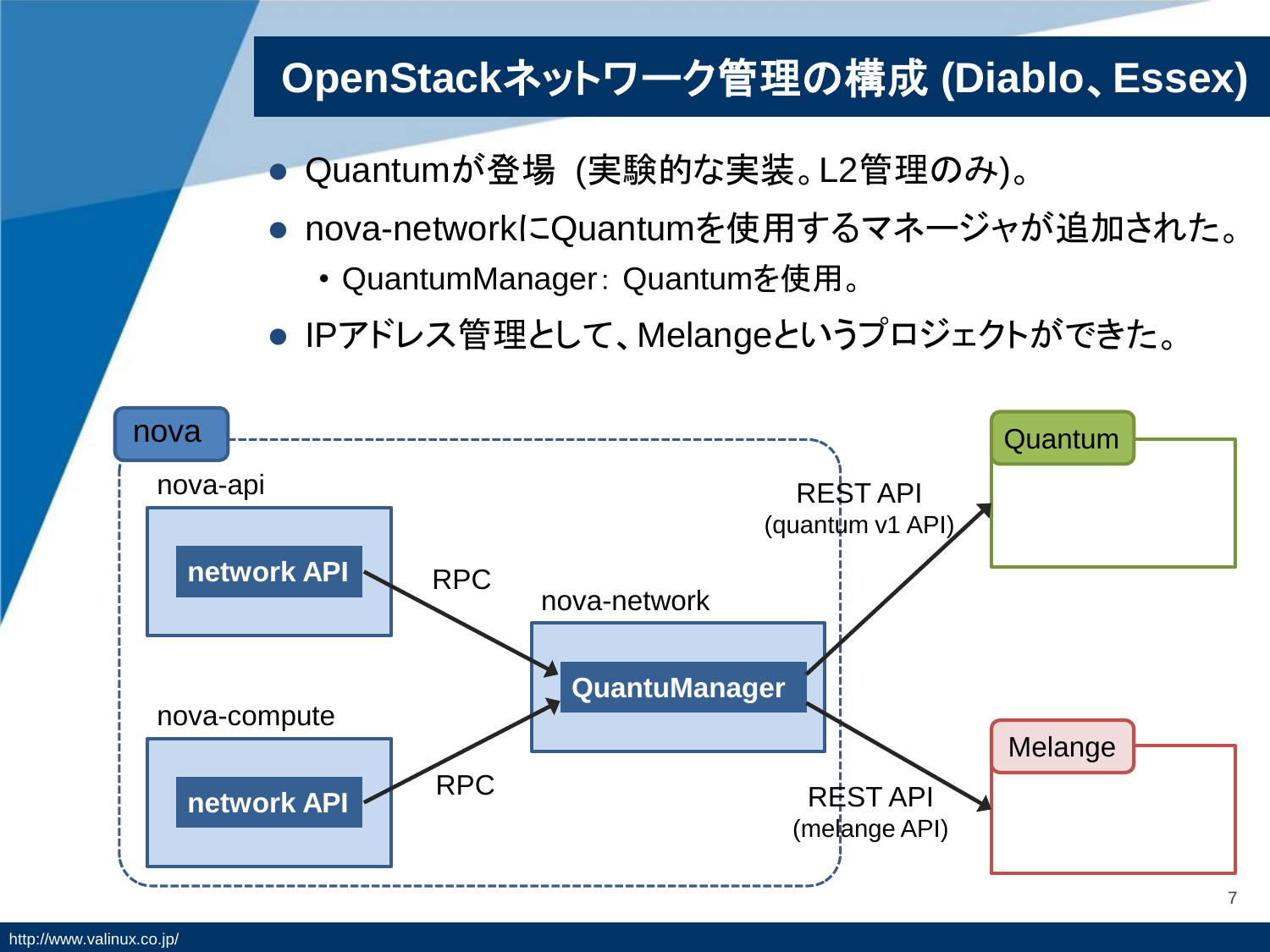#### **OpenStack**ネットワーク管理の構成 **(Folsom)**

- Quantumが正式サポート。
- IPアドレス管理を取り込み、APIも変わった (quantum v2 API)。
- nova-networkは不要となった (後方互換のため、使用することも 可能。ただし、QuantumManager はなくなった)。

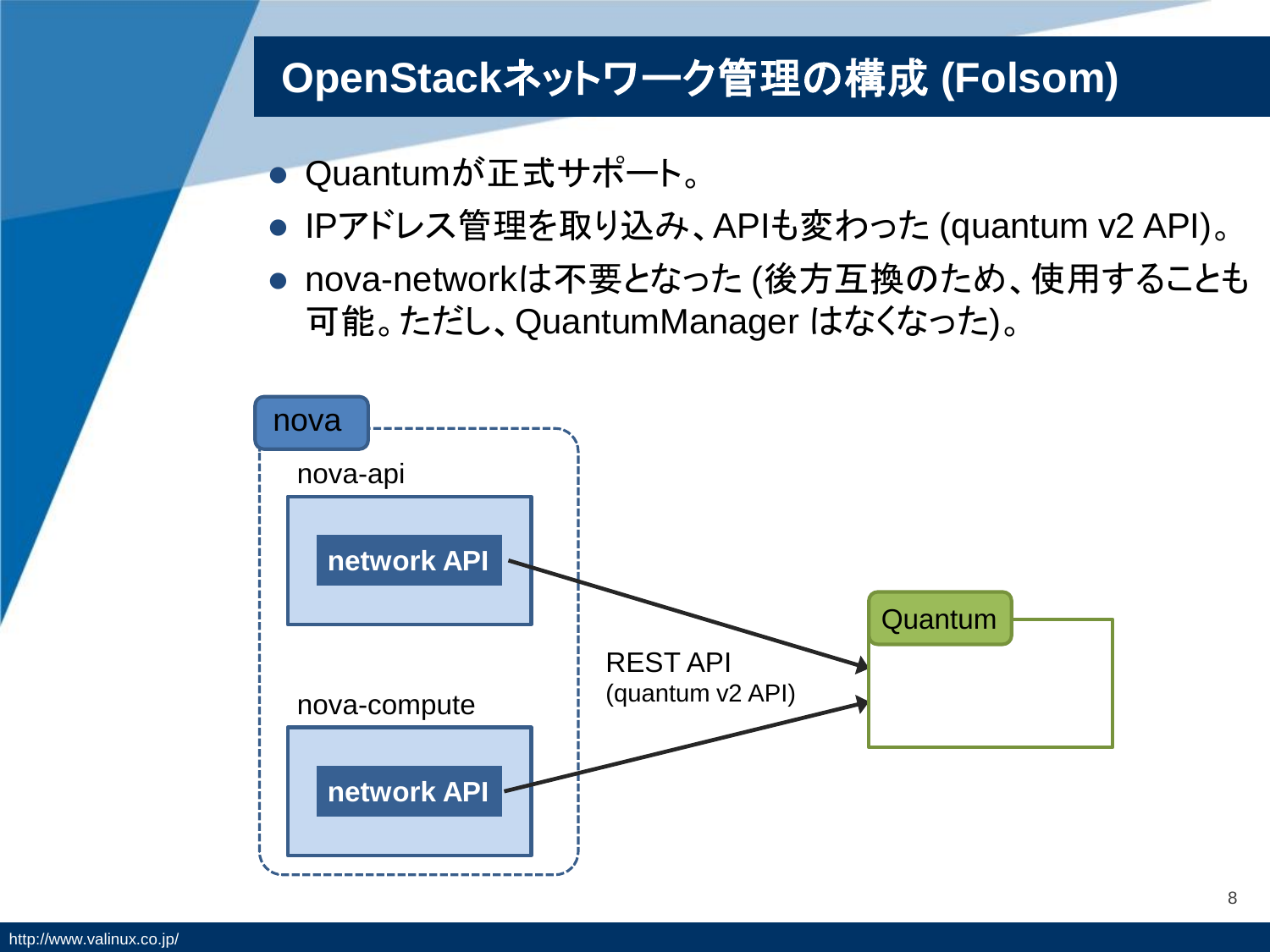#### **Grizzly**でのエンハンス

- サービスタイプフレームワーク登場
- LBaaS
- Agent Scheduler
- DBマイグレーション

#### **Havana**でのエンハンス

- Neutronに改名
- サービスタイプフレームワークリファクタリング
- VPNaaS、FWaaS登場

#### **● Icehouseでの話題**

- サードパーティテスト プラグイン(ドライバ)ごとにアクティブメンバの窓口登録、テスト セットが必須化。用意できないものは、J開始時に削除される。
- IPv6サポート
- Nova parity nova-networkの廃止、まだできていない
- 各種サービスのフレームワークリファクタリング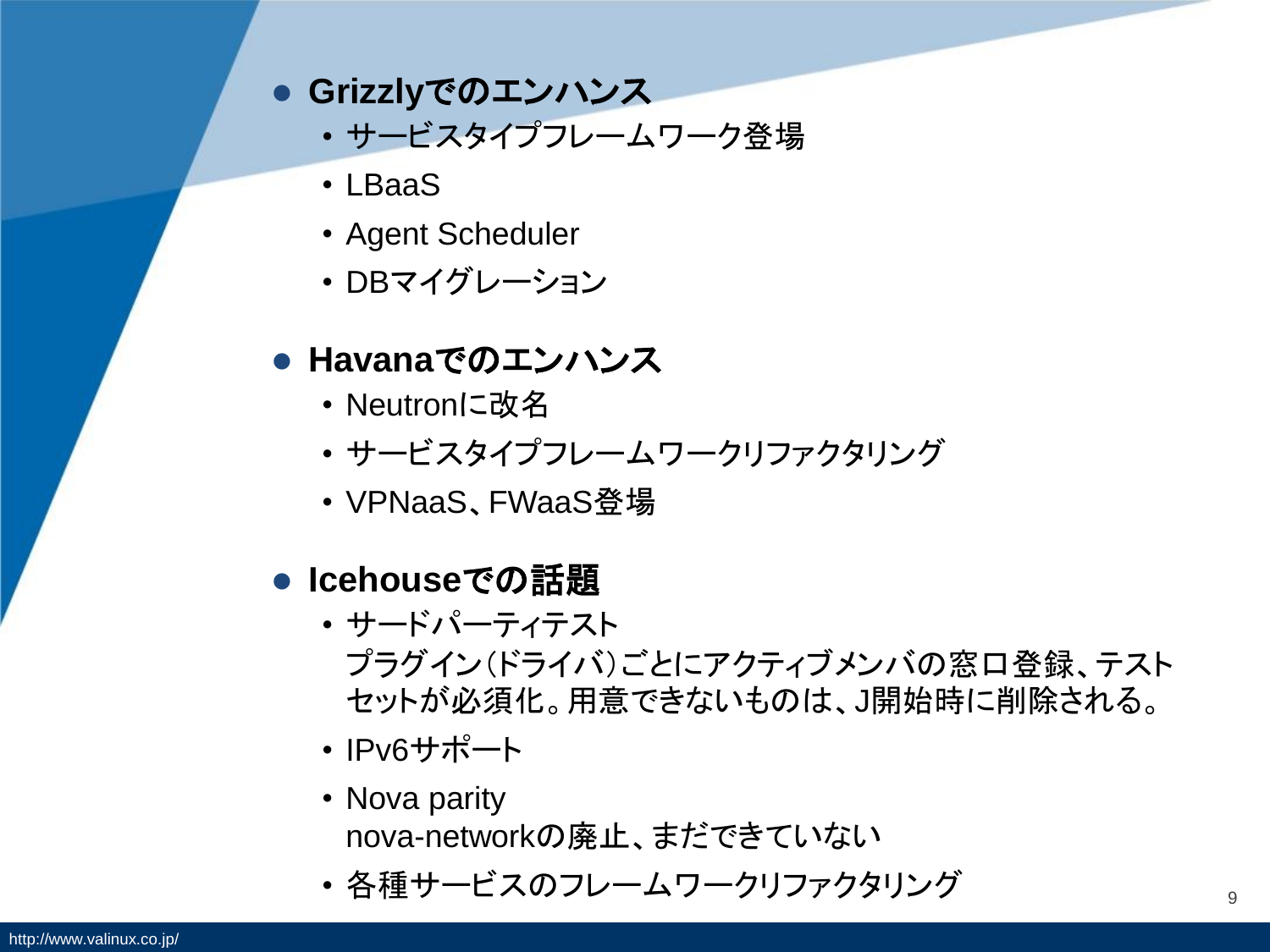

## モデルと**API**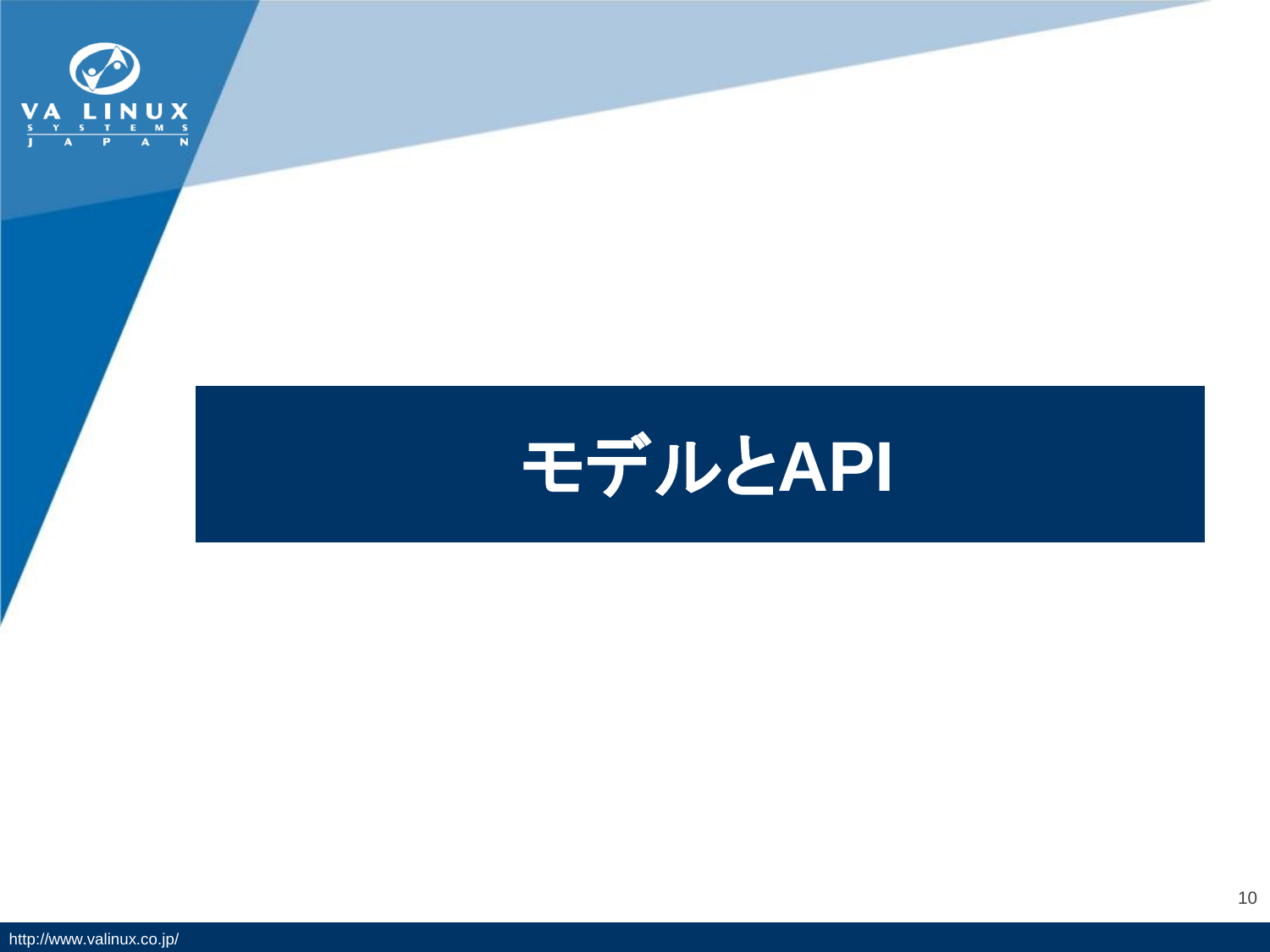#### **Quantum**の流儀

#### リソースを定義し、REST APIでリソースの操作を行う。

- POST リソースの作成
- PUT リソースの更新
- GET リソースの情報取得
- DELETE リソースの削除
- 作成、更新されたリソースの情報に従い、物理的な実現を行う (APIの操作と必ずしも同期していない)。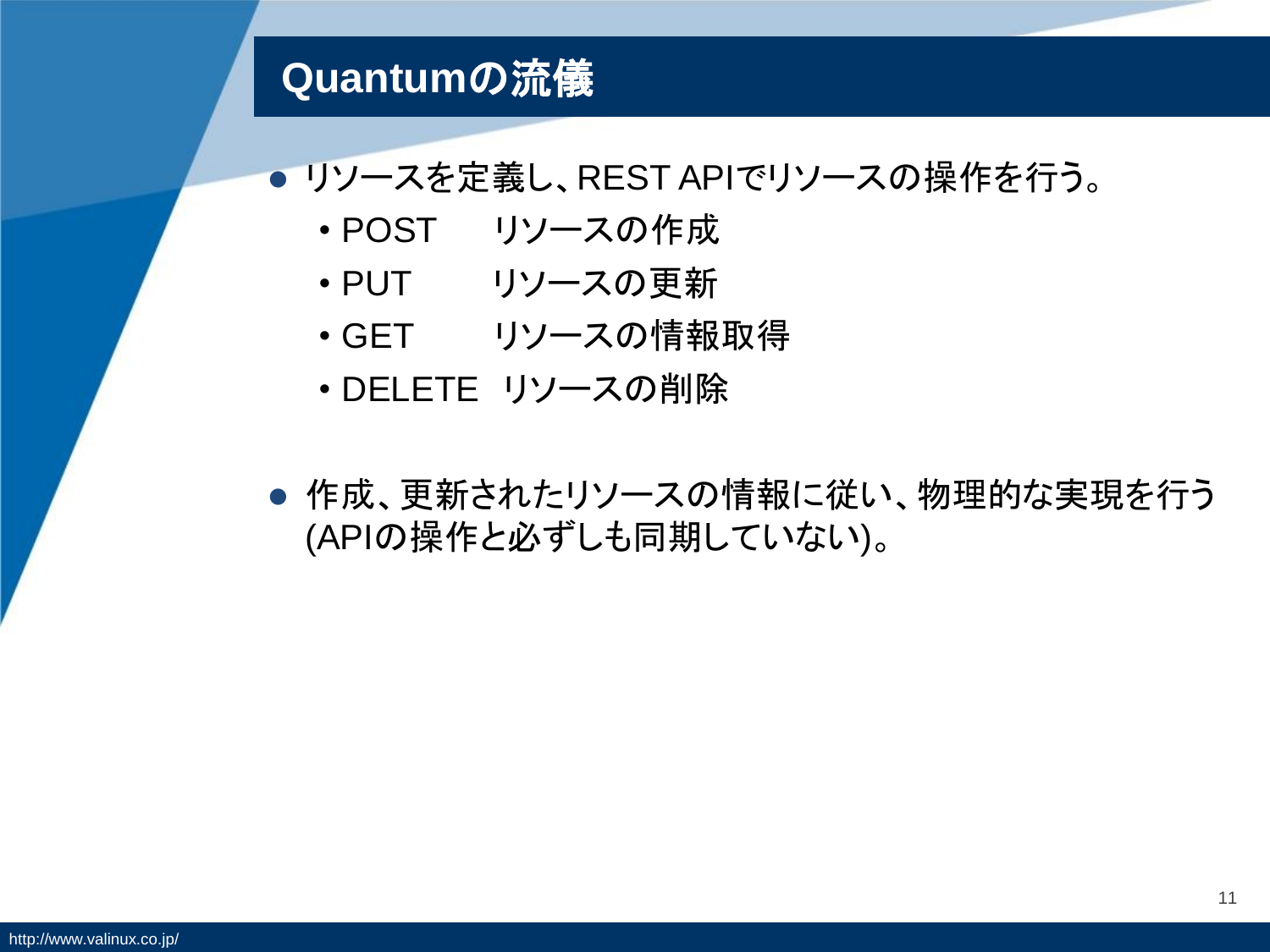#### コアリソース

● ネットワーク 仮想的なL2ネットワーク (L2スイッチ)、L2ブロードキャストの到達範囲。 テナントの区別あり。

● サブネット ネットワーク上のポートに割り当てるIPアドレスブロック (CIDR)。

ポート

仮想的なL2スイッチ上のポート。ポートとVMのNICを結びつける。

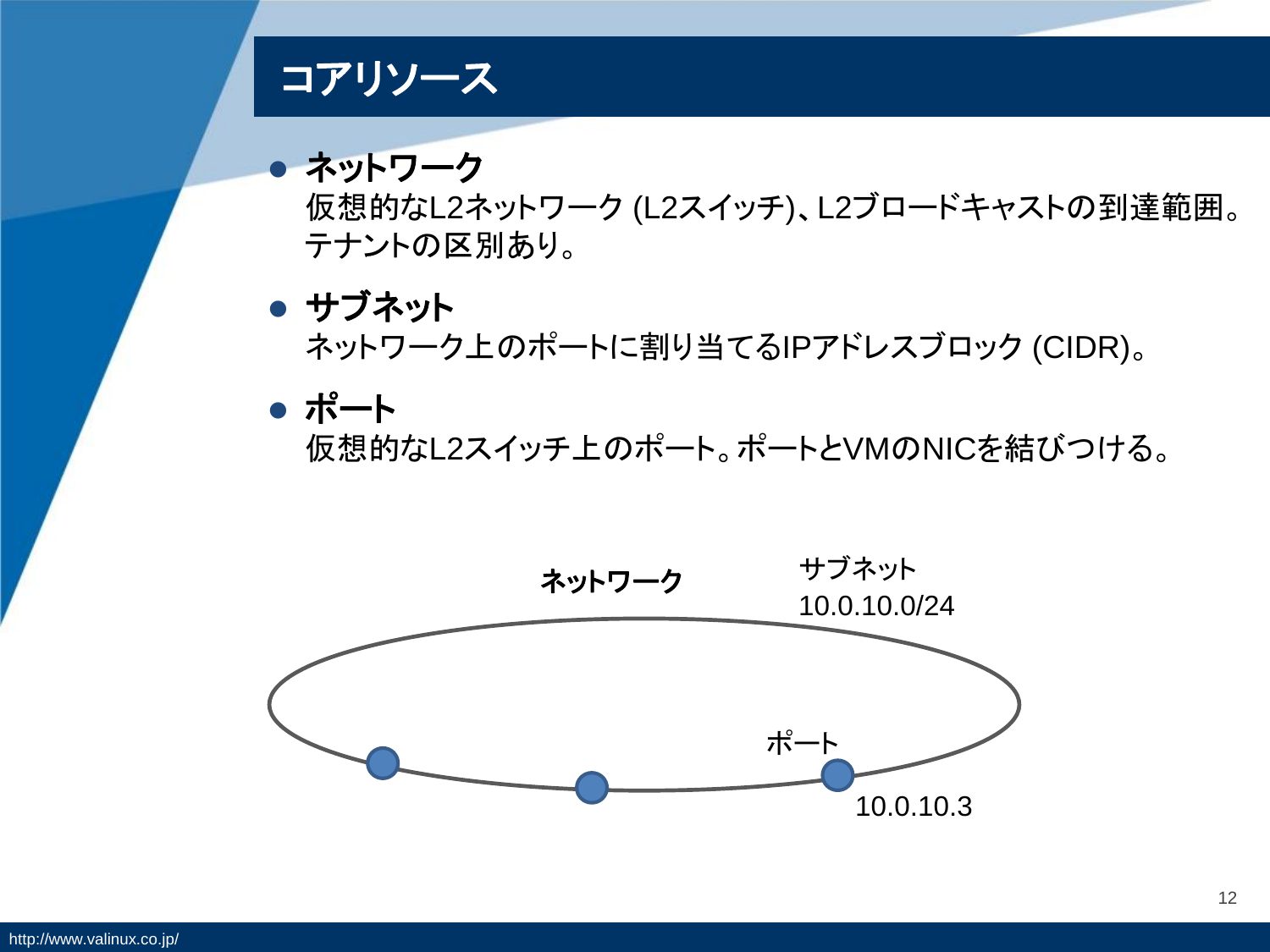### ネットワーク**API**

| 作成(C)   | <b>POST</b>   | v2.0/networks              |
|---------|---------------|----------------------------|
| 更新(U)   | <b>PUT</b>    | v2.0/networks/ネットワークID     |
| 一覧取得(R) | GET           | v <sub>2.0</sub> /networks |
| 情報取得(R) | GET           | v2.0/networks/ネットワークID     |
| 削除      | <b>DELETE</b> | v2.0/networks/ネットワークID     |

| 【属性】 status $(R)$    | リソースの状態   |
|----------------------|-----------|
| subnets $(R)$        | サブネットのリスト |
| name (CUR)           | 名前        |
| admin_state_up (CUR) | 起動状態      |
| $t$ enant_id $(CR)$  | テナントID    |
| shared (CUR)         | 共有属性      |
| id(R)                | ネットワークID  |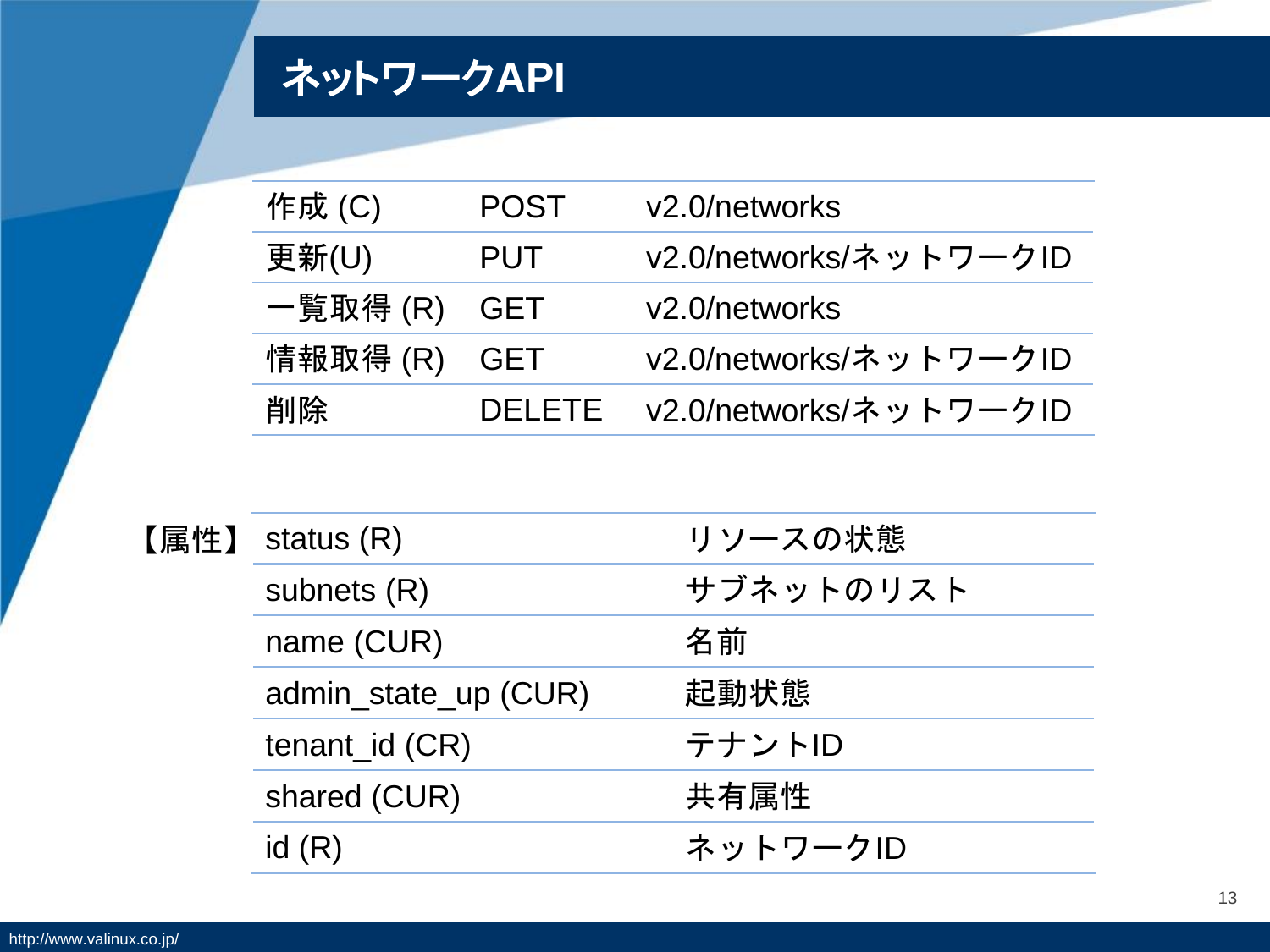### 実行例 **(**ネットワーク作成**)**

```
• 入力 POST /v2.0/networks HTTP/1.1
         Host: 172.17.190.11:9696
         Accept: */*
         Content-Type: application/json
         X-Auth-Token: 24a82ecfa577483ea3af786579a4d41a
```

```
\{ "network": {
     "name": "hogehoge",
    "admin state up": false,
     "shared": true,
     "tenant_id": "de56b707d3c94686952f8d67a1be0960",
  }
}
```

```
HTTP/1.1 201 Created
          Content-Type: application/json; charset=UTF-8
          {
             "network": {
               "status": "ACTIVE",
               "subnets": [],
               "name": "hogehoge",
              "admin state up": false,
               "tenant_id": "de56b707d3c94686952f8d67a1be0960",
               "shared": true,
               "id": "4cd5e1e1-3a94-4df8-b570-3a904e62c045"
             }
          }
• 出力
```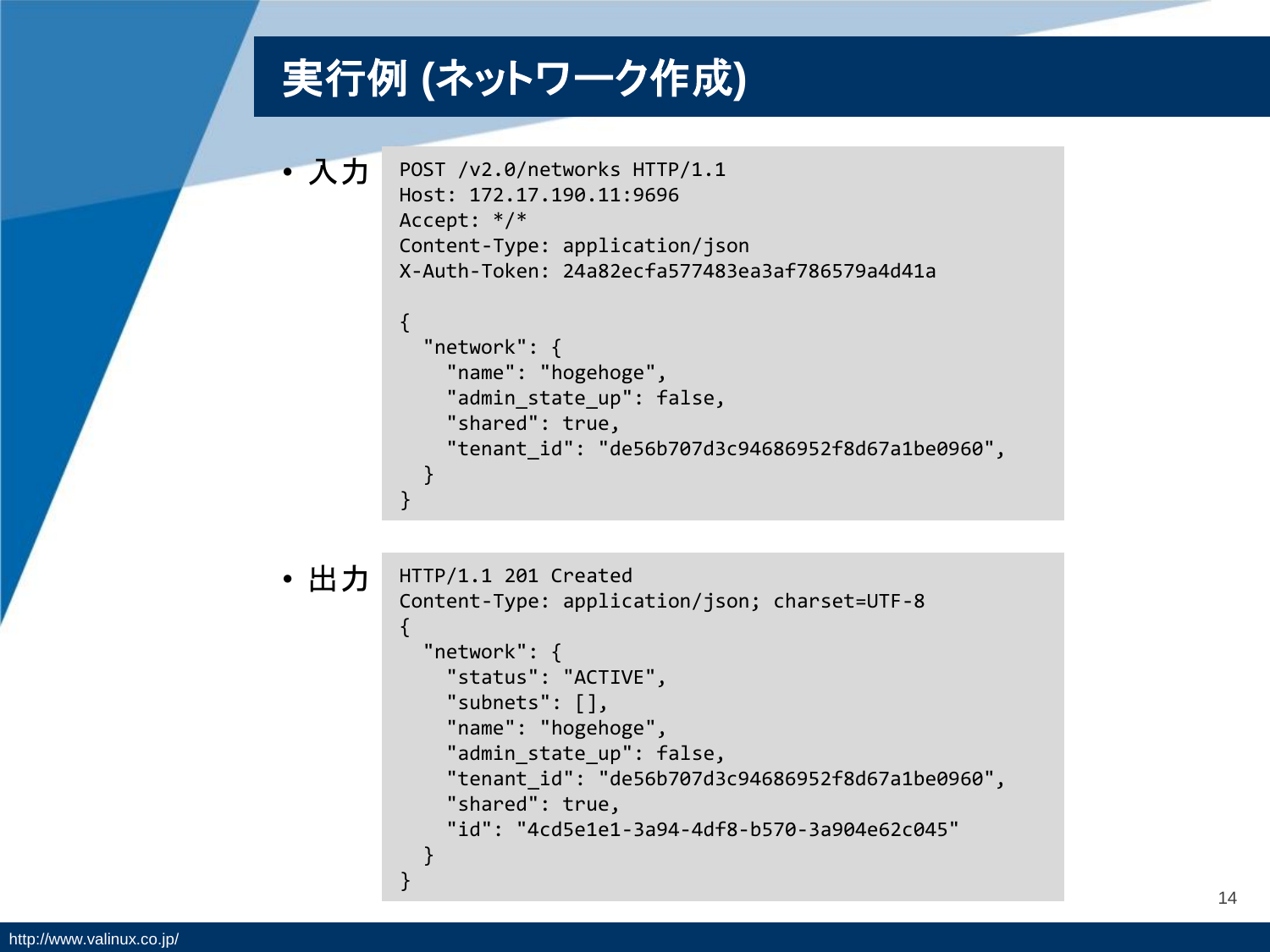### サブネット**API**

| 作成(C)    | <b>POST</b> | $v2.0$ /subnets      |
|----------|-------------|----------------------|
| 更新(U)    | <b>PUT</b>  | v2.0/subnets/サブネットID |
| 一覧取得 (R) | <b>GET</b>  | $v2.0$ /subnets      |
| 情報取得 (R) | <b>GET</b>  | v2.0/subnets/サブネットID |
| 削除       | DEI FTE     | v2.0/subnets/サブネットID |

| 【属性】 | name (CUR)             | 名前               |
|------|------------------------|------------------|
|      | enable_dhcp (CUR)      | DHCP配布の対象とするかどうか |
|      | network_id (CR)        | ネットワークID         |
|      | $t$ enant_id $(CR)$    | テナントID           |
|      | dns_nameservers (CUR)  | DNSサーバのリスト       |
|      | allocation_pools (CUR) | IPアドレス割り当て範囲     |
|      | host_routes (CUR)      | ルーティングテーブルのリスト   |
|      | ip_version (CR)        | IPアドレスバージョン      |
|      | gateway_ip (CUR)       | gatewayアドレス      |
|      | cidr (CR)              | <b>CIDR</b>      |
|      | id(R)                  | サブネットID          |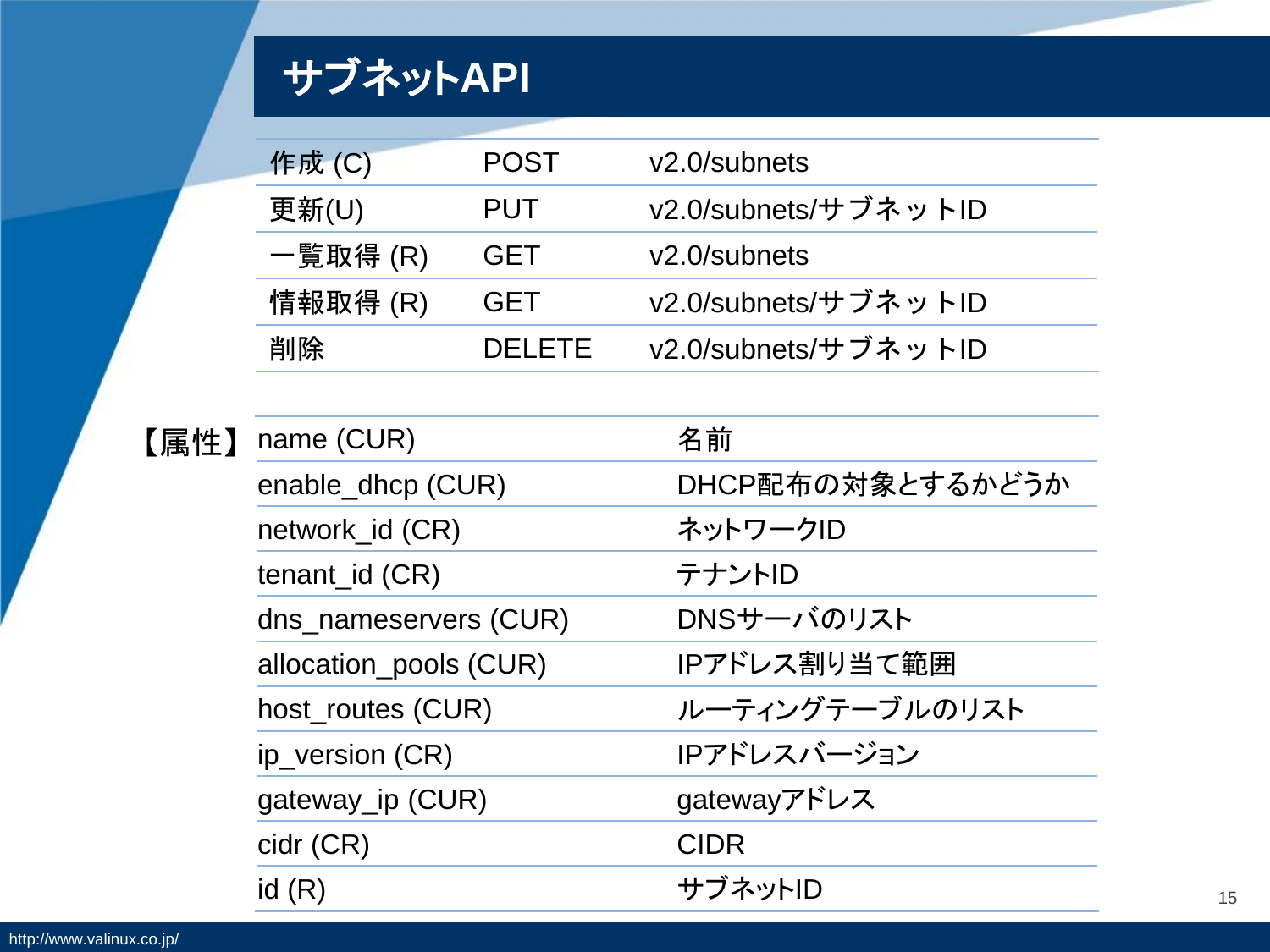### 実行例 **(**サブネット作成**)**

• 入力

```
POST /v2.0/subnets HTTP/1.1
Host: localhost:9696
x-auth-token: 051b462fbc744ff9a04b4ebdde1ee8d8
accept: application/json
content-type: application/json
Content-Length: 200
{
    "subnet": {
      "network_id": "e880a8b2-166e-4570-b853-e278704fa453",
     "ip version": 4,
      "cidr": "10.100.1.0/24"
   }
}
```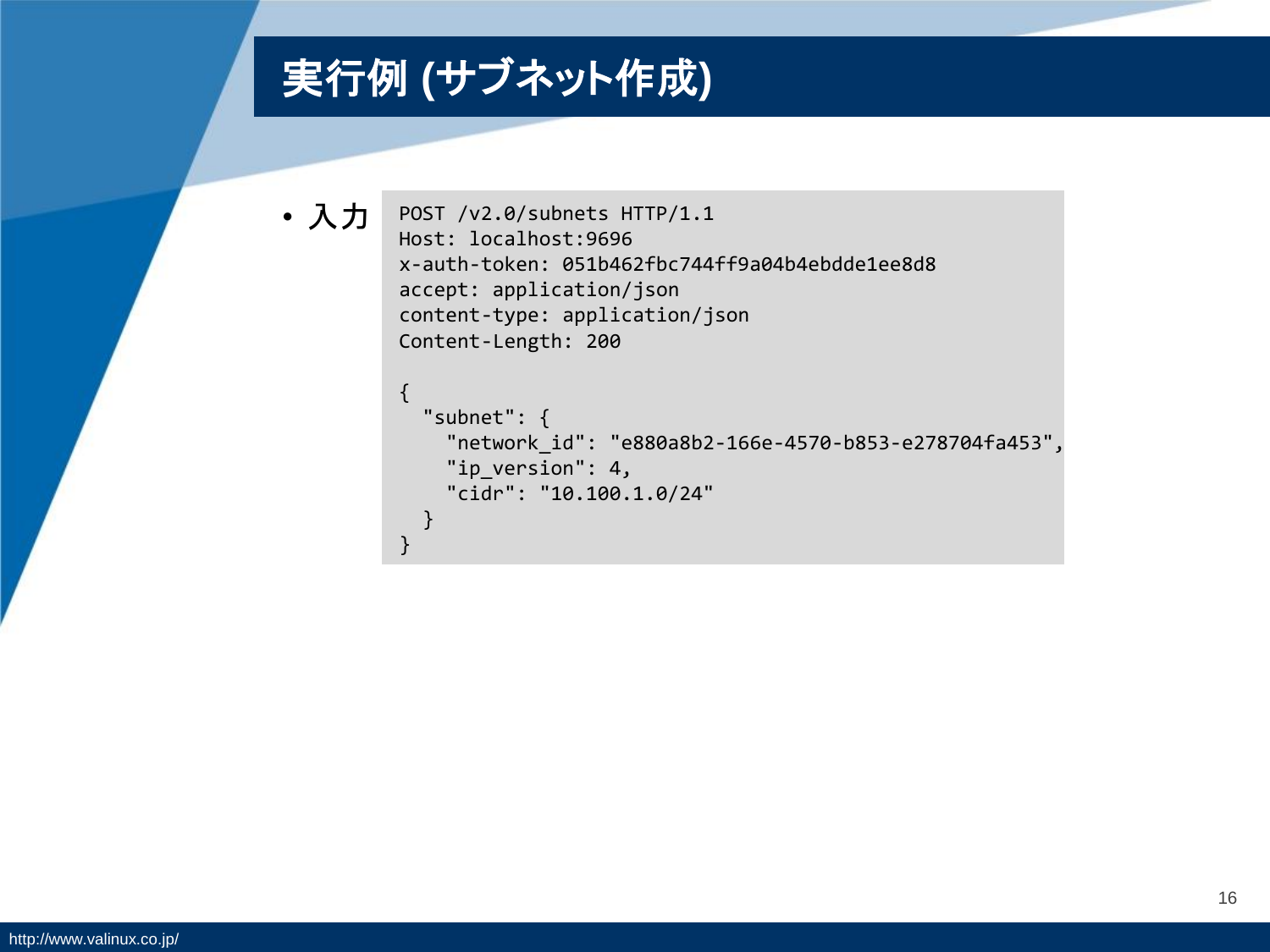#### • 出力

```
HTTP/1.1 201 Created
Content-Type: application/json; charset=UTF-8
Content-Length: 377
Date: Mon, 03 Sep 2012 06:47:57 GMT
{
   "subnet": {
     "name": "",
     "enable_dhcp": true,
     "network_id": "e880a8b2-166e-4570-b853-e278704fa453",
     "tenant_id": "9bb11f90f1b54f4da58088b5aabef994",
    "dns nameservers": [],
     "allocation_pools": [
       {
         "start": "10.100.1.2",
         "end": "10.100.1.254"
       }
     ],
    "host routes": [],
    "ip version": 4,
     "gateway_ip": "10.100.1.1",
     "cidr": "10.100.1.0/24",
     "id": "a69ebbd5-f759-4eec-be07-82811b8e8865"
   }
}
```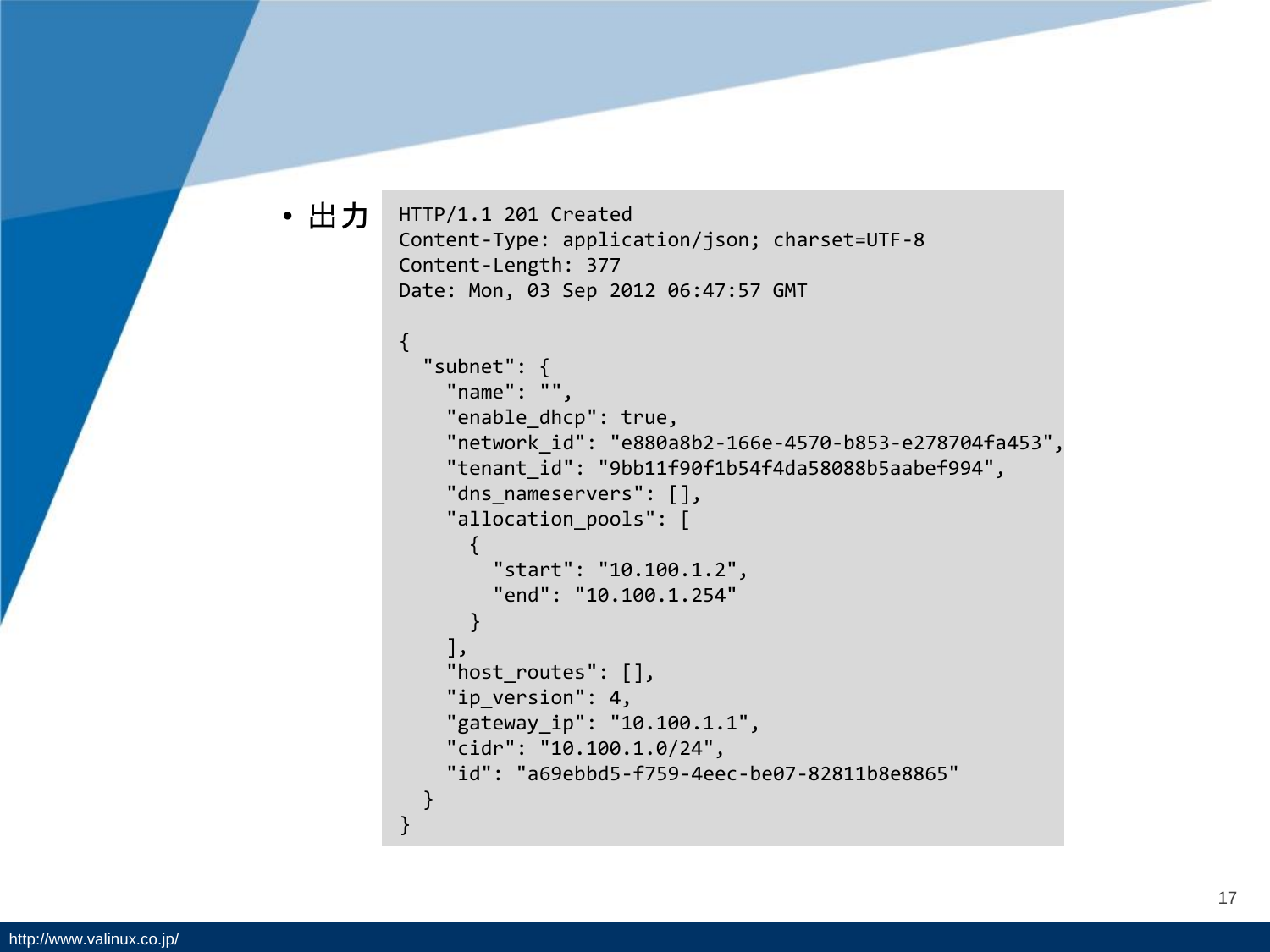### ポート **API**

| 作成(C)    | <b>POST</b>   | $v2.0$ /ports    |
|----------|---------------|------------------|
| 更新(U)    | <b>PUT</b>    | v2.0/ports/ポートID |
| 一覧取得 (R) | <b>GET</b>    | $v2.0$ /ports    |
| 情報取得 (R) | <b>GET</b>    | v2.0/ports/ポートID |
| 削除       | <b>DELETE</b> | v2.0/ports/ポートID |

【属性】

| status $(R)$         | リソースの状態    |
|----------------------|------------|
| name (CUR)           | 名前         |
| admin_state_up (CUR) | 起動状態       |
| network_id (CR)      | ネットワークID   |
| $t$ enant_id $(CR)$  | テナントID     |
| device_owner (CUR)   | オーナ        |
| mac_address (CR)     | macアドレス    |
| fixed_ips (CUR)      | IPアドレスのリスト |
| id(R)                | ポートID      |
| device_id (CUR)      | デバイスID     |
|                      |            |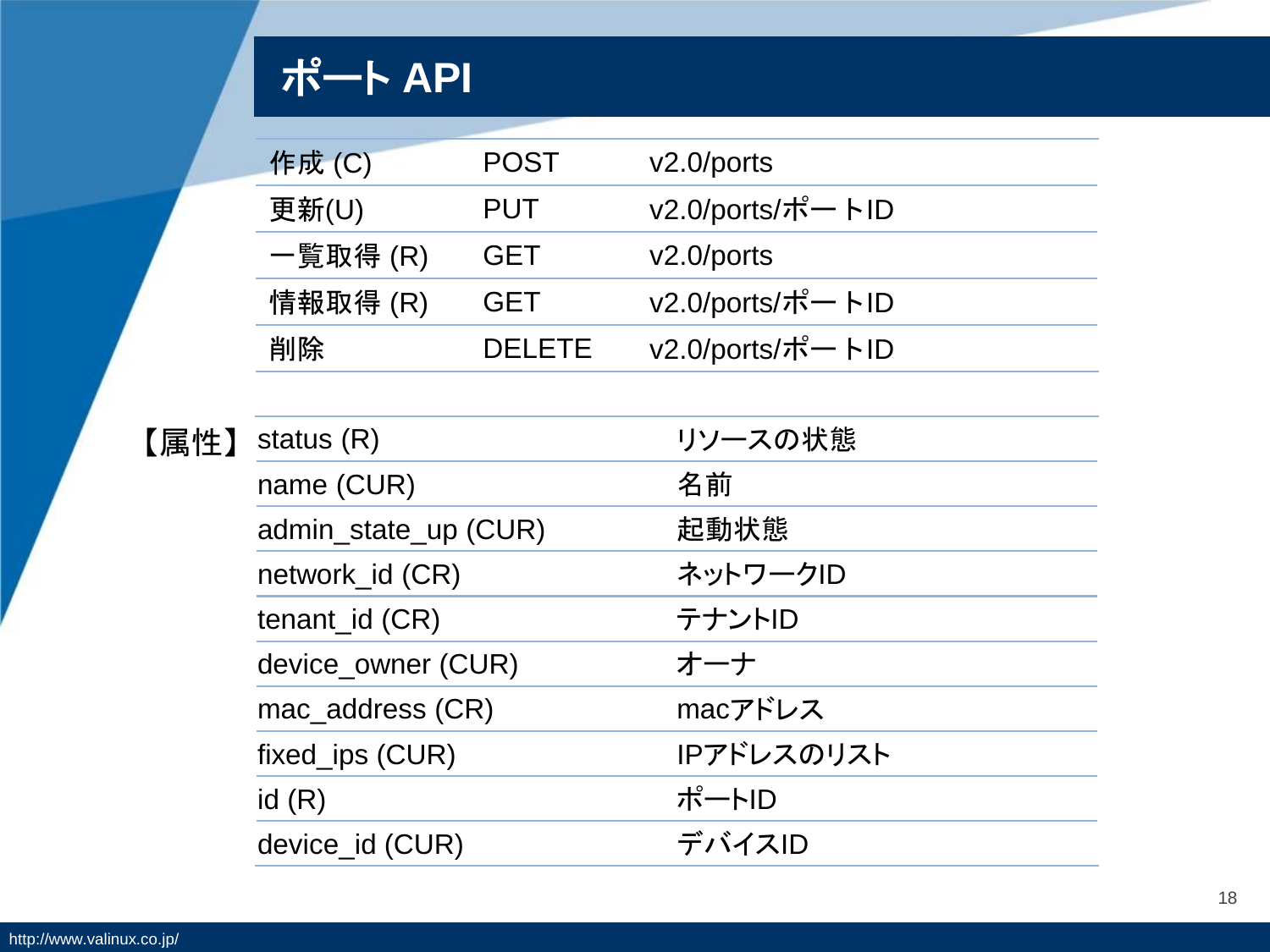### 実行例 **(**ポート作成**)**

```
• 入力 POST /v2.0/ports HTTP/1.1
          Host: 172.17.190.11:9696
          Accept: */*
          Content-Type: application/json
          X-Auth-Token: 6a662b8f9254451abaf6dd19b7502de8
          {
             "port": {
               "name": "port1",
               "network_id": "07e5e40e-0be5-4ac7-938d-
          969f0ee5fda3",
              "admin state up": false,
               "mac_address": "ff:ff:ff:ff:ff:05",
               "fixed_ips": [
          \overline{\phantom{a}} "ip_address": "100.0.0.5",
                   "subnet_id": "24196f2a-6e5e-4a9a-bbd1-
          3624f9c096d1"
                  }
               ],
              "device id": "test device",
              "device owner": "device owner",
               "tenant_id": "tenant12345"
             }
          }
```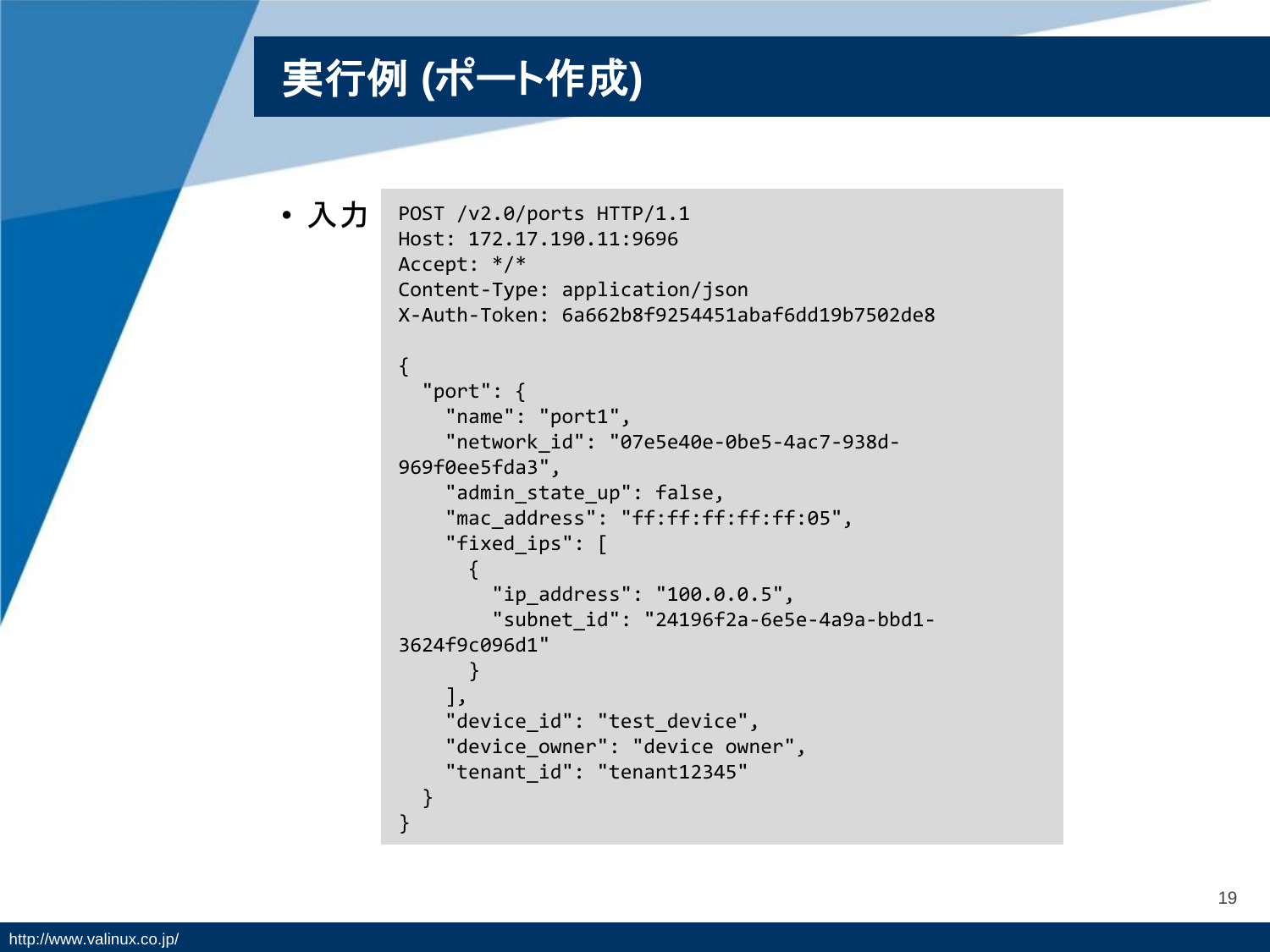#### • 出力

```
HTTP/1.1 201 Created
Content-Type: application/json; charset=UTF-8
```

```
{
   "port": {
     "status": "ACTIVE",
     "name": "port1",
    "admin state up": false,
     "network_id": "07e5e40e-0be5-4ac7-938d-
969f0ee5fda3",
     "tenant_id": "tenant12345",
    "device owner": "device owner",
     "mac_address": "ff:ff:ff:ff:ff:05",
     "fixed_ips": [
       {
         "subnet_id": "24196f2a-6e5e-4a9a-bbd1-
3624f9c096d1",
         "ip_address": "100.0.0.5"
       }
 ],
     "id": "27a50f53-f1e9-41ac-a3cb-8e8b1934defb",
     "device_id": "test_device"
  }
}
```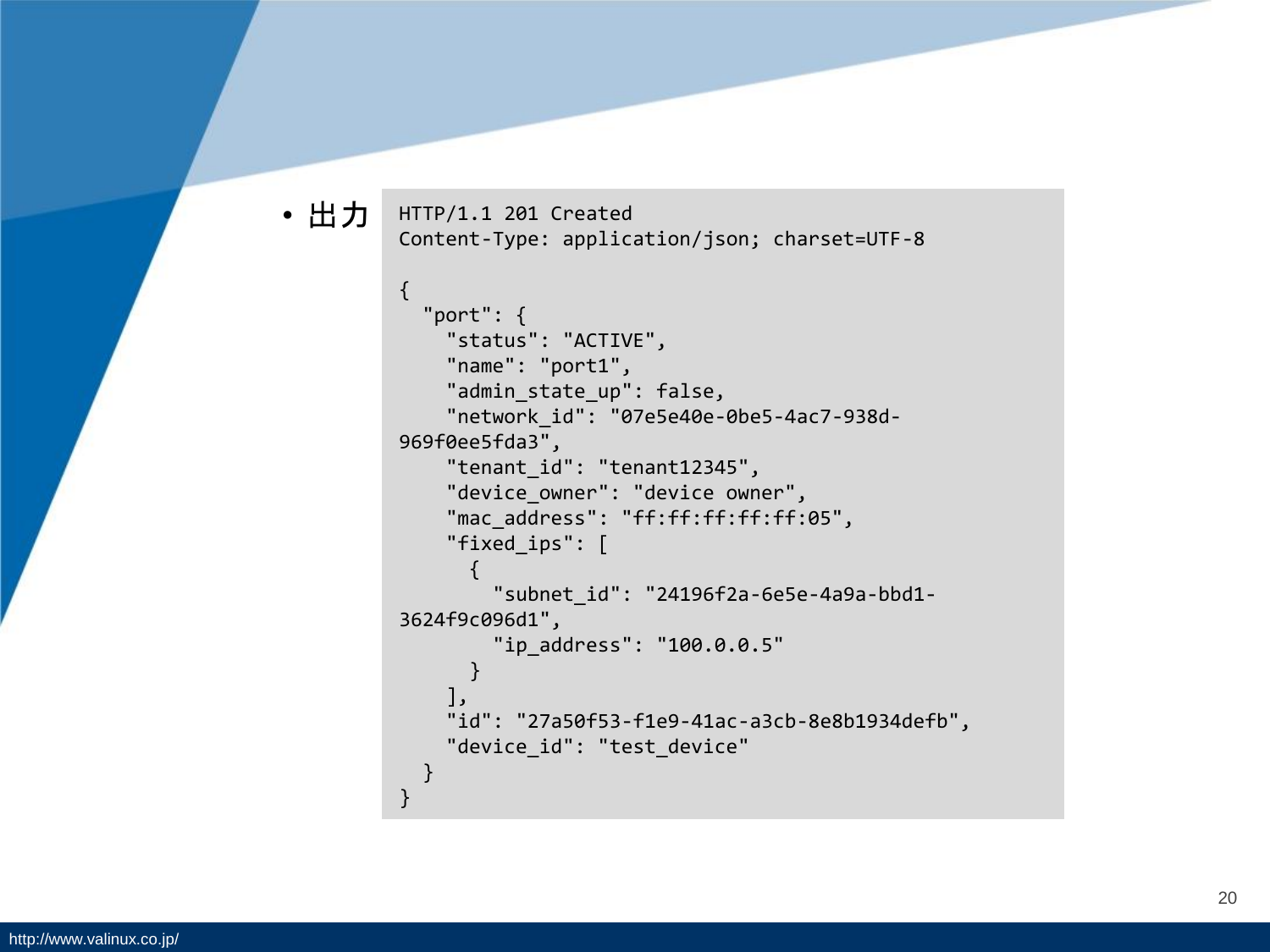#### **CLI**: **neutron**コマンド

\$ neutron --help

| net-create    | Create a network for a given tenant.         |
|---------------|----------------------------------------------|
| net-delete    | Delete a given network.                      |
| net-list      | List networks that belong to a given tenant. |
| net-show      | Show information of a given network.         |
| net-update    | Update network's information.                |
| port-create   | Create a port for a given tenant.            |
| port-delete   | Delete a given port.                         |
| port-list     | List ports that belong to a given tenant.    |
| port-show     | Show information of a given port.            |
| port-update   | Update port's information.                   |
| subnet-create | Create a subnet for a given tenant.          |
| subnet-delete | Delete a given subnet.                       |
| subnet-list   | List networks that belong to a given tenant. |
| subnet-show   | Show information of a given subnet.          |
| subnet-update | Update subnet's information.                 |
|               |                                              |

参考: python-neutronclient

- REST APIを実行するクライアントライブラリが用意されている (OpenStackの他コンポーネントも同様。Ex. python-novaclient)。
- neutron CLI もこれを使用。
- 少々込み入ったことを行いたい場合は、CLIでシェルスクリプトを組むよりも、 このライブラリを使用してpythonで書く方が楽。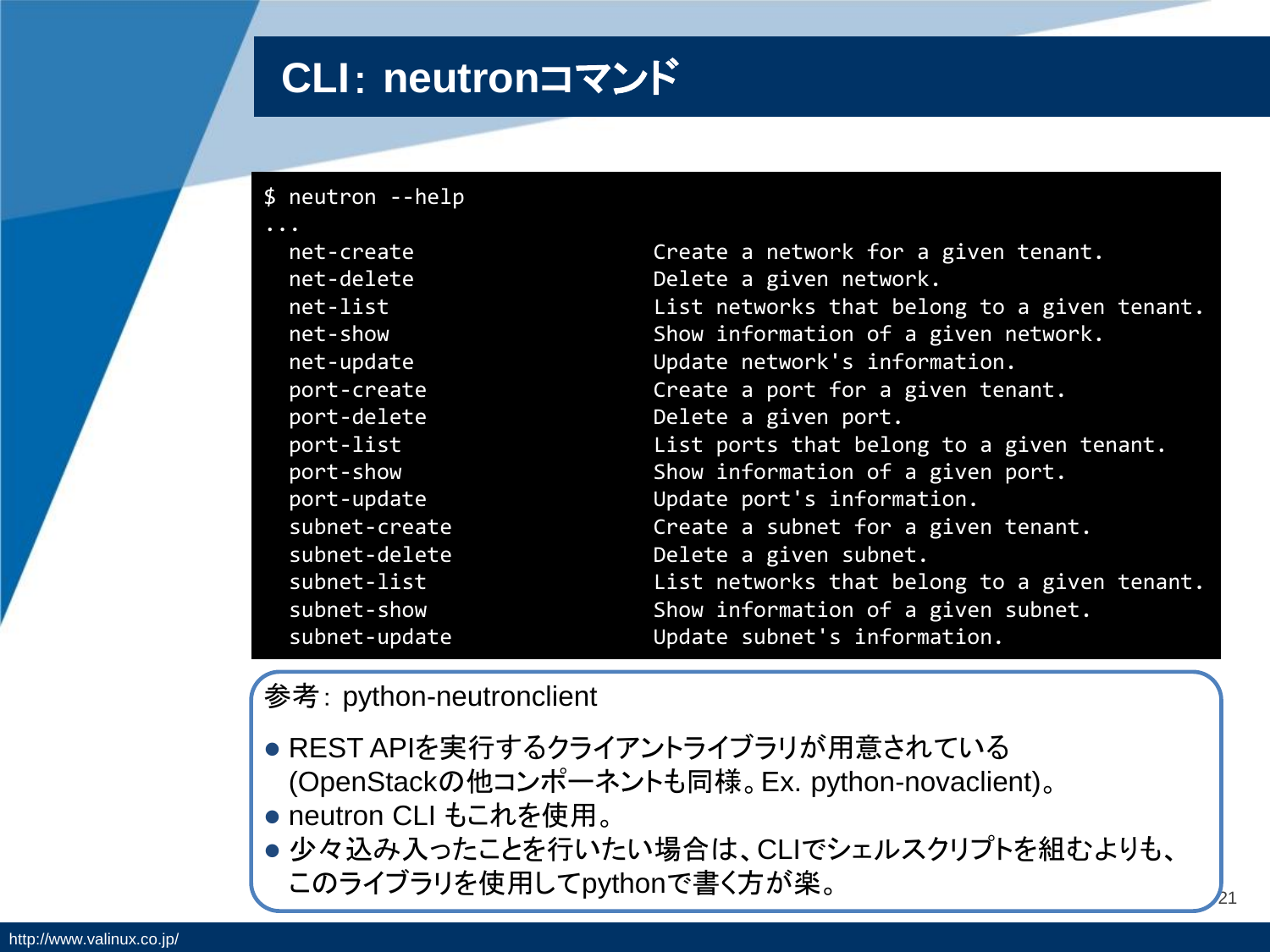### **CLI** 実行例

| \$ export OS USERNAME=admin<br>\$ neutron net-create net1<br>Created a new network:    | \$ export OS_PASSWORD=passadmin<br>\$ export OS TENANT NAME=admin<br>\$ export OS_AUTH_URL=http://localhost:5000/v2.0                            | Keystone使用時<br>のおまじない。   |
|----------------------------------------------------------------------------------------|--------------------------------------------------------------------------------------------------------------------------------------------------|--------------------------|
| Field                                                                                  | Value                                                                                                                                            |                          |
| admin state up<br>id<br>name<br>shared<br>status<br>subnets<br>tenant_id               | True<br>feabc2cf-b0a5-4a51-a75b-577ccfbe59b4<br>net1<br>router: external   False<br>  False<br><b>ACTIVE</b><br>7c8deee1fa734054b7bb861ec3922dd9 |                          |
| Created a new subnet:                                                                  | \$ neutron subnet-create --name subnet1 net1 10.0.0.0/24                                                                                         | CLIではIDの代わりに<br>名前を指定可能。 |
| Field                                                                                  | Value                                                                                                                                            | 名前はユニークにして               |
| cidr                                                                                   | allocation_pools   {"start": "10.0.0.2", "end": "10.0.0.254"}<br>10.0.0.0/24                                                                     | おく (名前はユニーク<br>制約はない)。   |
| dns nameservers<br>enable_dhcp<br>gateway_ip<br>id<br>ip_version<br>name<br>network id | True<br>10.0.0.1<br>ab8ecd17-2693-4371-b468-672b63d18d20<br>4<br>subnet1<br>feabc2cf-b0a5-4a51-a75b-577ccfbe59b4                                 |                          |
| tenant id                                                                              | 7c8deee1fa734054b7bb861ec3922dd9                                                                                                                 | 22                       |

+------------------+--------------------------------------------+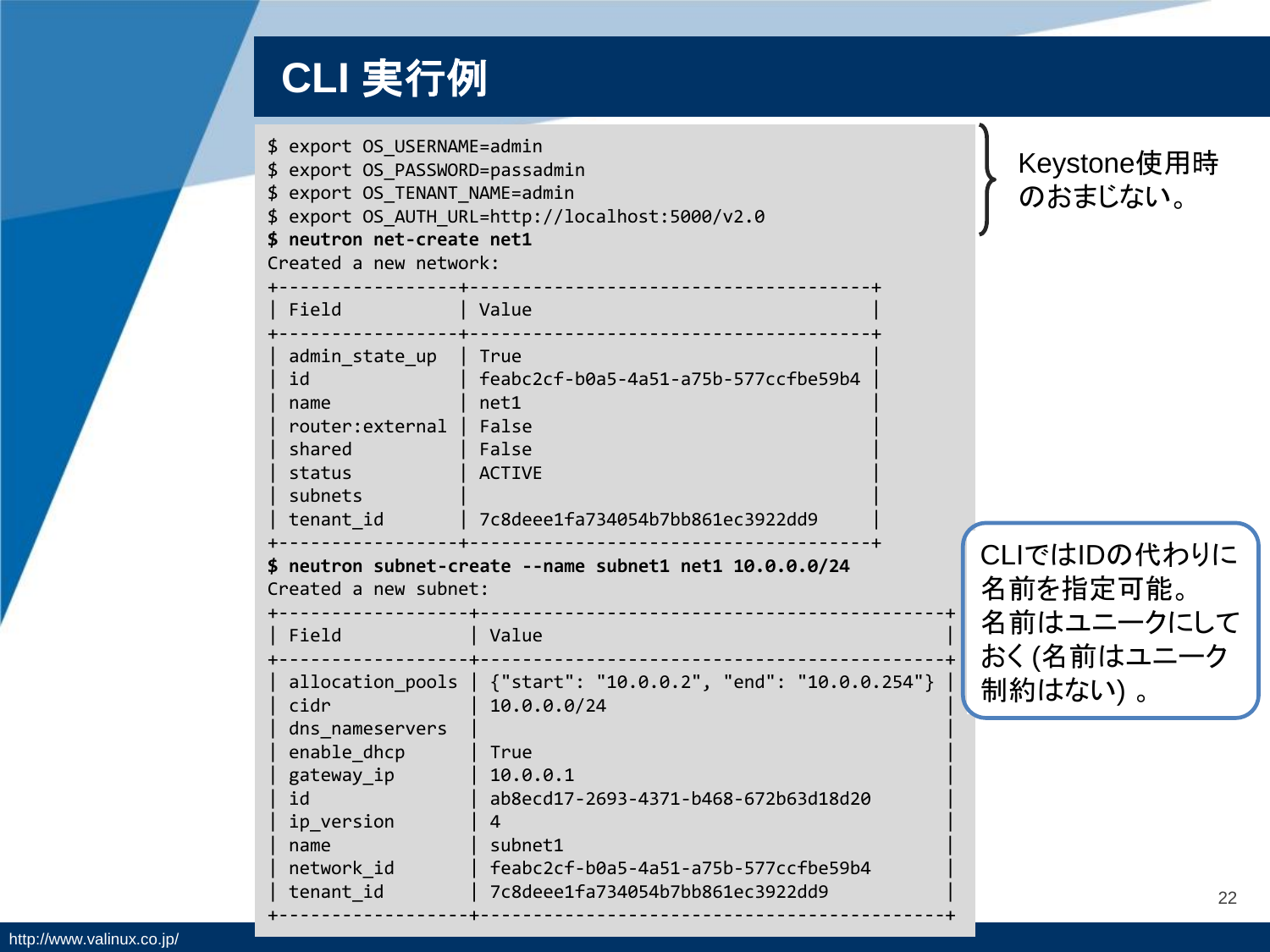**\$ neutron -v port-create --name port1 --fixed-ip subnet\_id=subnet1,ip\_address=10.0.0.11 net1** ...

DEBUG: quantumclient.client REQ: curl -i http://172.17.190.3:9696/v2.0/ports.json -X POST -H "User-Agent: python-quantumclient" -H "Content-Type: application/json" -H "Accept: application/json" -H " X-Auth-Token: 31c9c92cfde848988cb18902e09d4e23"

DEBUG: quantumclient.client REQ BODY: {"port": {"network\_id": "feabc2cf-b0a5-4a51-a75b-577ccfbe59b4" , "fixed\_ips": [{"subnet\_id": "ab8ecd17-2693-4371-b468-672b63d18d20", "ip\_address": "10.0.0.11"}], " name": "port1", "admin state up": true}}

DEBUG: quantumclient.client RESP BODY:{"port": {"status": "ACTIVE", "name": "port1", "admin\_state\_up": true, "network\_id": "feabc2cf-b0a5-4a51-a75b-577ccfbe59b4", "tenant\_id": "7c8deee1fa734054b7bb861ec39 22dd9", "device\_owner": "", "mac\_address": "fa:16:3e:f8:b0:1a", "fixed\_ips": [{"subnet\_id": "ab8ecd17- 2693-4371-b468-672b63d18d20", "ip\_address": "10.0.0.11"}], "id": "eb50c85a-cb6f-477a-8682-71dfec384ba 3", "device\_id": ""}}

Created a new port:

| Field                                                                                                                      | Value                                                                                                                                                                                                                                                       |
|----------------------------------------------------------------------------------------------------------------------------|-------------------------------------------------------------------------------------------------------------------------------------------------------------------------------------------------------------------------------------------------------------|
| admin_state_up<br>device id<br>device owner<br>fixed ips<br>id<br>mac address<br>name<br>network id<br>status<br>tenant id | True<br>{"subnet_id": "ab8ecd17-2693-4371-b468-672b63d18d20", "ip_address": "10.0.0.11"}<br>eb50c85a-cb6f-477a-8682-71dfec384ba3<br>fa:16:3e:f8:b0:1a<br>port1<br>feabc2cf-b0a5-4a51-a75b-577ccfbe59b4<br><b>ACTIVE</b><br>7c8deee1fa734054b7bb861ec3922dd9 |
|                                                                                                                            |                                                                                                                                                                                                                                                             |

#### -v オプションでRESTのリクエストとレスポンスを確認。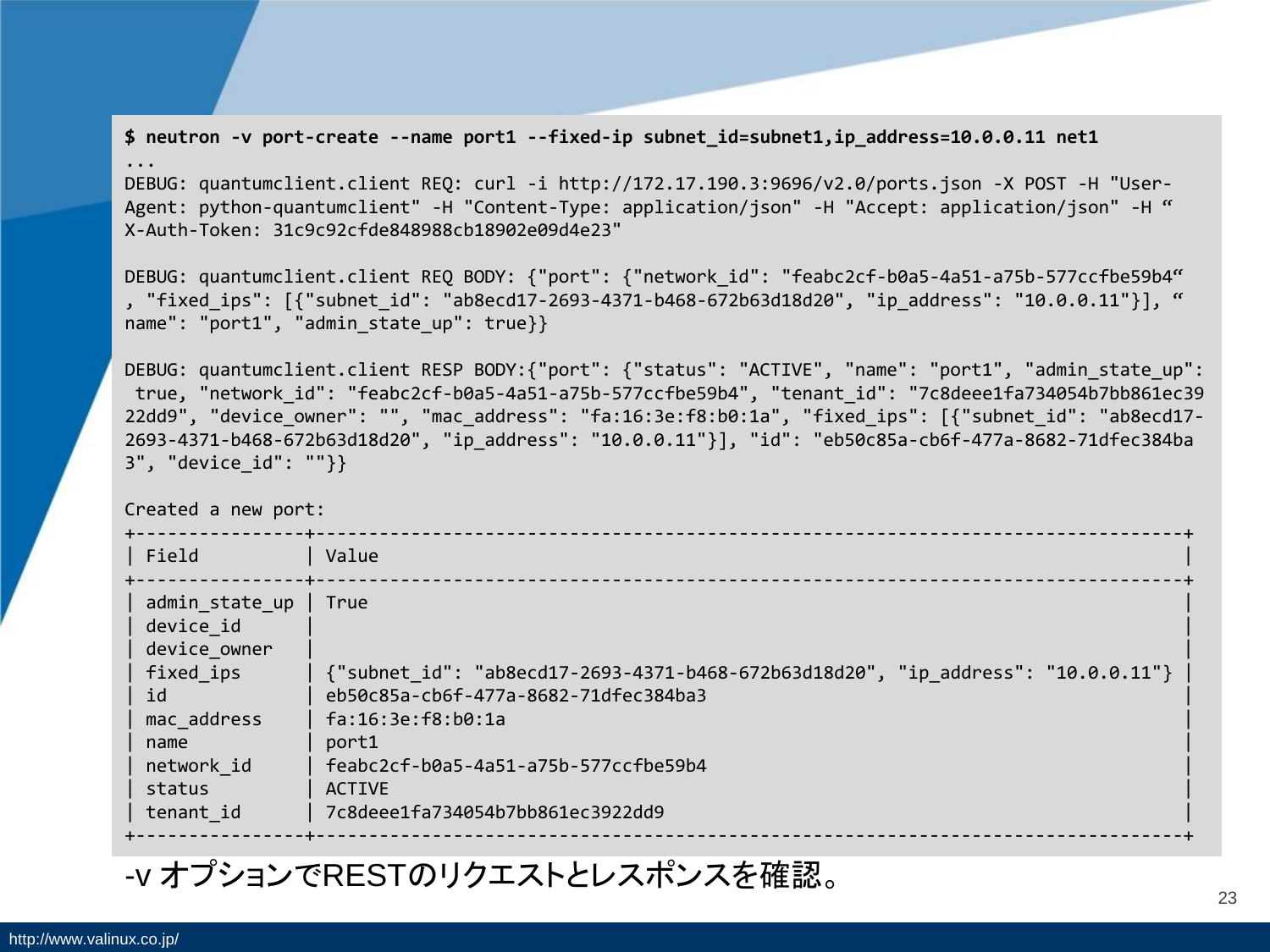### **VM**の起動

#### ● ネットワーク指定

\$ nova boot --image イメージ名 --nic net-id=ネットワークID サーバ名

ポートはnova-computeが作成 (NeutronにREST APIを発行)。 IPアドレス、macアドレスはNeutronによる自動割当て。(IPアドレスの指定は可 能)

#### ● ポート指定

\$ nova boot --image イメージ名 --nic port-id=ポートID サーバ名

ポートを予め作成しておく。ポート作成時にIPアドレス、macアドレス を指定することもできる。

- --nicオプションを複数指定することにより、複数のNICを 装備させることができる。
- いずれの指定方法の場合もVM削除時にNovaにより、 ポートは削除される。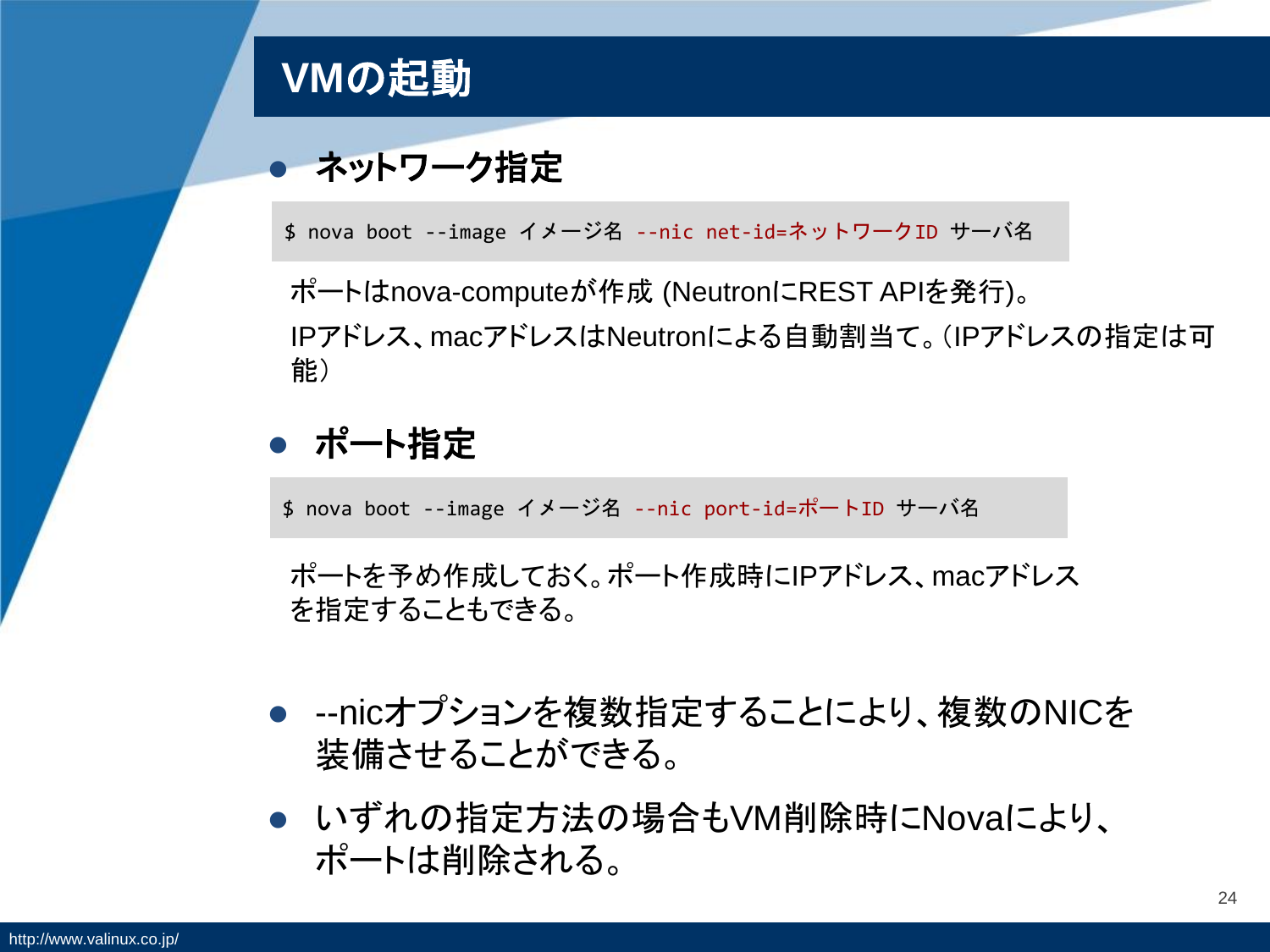#### その他のリソース

- **仮想ルータ (l3 エクステンション)** 
	- router, floatingip
- 仮想ロードバランサ **(lbaas** エクステンション**)**
	- pool, vip, member, health\_monitor
- **agent**エクステンション
	- agent
- **security-group**エクステンション
	- security\_group, security\_group\_rule
- 仮想firewall (fwaas) (Havanaより)
	- firewall、firewall\_rule、firewall\_policy
- 仮想VPN (VNPaaS) (Havanaより)
	- vpnservice、ipsec\_site\_connection、ipsecpolicy、ikepolicy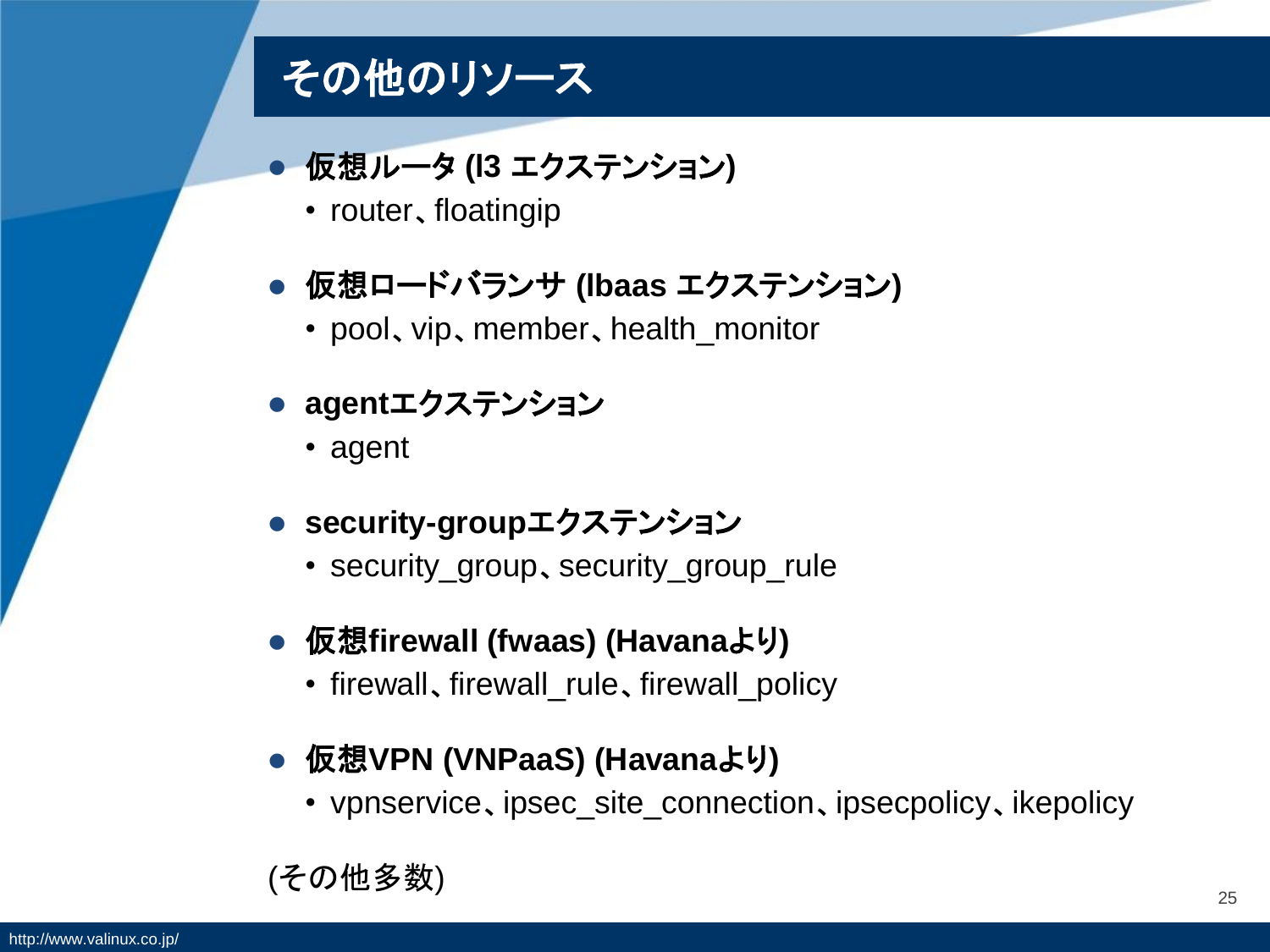リソース例: 仮想ルータ



● floatingipは、外部ネットワーク上のIPアドレス(floating ip address) とVMのNICのIPアドレスの対応を管理するリソース。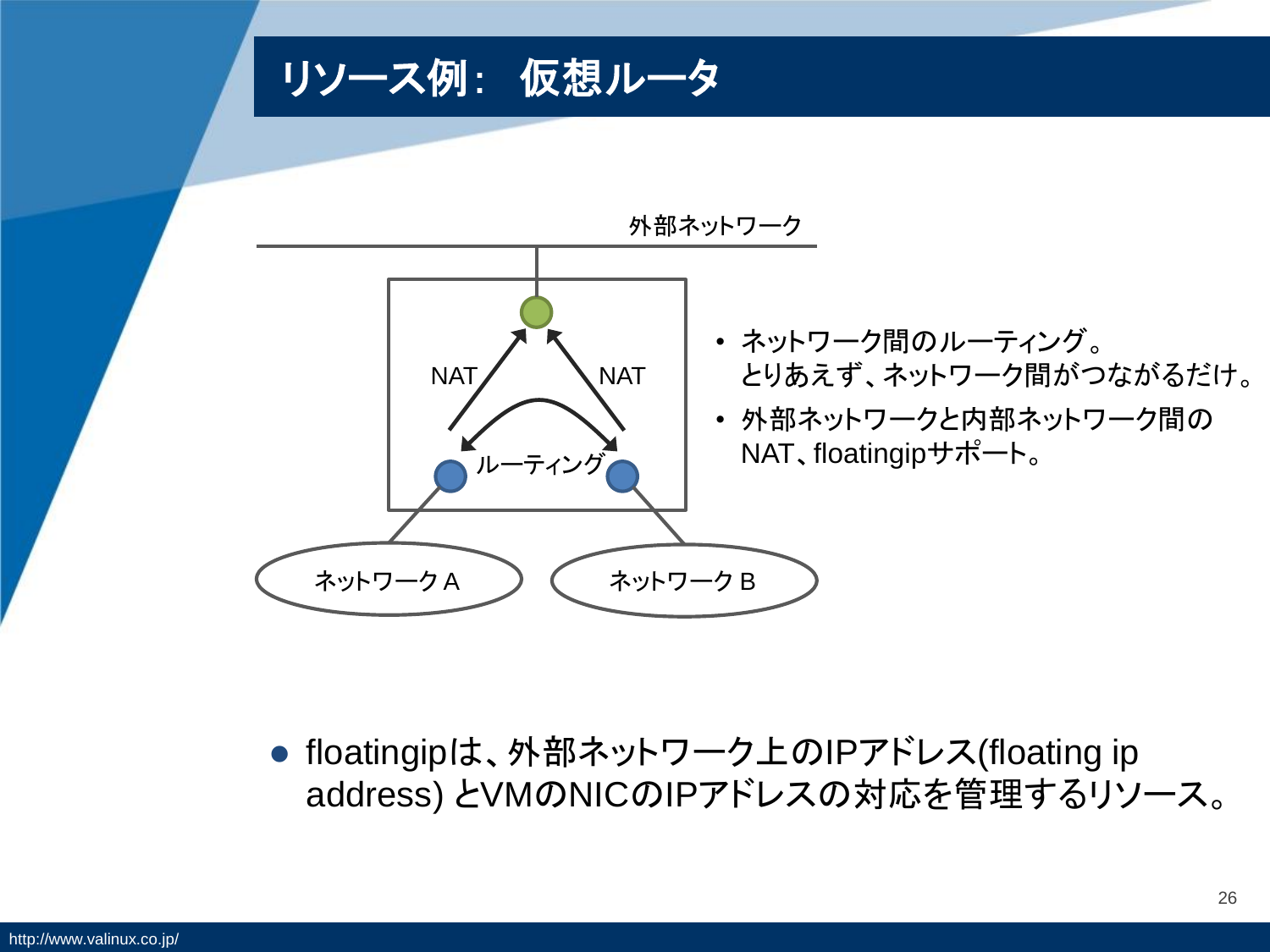### **CLI**

| $$$ neutron --help                         |                                                                                                     |
|--------------------------------------------|-----------------------------------------------------------------------------------------------------|
| $\cdots$<br>router-create<br>router-delete | Create a router for a given tenant.<br>Delete a given router.                                       |
| router-gateway-clear<br>router-gateway-set | Remove an external network gateway from a router.<br>Set the external network gateway for a router. |
| router-interface-add                       | Add an internal network interface to a router.                                                      |
| router-interface-delete<br>router-list     | Remove an internal network interface from a router.<br>List routers that belong to a given tenant.  |
| router-port-list                           | List ports that belong to a given tenant, with specified router.                                    |
| router-show                                | Show information of a given router.                                                                 |
| router-update<br>floatingip-associate      | Update router's information.<br>Create a mapping between a floating ip and a fixed ip.              |
| floatingip-create                          | Create a floating ip for a given tenant.                                                            |
| floatingip-delete                          | Delete a given floating ip.                                                                         |
| floatingip-disassociate                    | Remove a mapping from a floating ip to a fixed ip.                                                  |
| floatingip-list<br>floatingip-show         | List floating ips that belong to a given tenant.<br>Show information of a given floating ip.        |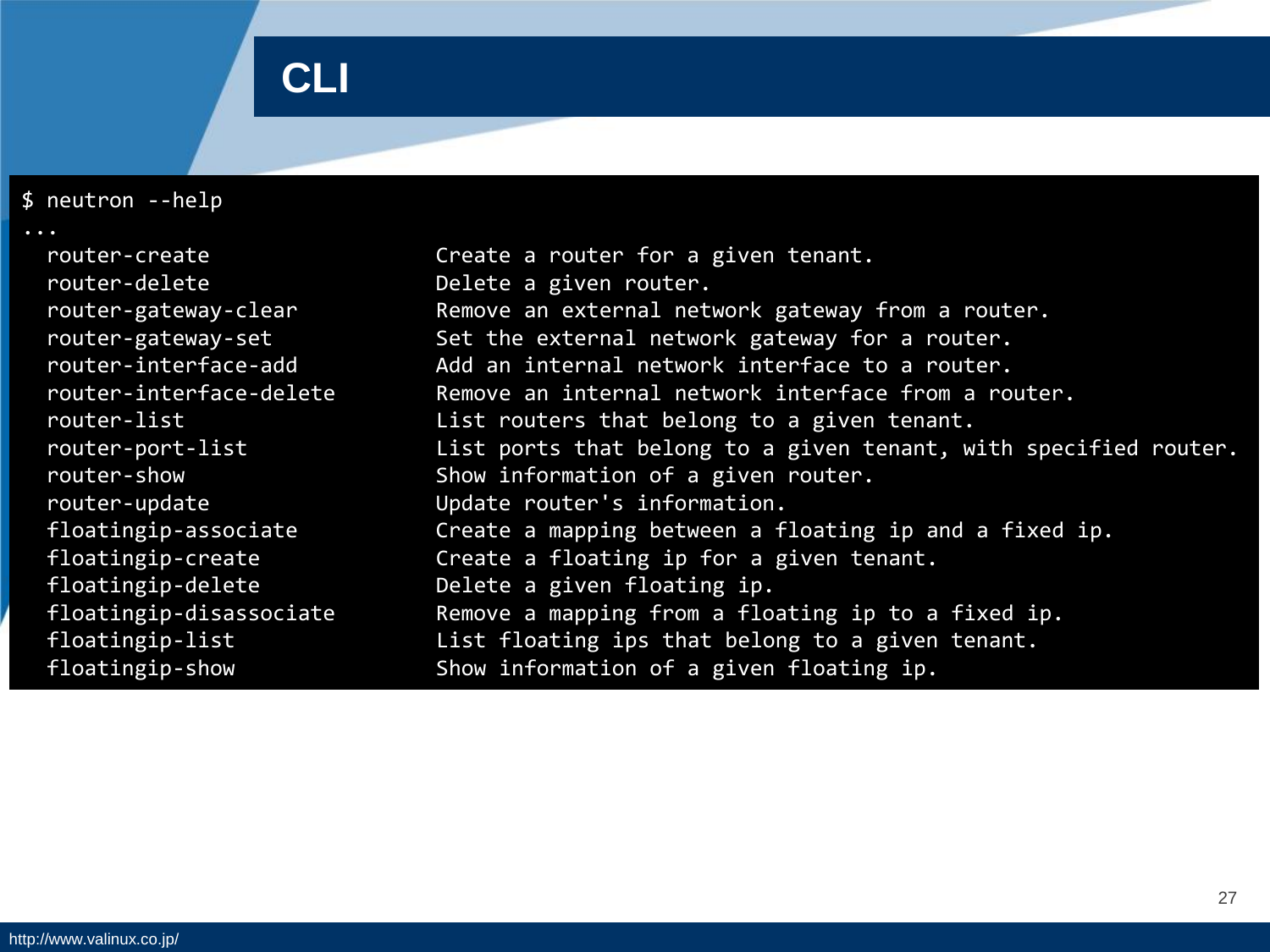

#### ● ネットワークとルータの作成、コマンド列のみ

- \$ neutron net-create net1
- \$ neutron subnet-create --name subnet1 net1 10.0.0.0/24
- \$ neutron net-create net2
- \$ neutron subnet-create --name subnet2 net2 10.0.1.0/24
- \$ neutron net-create net-ext -- --router:external=True
- \$ neutron subnet-create --name subnet-ext --gateway 192.168.0.1 net-ext 192.168.0.0/24 -- --enable\_dhcp=False
- \$ neutron router-create routerA
- \$ neutron router-gateway-set routerA net-ext
- \$ neutron router-interface-add routerA subnet1
- \$ neutron router-interface-add routerA subnet2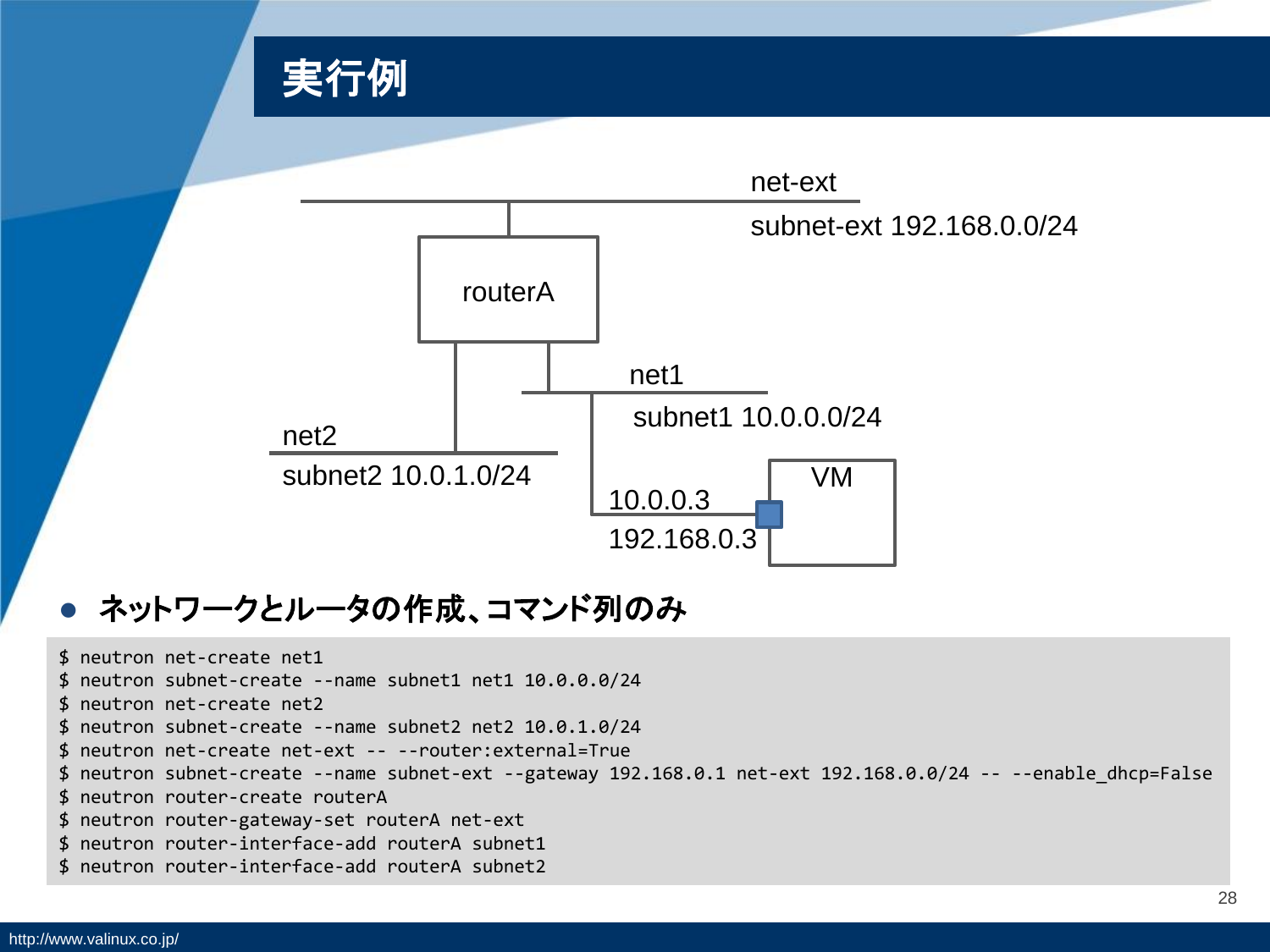#### ■ フローティングIPの割り当て

\$ VMの作成

\$ neutron floatingip-create net-ext Created a new floatingip:

| Field                                                                                                     | Value                                                                                                                                                                                                                                      |
|-----------------------------------------------------------------------------------------------------------|--------------------------------------------------------------------------------------------------------------------------------------------------------------------------------------------------------------------------------------------|
| fixed_ip_address<br>floating_ip_address<br>floating network id<br>id<br>port_id<br>router_id<br>tenant_id | 192.168.0.3<br>fd302423-d3f8-4f3b-bc14-f67c7e97e64e<br>17f97c24-13c7-4b82-91c4-a143e2d463c3<br>7c8deee1fa734054b7bb861ec3922dd9                                                                                                            |
| \$ neutron port-list<br>VMのNIC(10.0.0.3)のポートIDを探す                                                         | \$ neutron floatingip-associate 17f97c24-13c7-4b82-91c4-a143e2d463c3 8c77dea8-0d25-4dde-9165-9d2595cd9375<br>Associated floatingip 17f97c24-13c7-4b82-91c4-a143e2d463c3<br>\$ neutron floatingip-show 17f97c24-13c7-4b82-91c4-a143e2d463c3 |
| Field                                                                                                     | Value                                                                                                                                                                                                                                      |
| fixed ip address<br>floating ip address<br>floating_network_id<br>id<br>port_id<br>router id<br>tenant id | 10.0.0.3<br>  192.168.0.3<br>fd302423-d3f8-4f3b-bc14-f67c7e97e64e<br>17f97c24-13c7-4b82-91c4-a143e2d463c3<br>8c77dea8-0d25-4dde-9165-9d2595cd9375<br>16a7d4e1-d3e0-4aec-bbbd-d32b6d14448d<br>7c8deee1fa734054b7bb861ec3922dd9              |

+---------------------+--------------------------------------+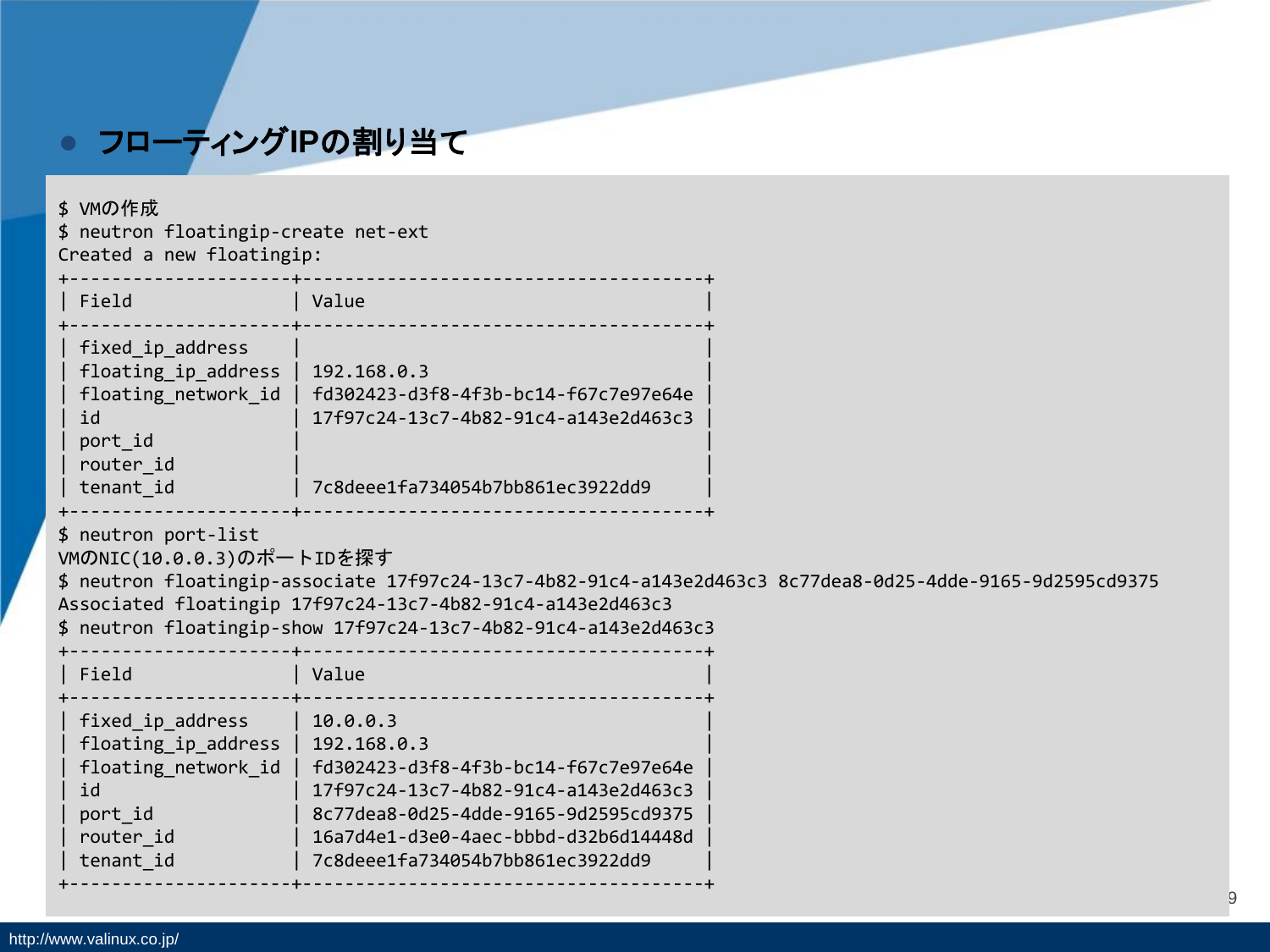

## サーバのアーキテクチャ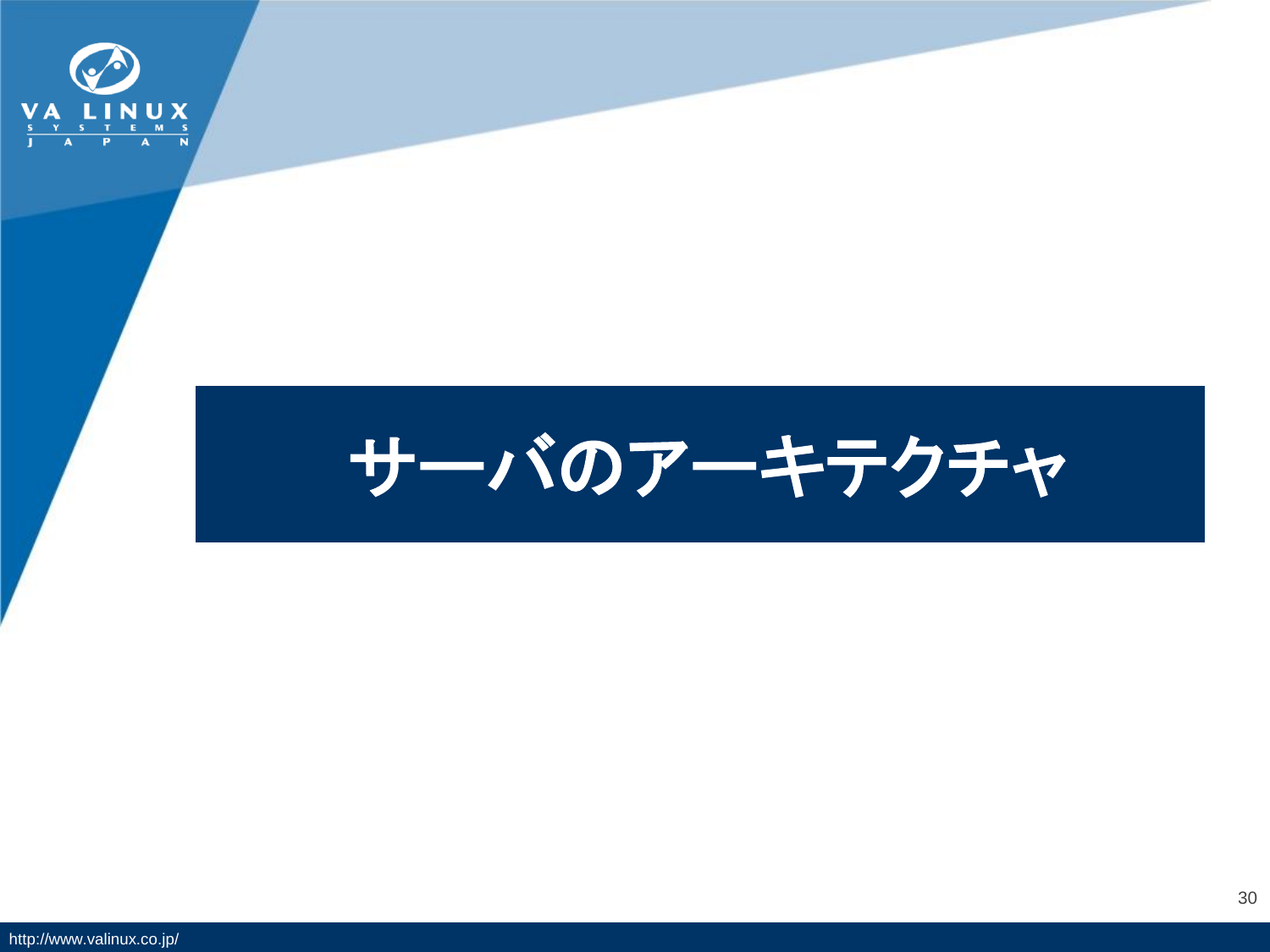#### **neutron-server**

APIとDBの処理を行う、Neutronの主役。

- **python**で書かれている。
- **web**アプリケーション
	- pythonのWSGIというwebアプリケーションフレームワークを使用

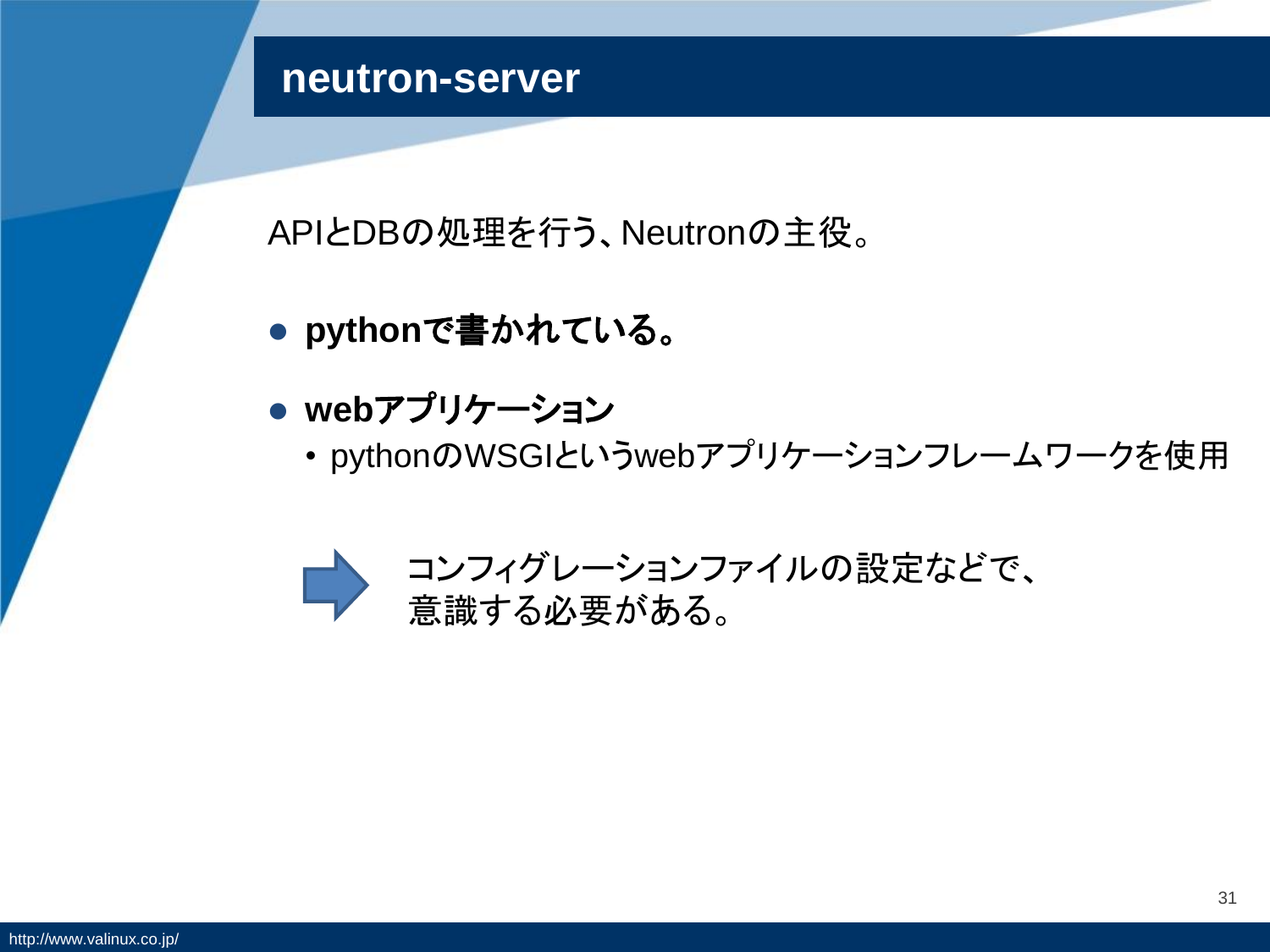プラグイン

物理的なネットワーク環境から、仮想的なネットワーク環境を作り出す主体。

#### **2**種類のプラグイン

- コアプラグイン
	- 仮想L2を実現 (単にプラグインと言った場合はこれを指す)。
	- 多くのプラグインが提供されている。 Openvswitch, LinuxBridge, Nicira, Cisco, Nec, Ryu, etc.
- サービスプラグイン
	- Grizzlyでサービスタイプフレームワークが導入された。
	- サービスタイプごとにプラグインを選択できる。
	- Grizzlyでは、サービスタイプは、仮想ロードバランサ ("lbaas") のみ。
	- Havanaで、"fwaas"、"vpnaas"が追加された。また、仮想ルータ ("router") がコ アプラグインから分離してサービスプラグイン化された。

サービスタイプ (含コア) につき、ひとつのプラグインを選択する。 サービスタイプによっては、複数の処理(ドライバ)を共存できる ものもある。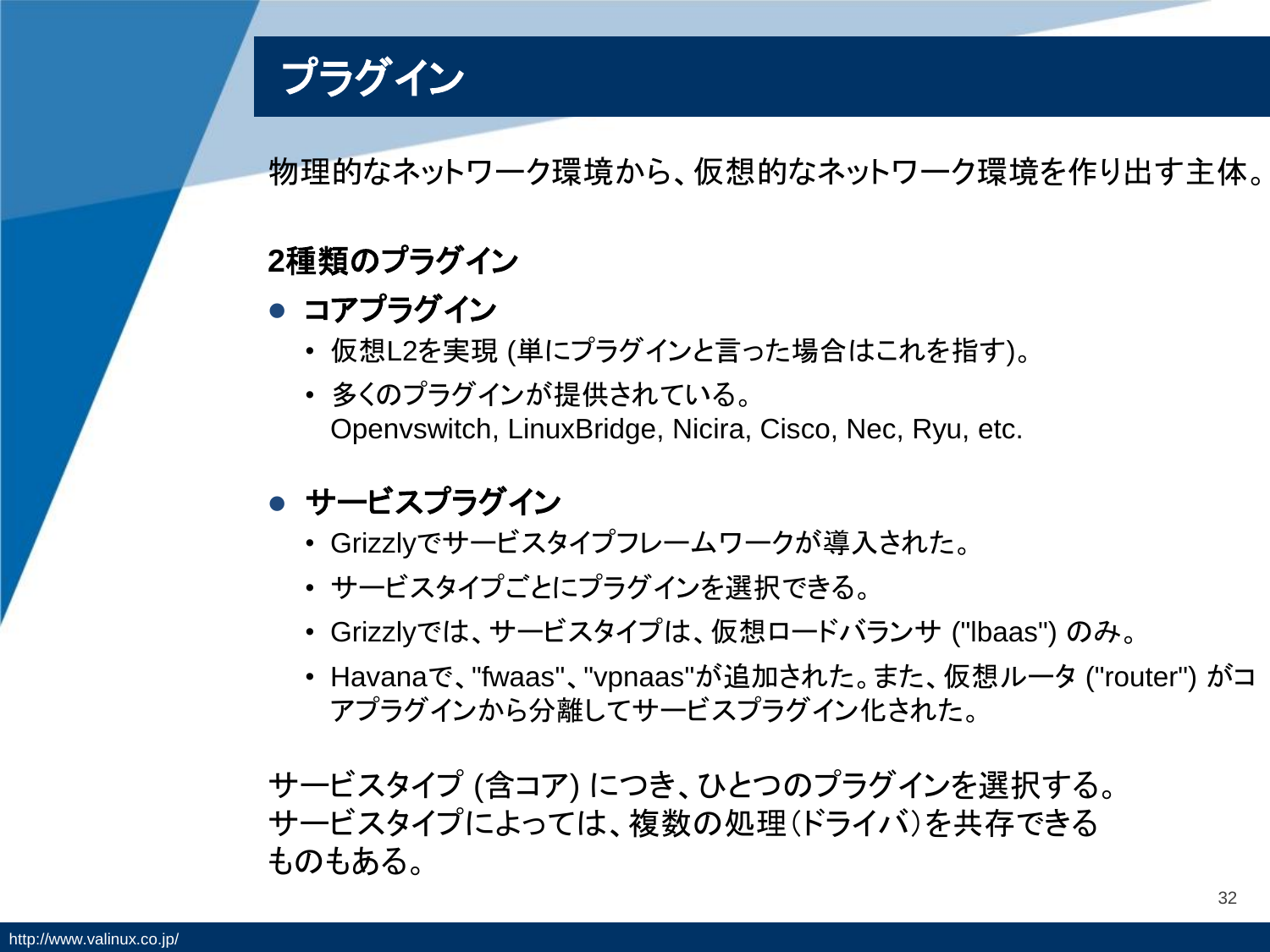

- APIとDBの処理を行うベースクラスが用意されている (各サービスごと)。
- プラグインは、ベースクラスを継承し、プラグイン固有の処理を追加する。 Ex.
	- コントローラとのやりとり
	- プラグイン固有の情報管理、DB処理 (プラグインでテーブル追加) Ex. 仮想L2とvlan idの対応管理など。

#### コアプラグインもサービスプラグインも同じ流儀。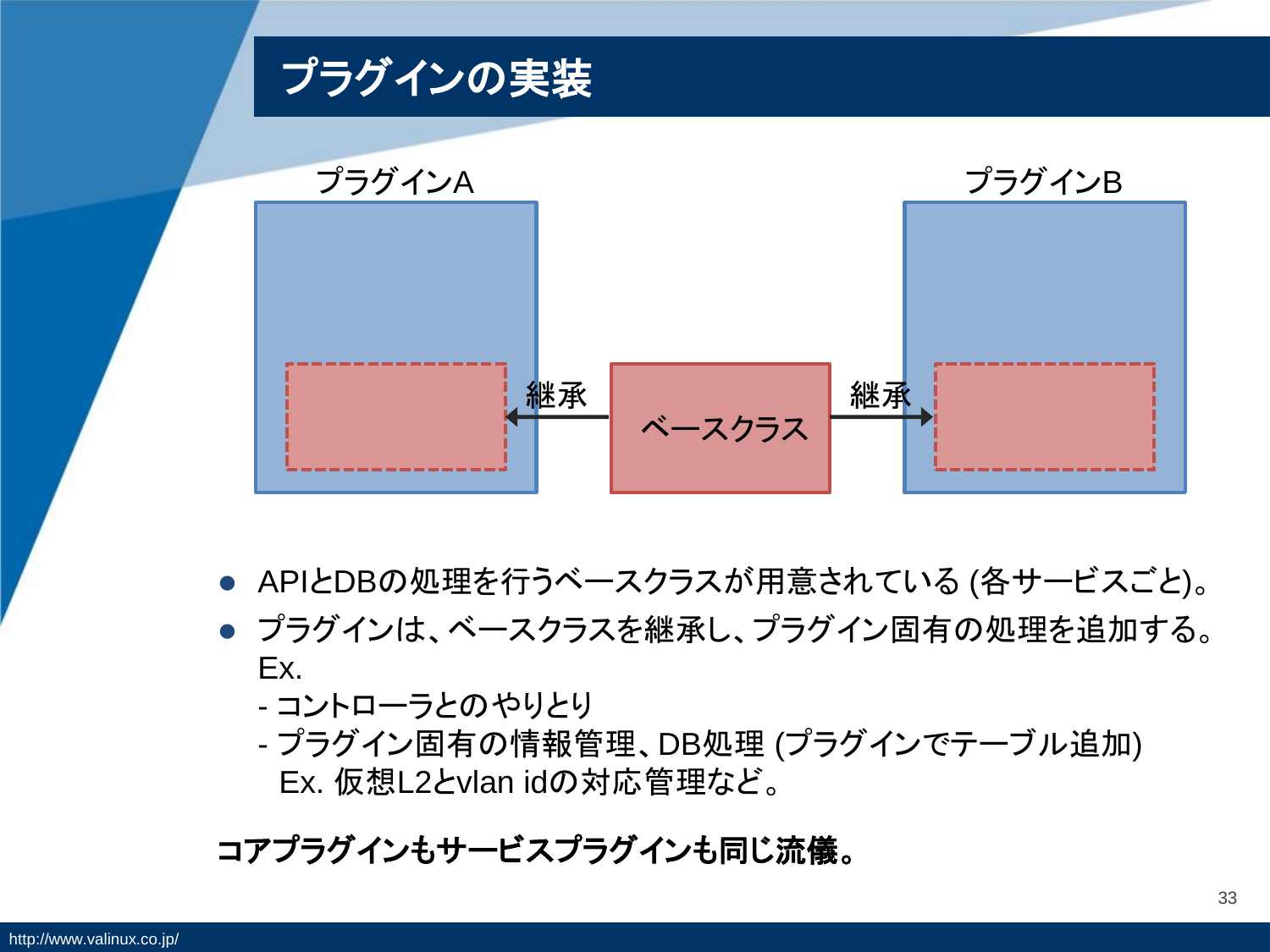

#### **neutron.conf**

#### [DEFAULT]

core plugin = neutron.plugins.openvswitch.ovs neutron plugin.OVSNeutronPluginV2 service\_plugins = neutron.services.l3\_router\_plugin.L3RouterPlugin, neutron.services.loadbalancer.plugin.LoadBalancerPlugin

- プラグインを実装したクラスを指定。
- neutron-serverでは、起動後にクラスをロード。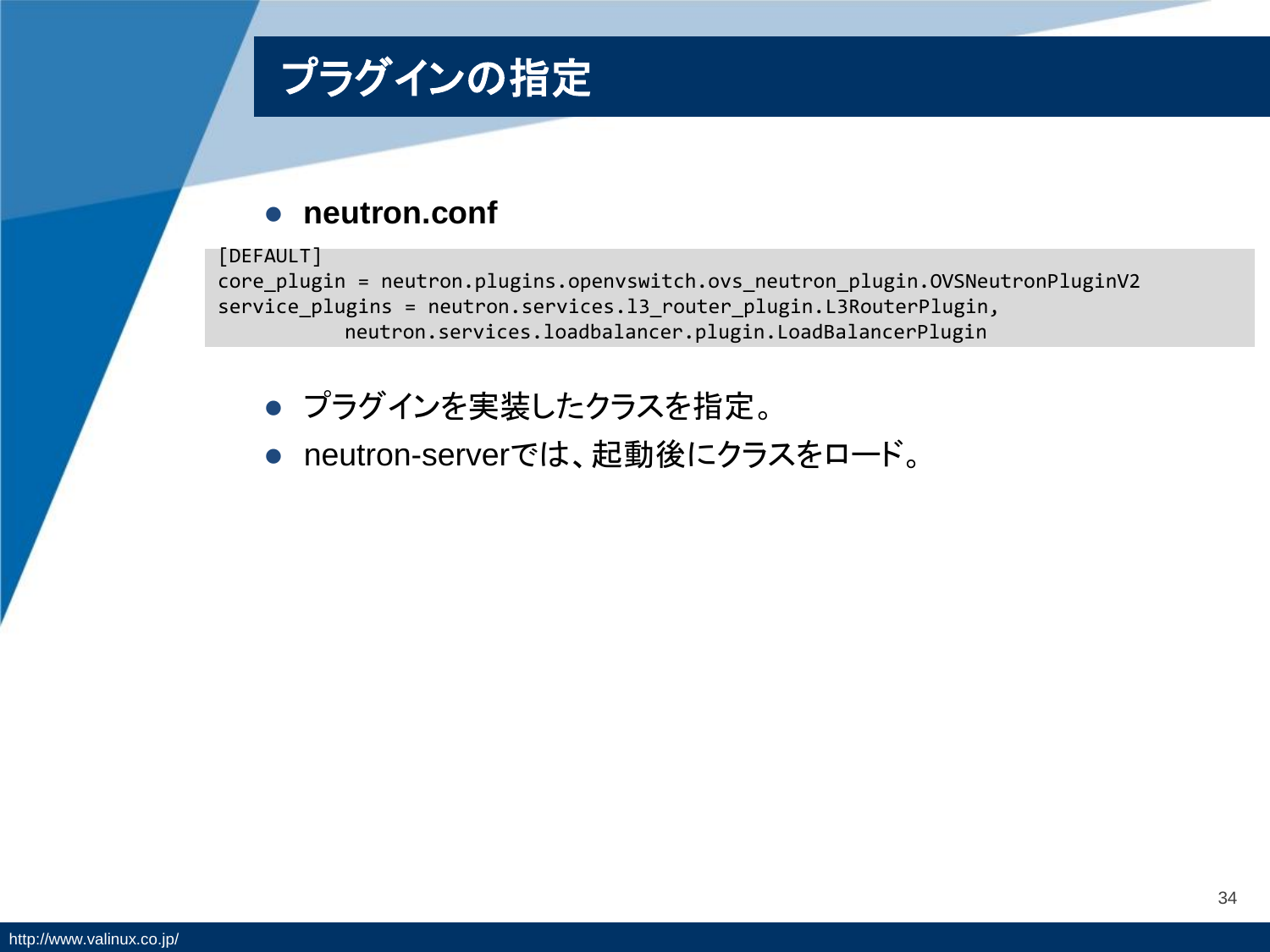#### エクステンション

● Neutronのリソース、APIを拡張する仕組み。 以下のことができる。

- 新たなリソースとそのAPIの追加
- 既存のリソースに対するAPI追加
- 既存のリソースに対する属性の追加

実は、**L2**リソース **(network**、**subnet**、**port)** 以外は、 すべてエクステンション。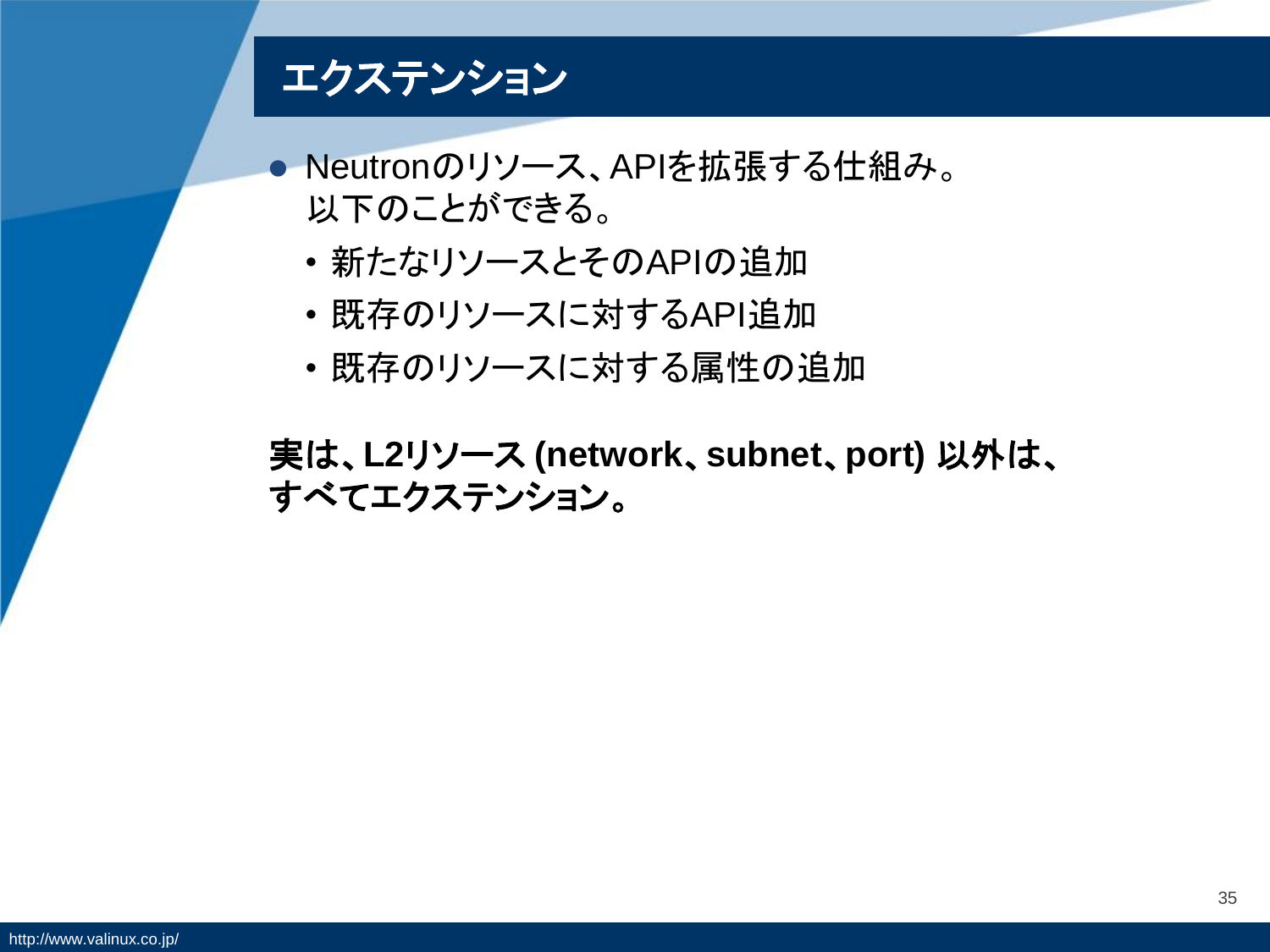

リソースに対するAPIの操作とDBの処理のクラスを作成。

● エクステンションをサポートしたいプラグインは、そのクラスを継承する。



注: サポートしているエクステンションは、選択したプラグインにより固定 (なお、コンフィグレーションにより、有効・無効になるものもある)。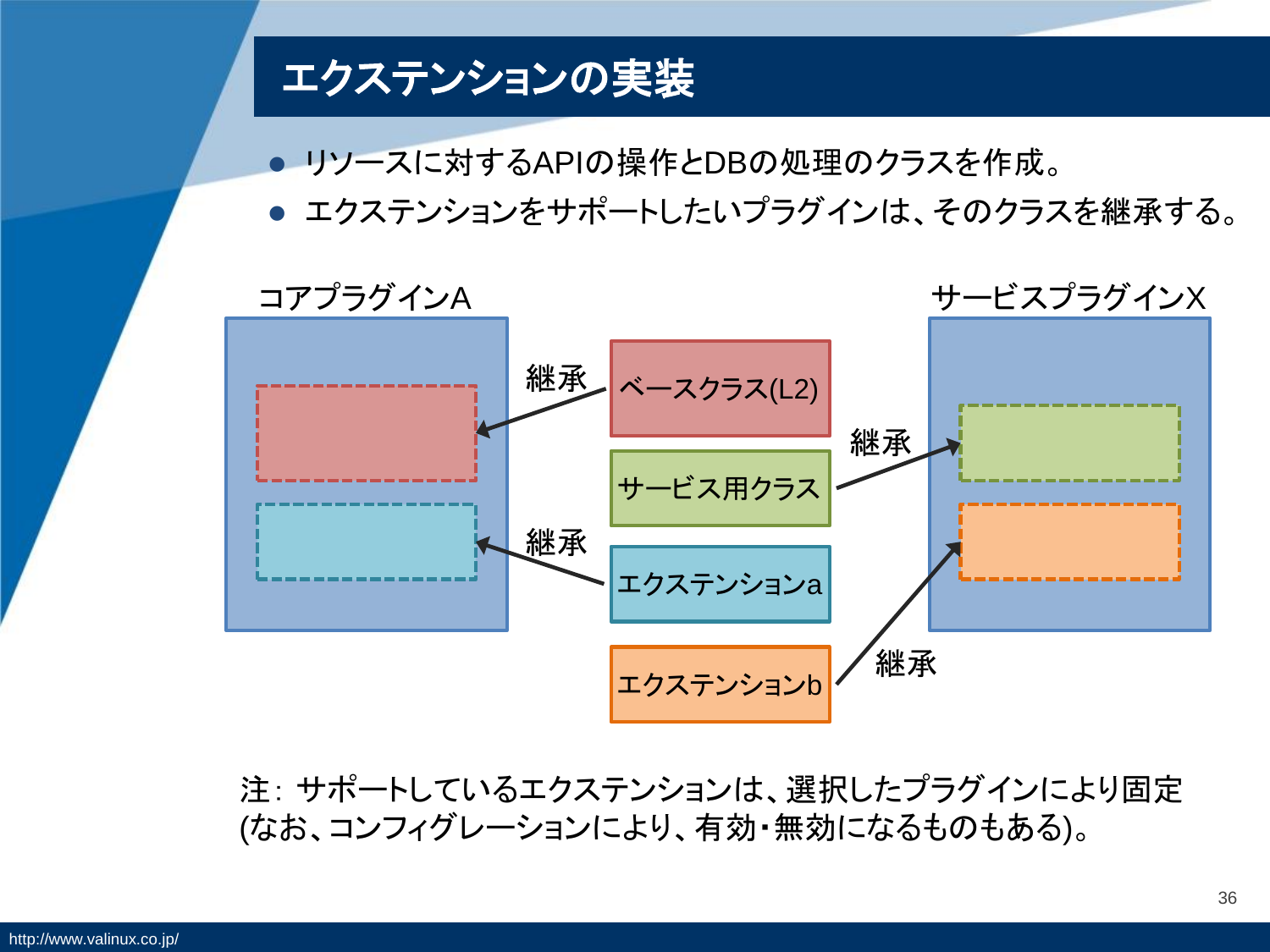### 参考: サポートされているエクステンションの確認

#### API・CLIで確認できる。

#### \$ neutron ext-list

| alias                                                                                                                                                                                                                      | name                                                                                                                                                                                                                                                                                                                                         |
|----------------------------------------------------------------------------------------------------------------------------------------------------------------------------------------------------------------------------|----------------------------------------------------------------------------------------------------------------------------------------------------------------------------------------------------------------------------------------------------------------------------------------------------------------------------------------------|
| security-group<br>13_agent_scheduler<br>external-net<br>ext-gw-mode<br>binding<br>quotas<br>agent<br>dhcp_agent_scheduler<br>multi-provider<br>provider<br>router<br>allowed-address-pairs<br>extra_dhcp_opt<br>extraroute | security-group<br>L3 Agent Scheduler<br>Neutron external network<br>Neutron L3 Configurable external gateway mode<br>Port Binding<br>Quota management support<br>agent<br>DHCP Agent Scheduler<br>Multi Provider Network<br>Provider Network<br>Neutron L3 Router<br>Allowed Address Pairs<br>Neutron Extra DHCP opts<br>Neutron Extra Route |
|                                                                                                                                                                                                                            |                                                                                                                                                                                                                                                                                                                                              |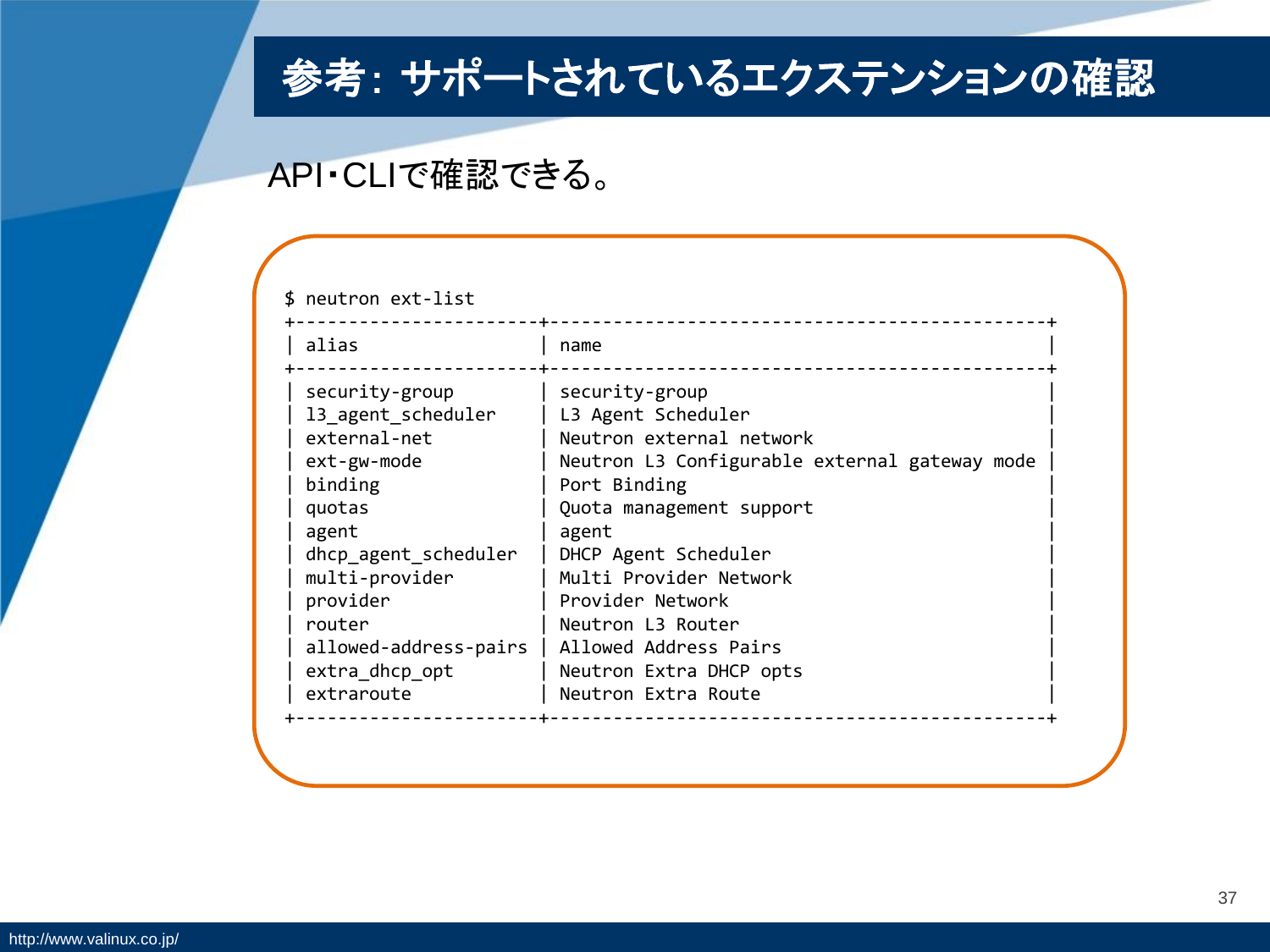### サーバと実行系の処理の流れ

● neutron-serverは、DB上のモデルを構築するだけ。

● 実際に通信できるようにするのは、実行系 (Ex. 各種Agent、コントローラ) の役目。

● プラグインと対応するAgentの間は、RPCで通信。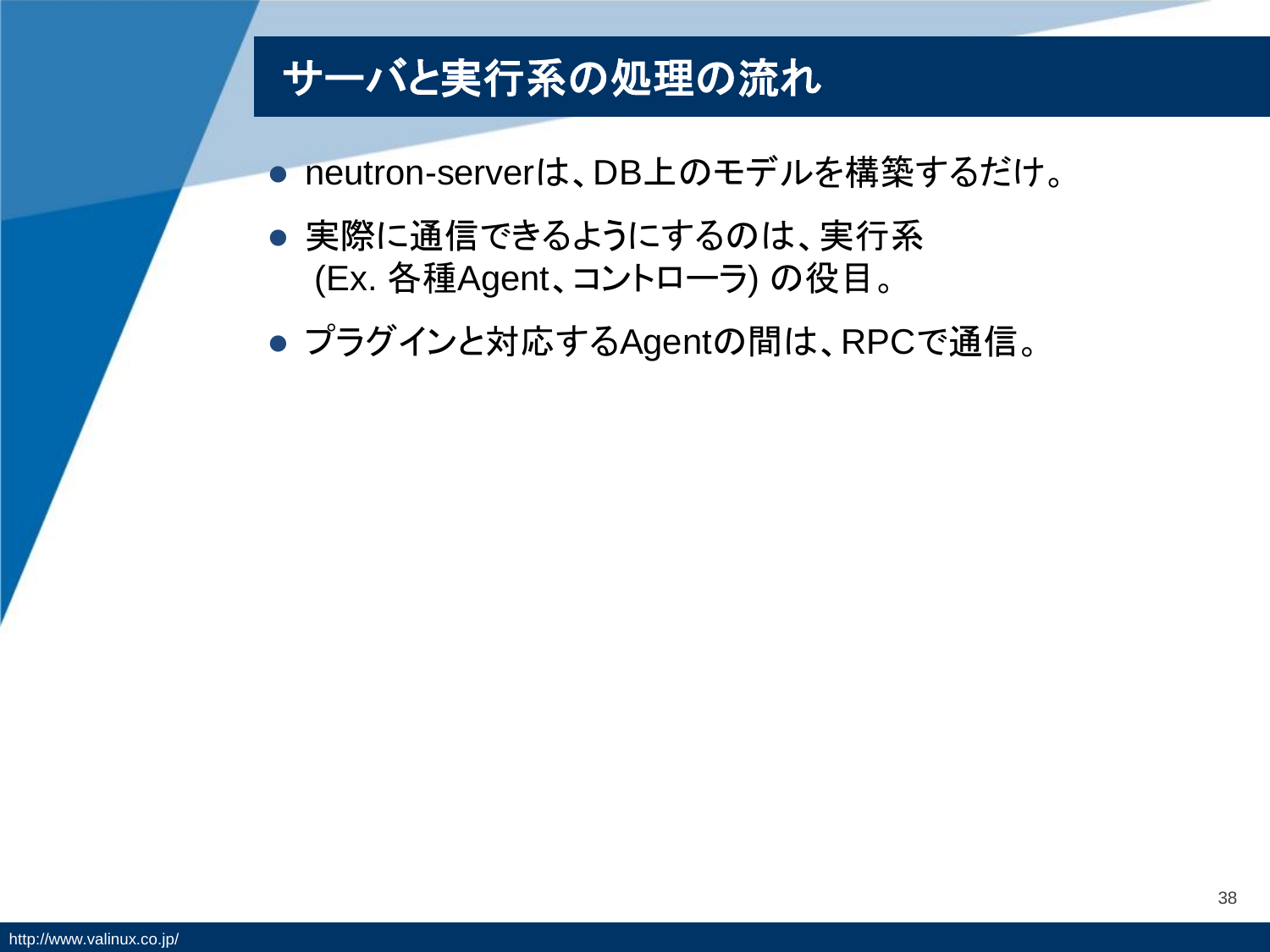### 典型的な処理の流れ



#### 補足

- Neutron API (HTTP) 復帰時は、DB上のリソースモデルは作成・更新完了している。
- 構成したモデルが、現実世界で動き出すまでには、タイムラグがある。
- リソース作成と実行系がまったく同期していないケースもある。 Ex. portを作成しても何も起きない。portに対応する物理インタフェースが どこかのマシンで作成されたのを契機に実行系が動き出す。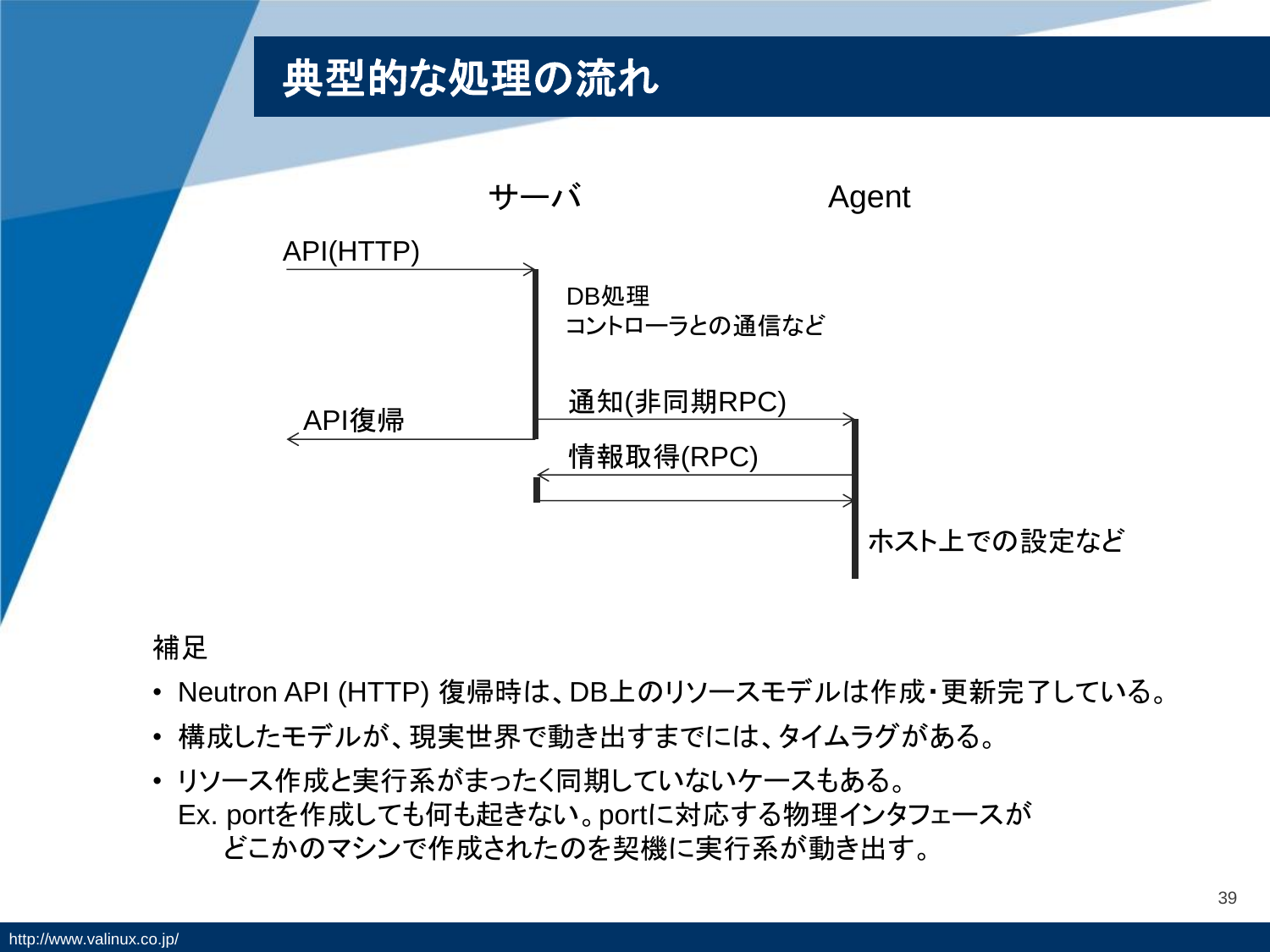

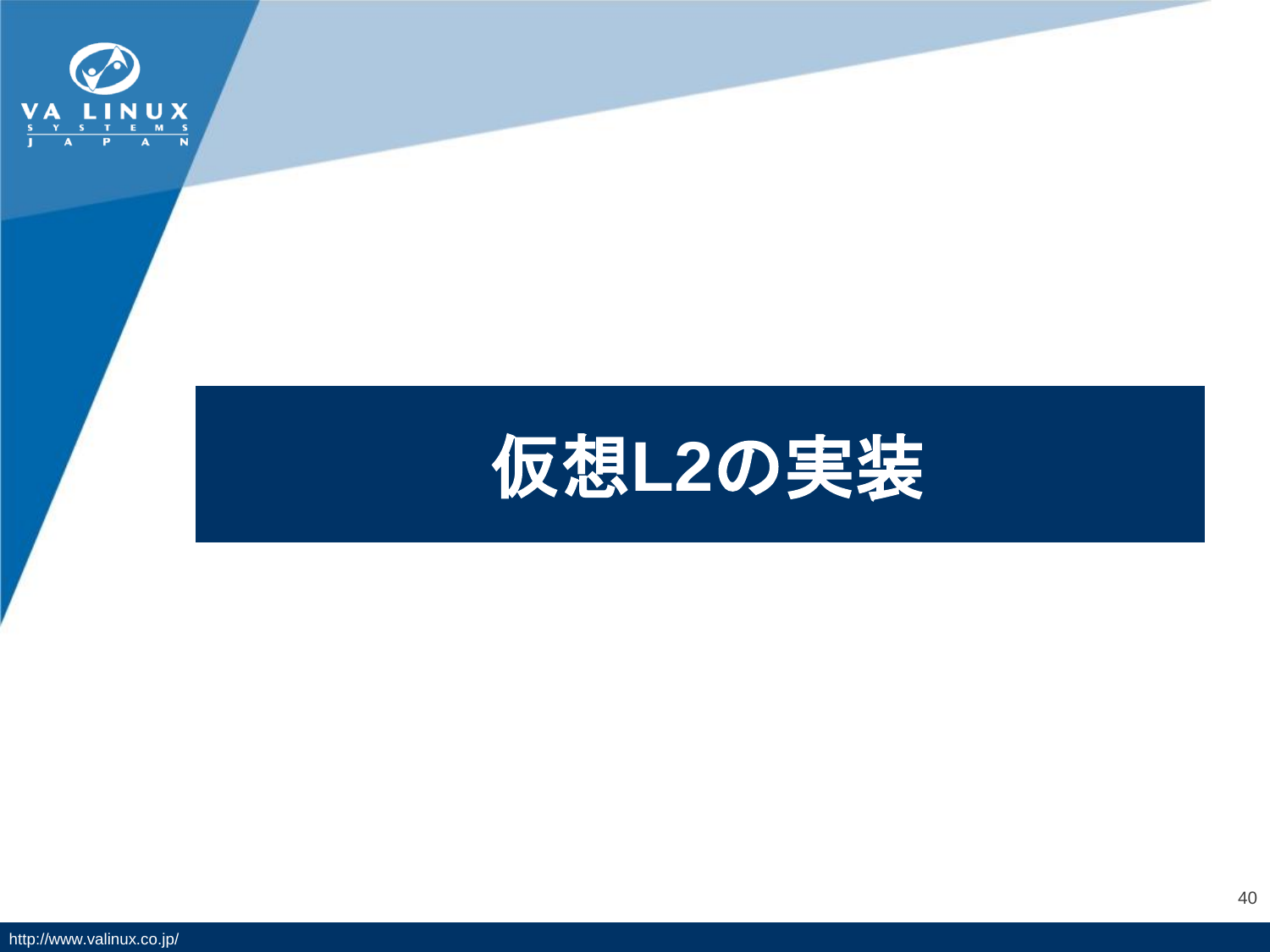

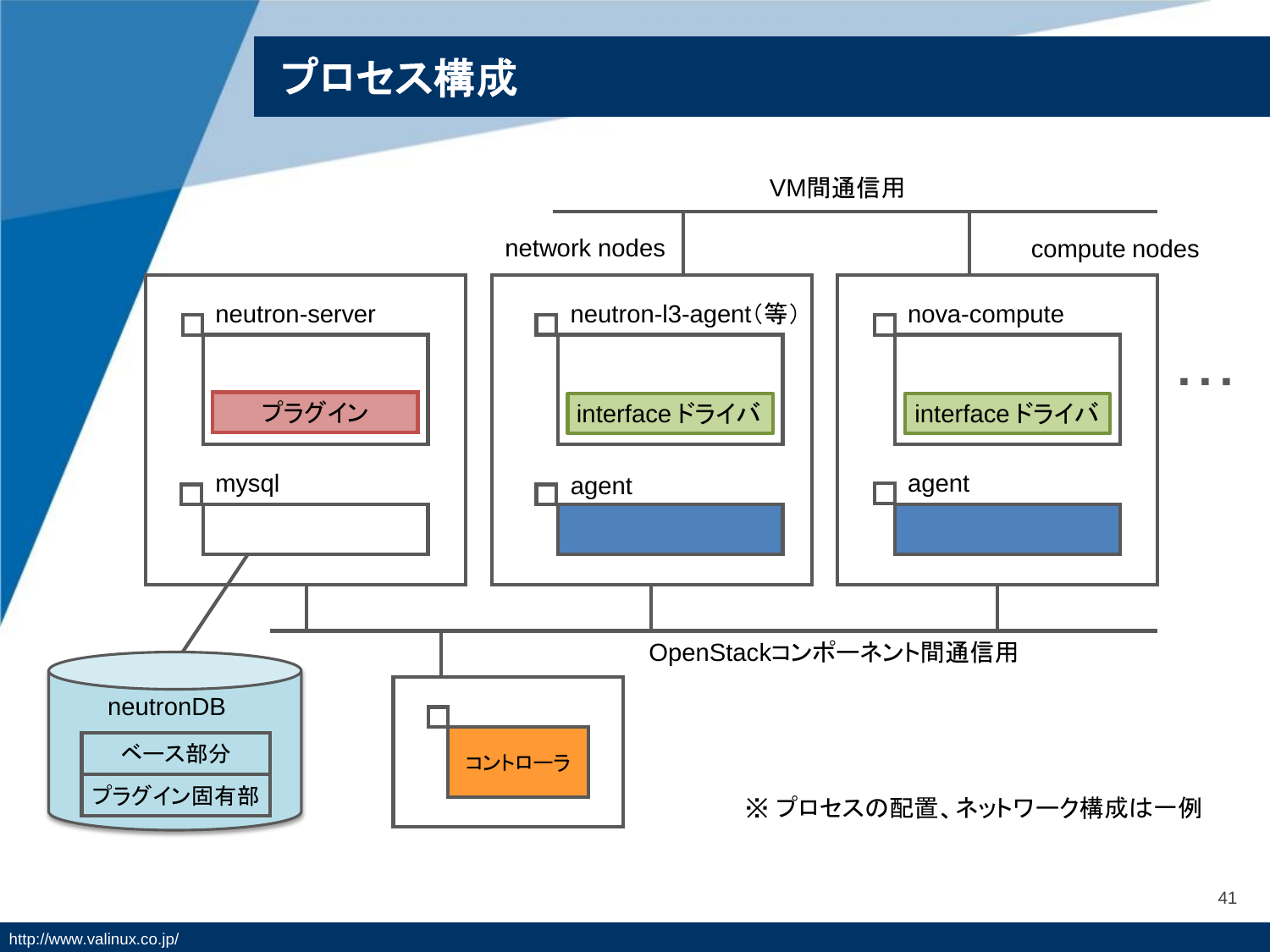### 各コンポーネントの役割

- プラグイン
	- neutron-serverの一部。
	- Neutron APIの延長でリソースのDB処理を行う。
	- また、プラグイン固有の処理も実施。 Ex. - DBにプラグイン固有情報を格納 (プラグインで追加したテーブル)。 - コントローラに必要な情報を伝える。

#### **Interface** ドライバ

- 物理的なインタフェースに関する処理 (作成、削除など) を行う。
- プラグインに応じて適切なドライバを選択する。 コンフィグレーションファイルで指定 (プラグイン個別というわけではな い。Grrizlyで、汎用的なドライバが導入されている)。
- ホストで実行するプロセス (Ex. nova-compute) の一部。

```
nova.conf:
libvirt_vif_driver = nova.virt.libvirt.vif.LibvirtGenericVifDriver
dhcp_agent.ini:
interface driver = neutron.agent.linux.interface.OVSInterfaceDriver
```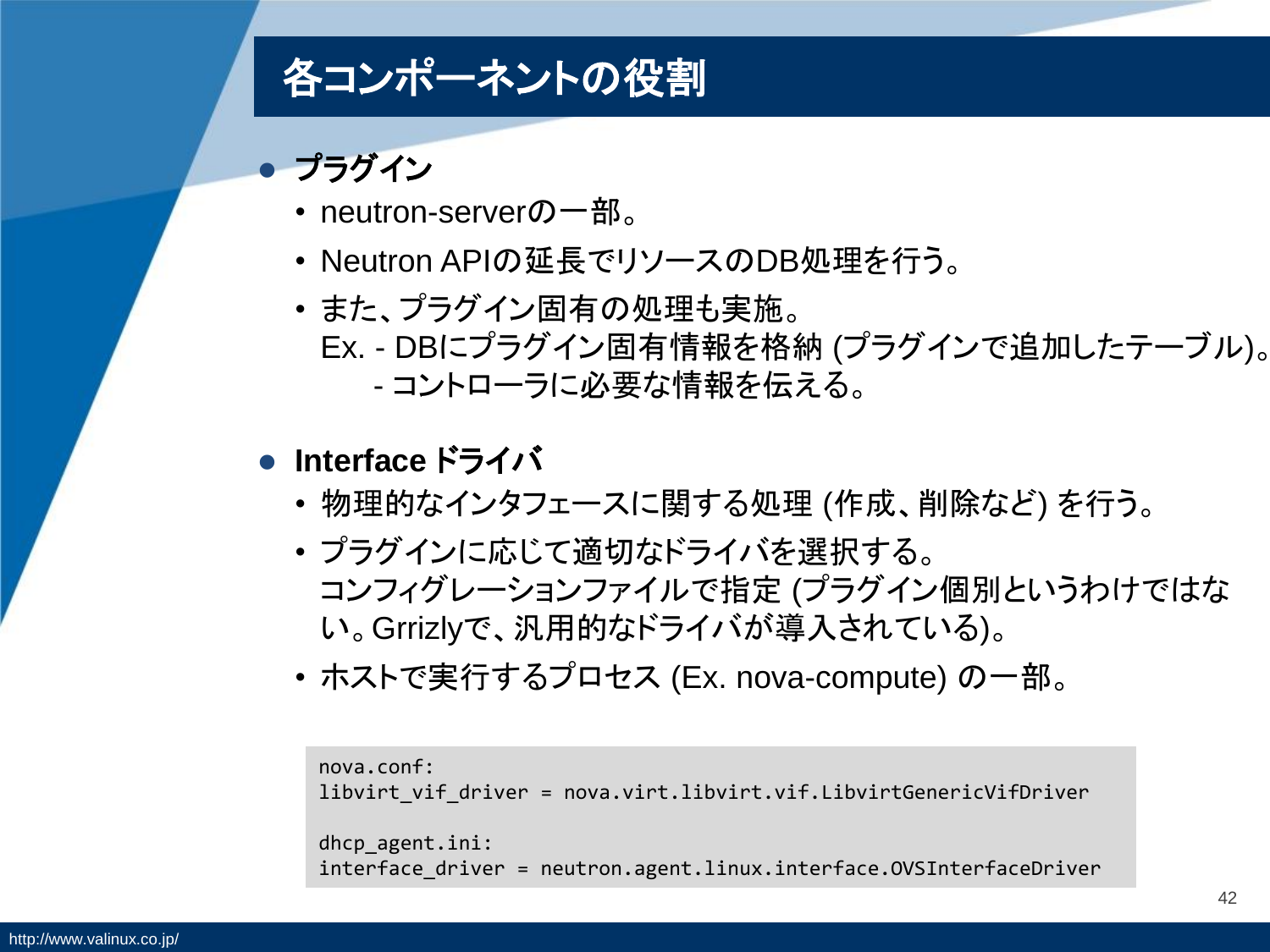#### **Agent**

- 物理的なインタフェースの作成、削除を検知して、プラグイン固有の 処理を行う。
- プラグイン個別のプロセス。 Ex. Openvswitchプラグインでは、ovs\_neutron\_agent
- プラグインによっては、Agentがいないタイプのものもある。 Ex. Niciraプラグイン
- コントローラ
	- OpenStack (Neutron) のコンポーネントではない。
	- プラグインによっては、外部にコントローラ (Ex. OpenFlowコントロー ラ) が存在し、そのコントローラが制御を行う。 Ex. Nicira、Ryu (Openvswitchプラグインではコントローラは存在しない。)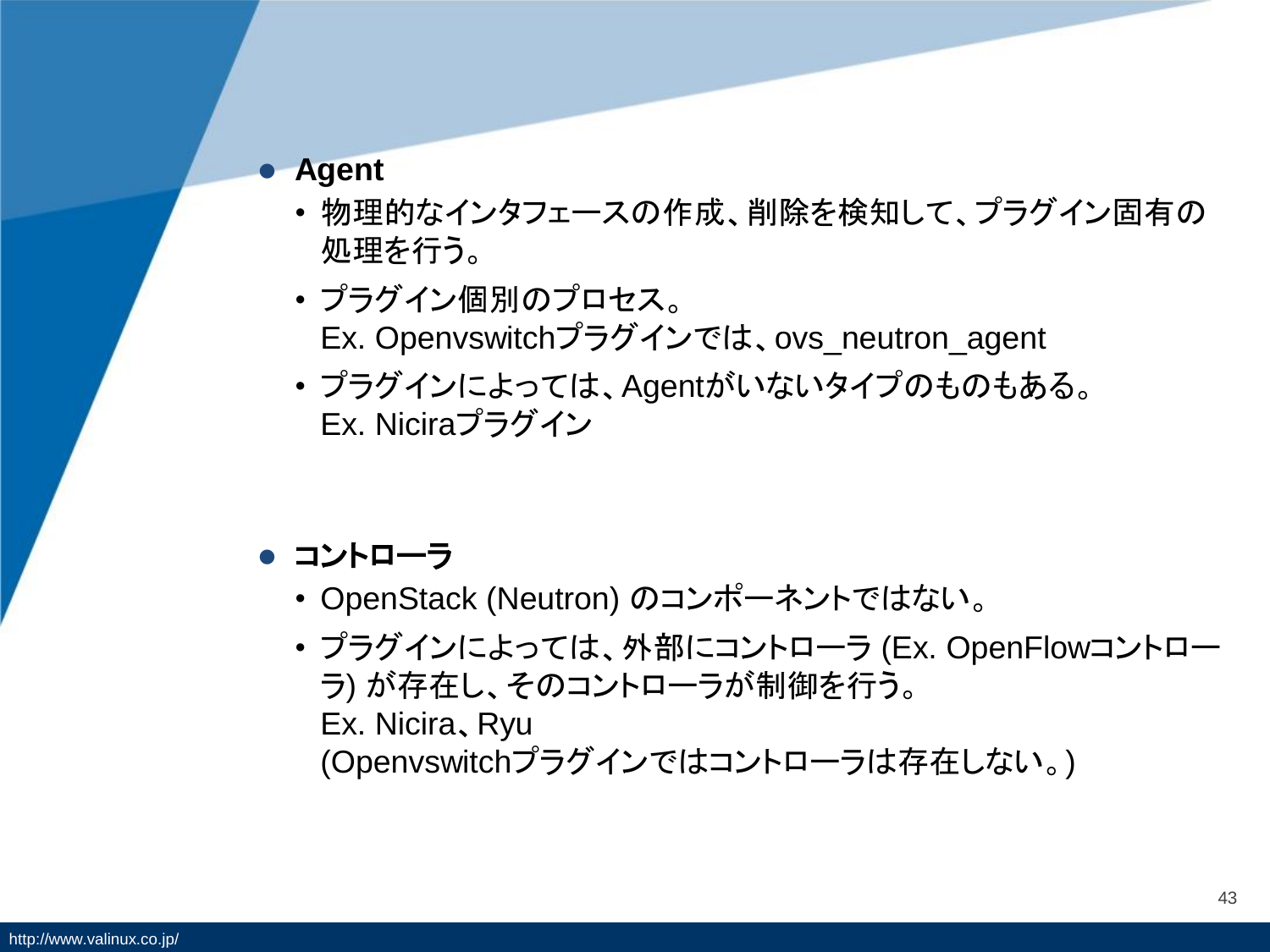

#### **0.** 環境の準備

1) プラグインの選択

仮想ネットワークの分離手段の選択

- 2) ホストの実行環境設定 プラグイン固有のinitスクリプトの実行など。 Ex.
	- agentの起動
	- スイッチ(ブリッジ)等の作成、設定

Openvswitchプラグイン (vlanタイプ) での例を使用して説明。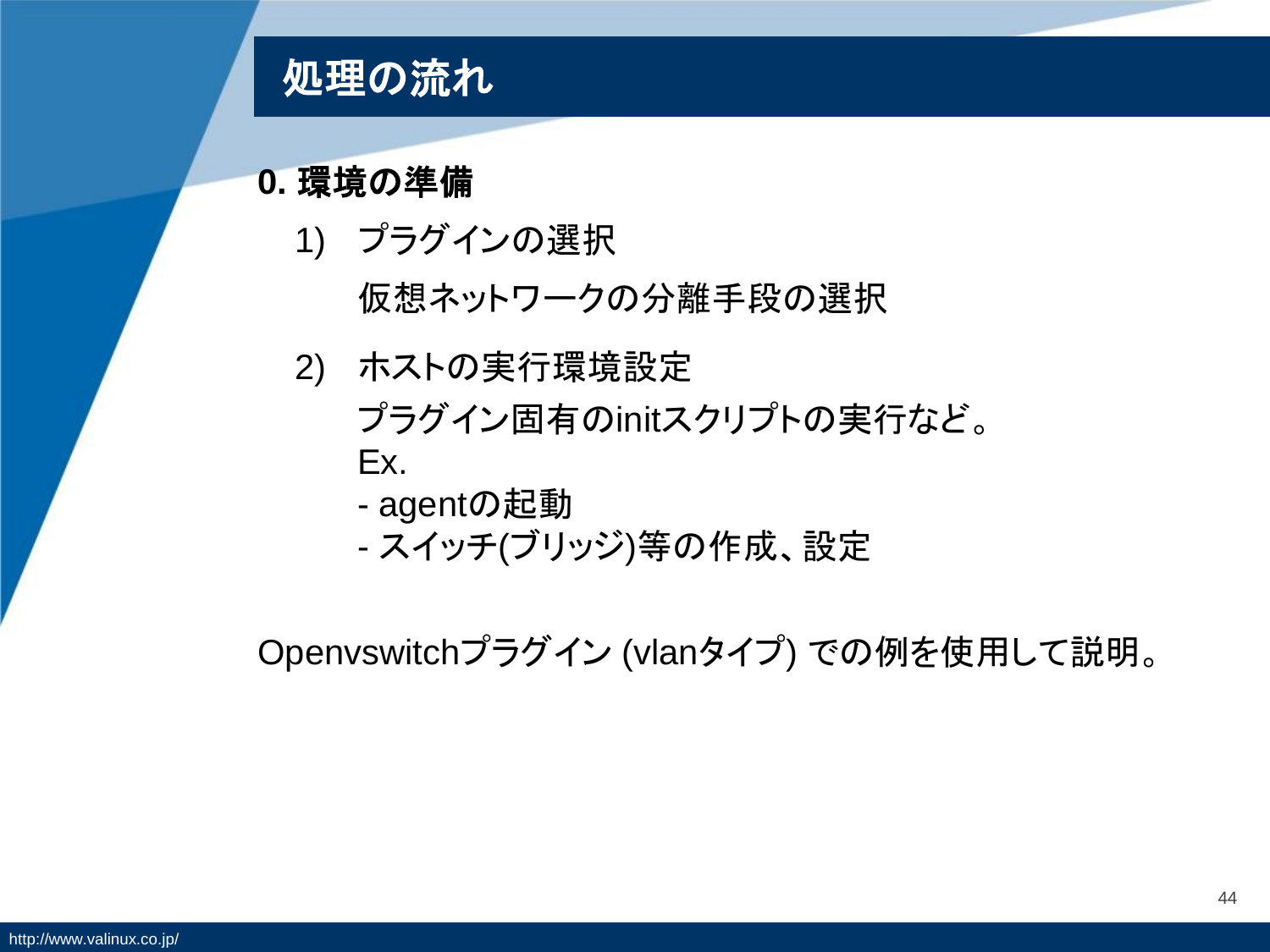

#### **1.** テナント用ネットワーク作成

分離のための属性が決まる (サブネットの作成も行う)。

#### **2. VM**の通信ができるまで

- 1) ポートの作成
- 2) インタフェースの作成
- 3) インタフェースの設定
	- インタフェースの検知
	- ポート情報の取得
	- インタフェースの設定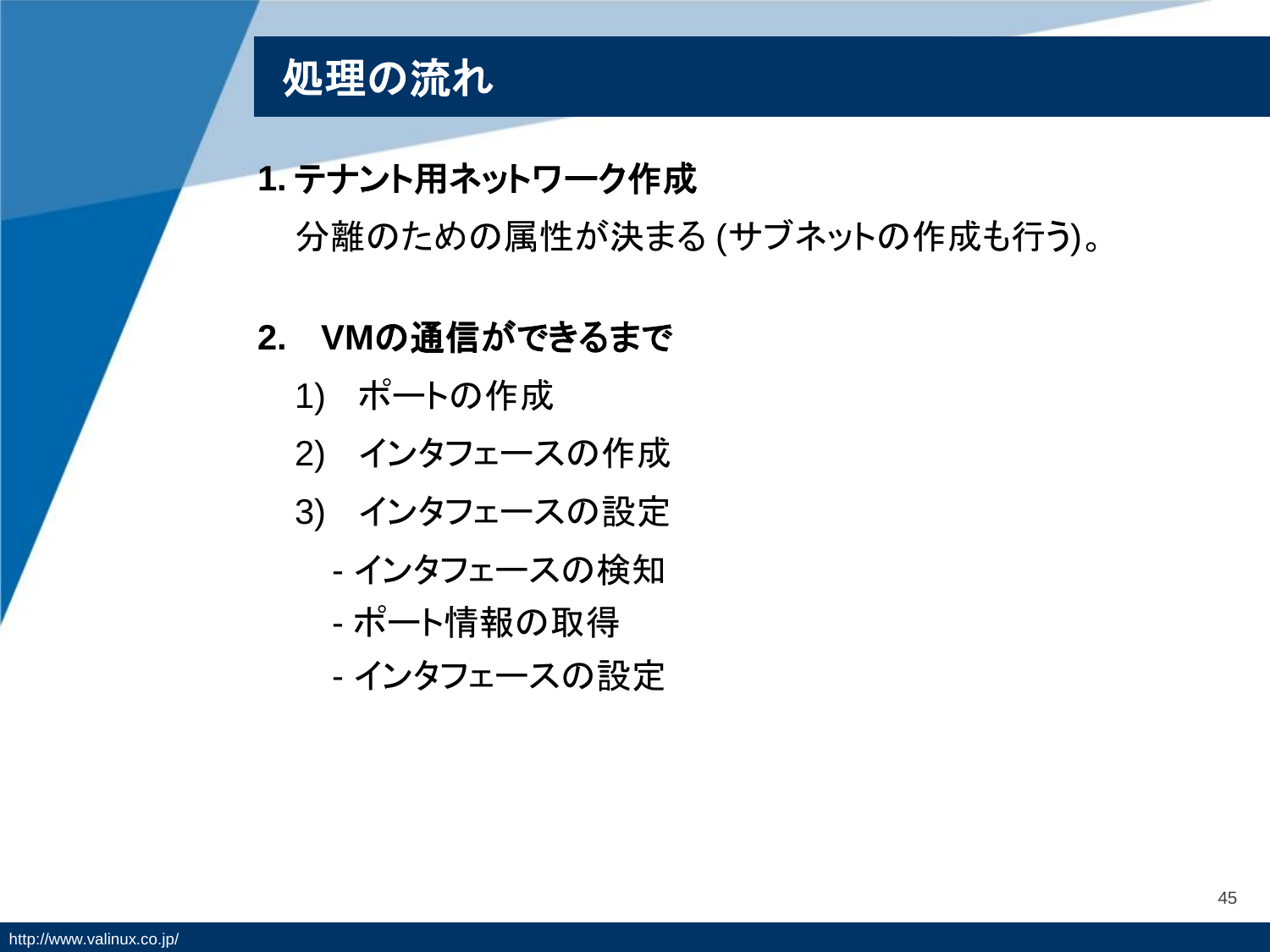### ホストの実行環境設定

#### **● ホスト(compute node)起動時に行うこと**

- agent(ovs\_neutron\_agent)の起動
- 内部折り返し用(br-int)と外部通信用(br-eth2)の2つのスイッチの作成と設定



compute node

vlan 100~199を通すようにしておく

ovs\_neutron\_plugin.ini 設定例 (vlanの範囲として、100~199を使用するとした例) (eth2というのは一例)

tenant network type = vlan network vlan ranges = default:100:199 bridge mappings = default: $br$ -eth2

補足:

Openvswitchプラグインではネットワーク分離の手段と して、gre、vxlanも使用可能。構成定義やスイッチの構成 は、本例と異なる。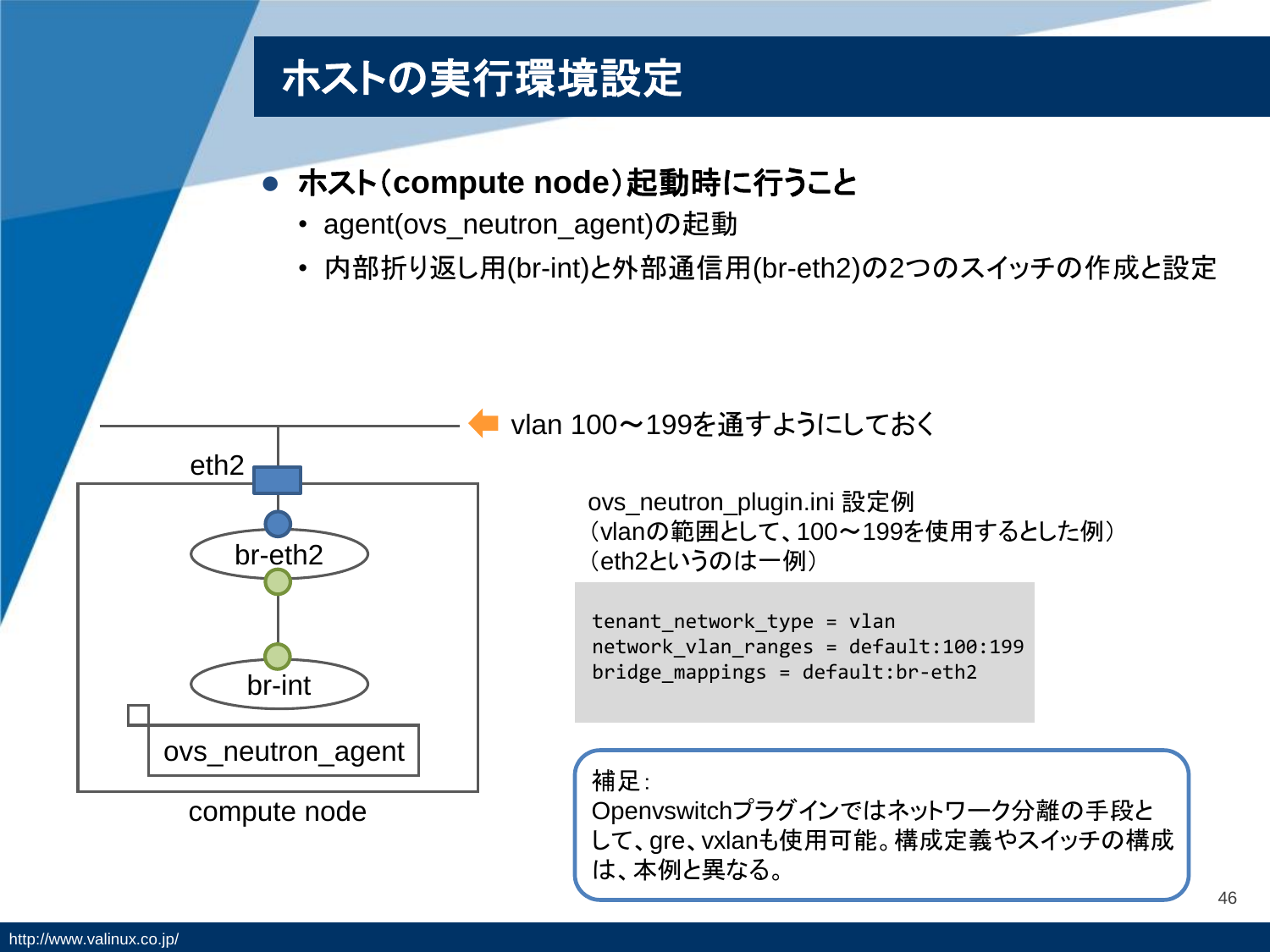### テナント用ネットワーク作成

● Neutron API (create network)の処理の中で、プラグインが ネットワークIDとvlan-idの対応をつけ、DBに記録。

| \$ neutron net-create net1<br>Created a new network:                                                                                                                              |                                                                                                                                                                    |
|-----------------------------------------------------------------------------------------------------------------------------------------------------------------------------------|--------------------------------------------------------------------------------------------------------------------------------------------------------------------|
| Field                                                                                                                                                                             | Value                                                                                                                                                              |
| admin state up<br>id<br>name<br>provider: network type<br>provider: physical network<br>provider: segmentation id<br>router: external<br>shared<br>status<br>subnets<br>tenant id | True<br>fa2ba33b-b50f-47c2-8c41-ddca7a481dc6<br>net1<br>vlan<br>プラグイン固有属性<br>default<br>100<br>False<br>False<br><b>ACTIVE</b><br>4d447d1234fb47feaebf657ea876a845 |

本例では、ネットワーク net1 は、vlan id 100でノード間の通信を行う。 (vlan idは、ネットワーク作成時にパラメータで指定することも可能)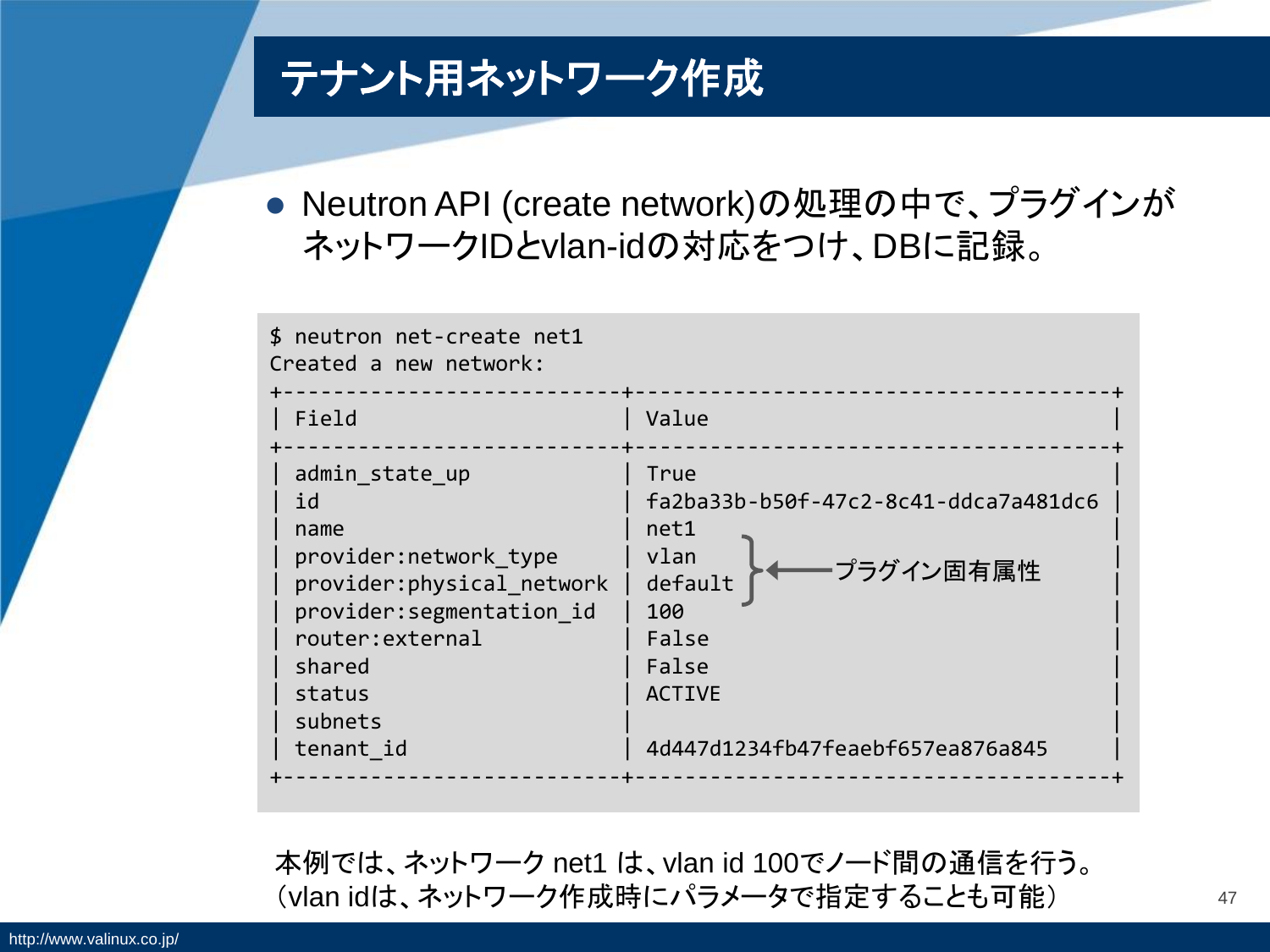### ポートの作成

- (Neutronから見た)使用者が事前に作成を行う。
- VMのNICを表現するリソースとして、ポートを使用する。

| \$ neutron port-create net1<br>Created a new port:                                                                                                                                                                                     |                                                                                                                                                                                                                                                                                                                               |  |  |  |  |  |
|----------------------------------------------------------------------------------------------------------------------------------------------------------------------------------------------------------------------------------------|-------------------------------------------------------------------------------------------------------------------------------------------------------------------------------------------------------------------------------------------------------------------------------------------------------------------------------|--|--|--|--|--|
| Field                                                                                                                                                                                                                                  | Value                                                                                                                                                                                                                                                                                                                         |  |  |  |  |  |
| admin_state_up<br>allowed address pairs<br>binding: capabilities<br>binding:host_id<br>binding:vif_type<br>device id<br>device_owner<br>fixed_ips<br>id<br>mac address<br>name<br>network id<br>security_groups<br>status<br>tenant_id | True<br>{"port_filter": false}<br>unbound<br>{"subnet_id": "0b5be9b5-571b-4d26-bb2a-d25d661909dc", "ip_address": "20.0.0.11"}<br>8c77dea8-0d25-4dde-9165-9d2595cd9375<br>fa:16:3e:b5:54:65<br>fa2ba33b-b50f-47c2-8c41-ddca7a481dc6<br>855c2304-a4f0-4f07-a60c-e8e6ae8e5674<br><b>DOWN</b><br>4d447d1234fb47feaebf657ea876a845 |  |  |  |  |  |

ipアドレス、macアドレスは、この段階で確定。 (使用者がポート作成時に指定することも可能)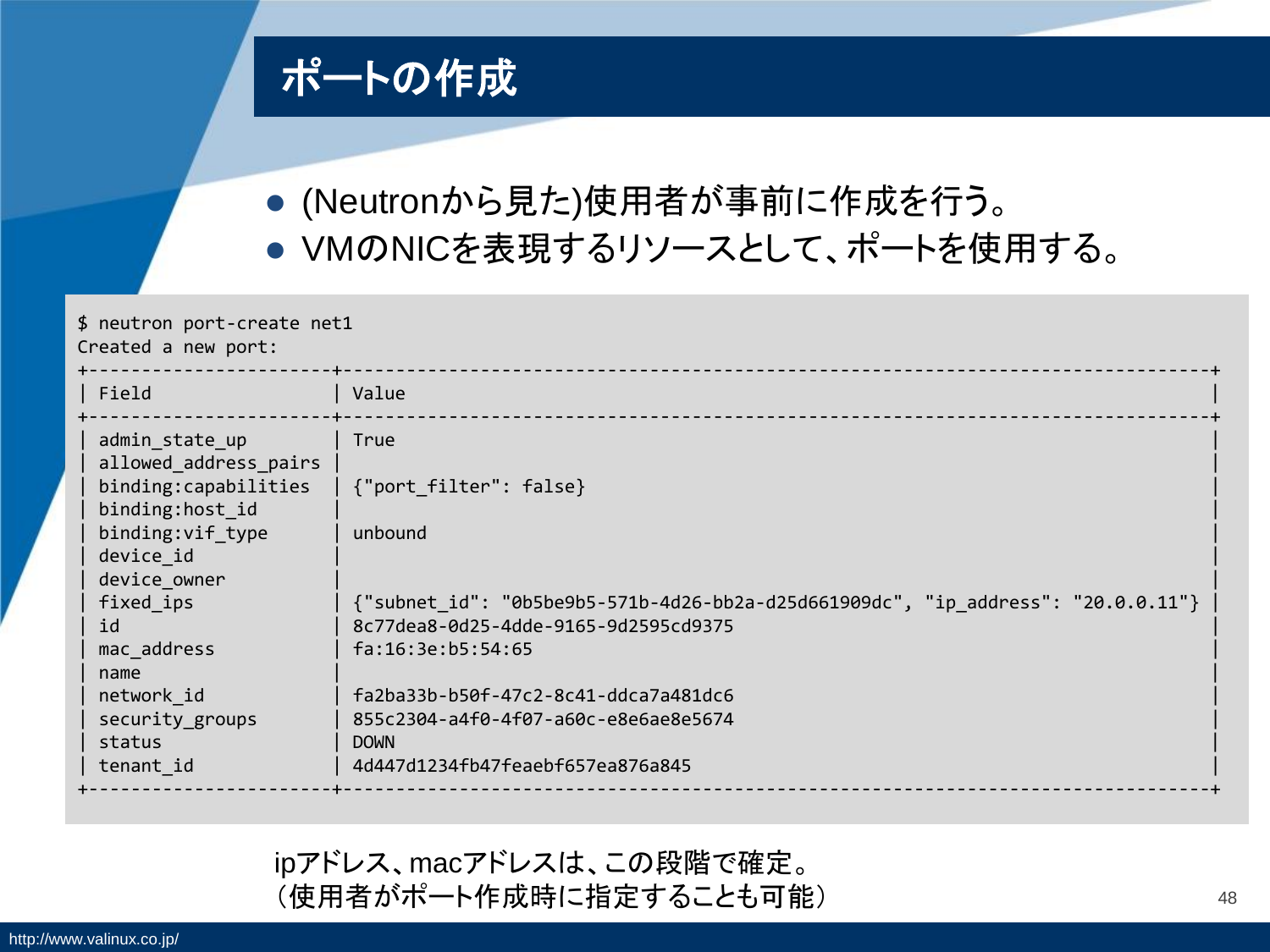### インタフェースの作成

VMを起動するホストが決まると、nova-computeは、VMの起動に 先立ち、ホスト上にポートに対応するインタフェースを作成する。

nova-computeに組み込まれたInterfaceドライバが以下を実施。

- VMの仮想NICに対応するtapデバイスを作成し、br-intに接続する。 デバイス名は、"tap"+ポートIDの先頭11桁
- ovsポートのInterfaceテーブルに必要な情報を設定しておく。
	- external-ids:iface-id にポートID
	- external-ids:attached-mac にmacアドレス



ポイント: 後でagent等がインタフェースとポートの対応を特定できるようにしておく。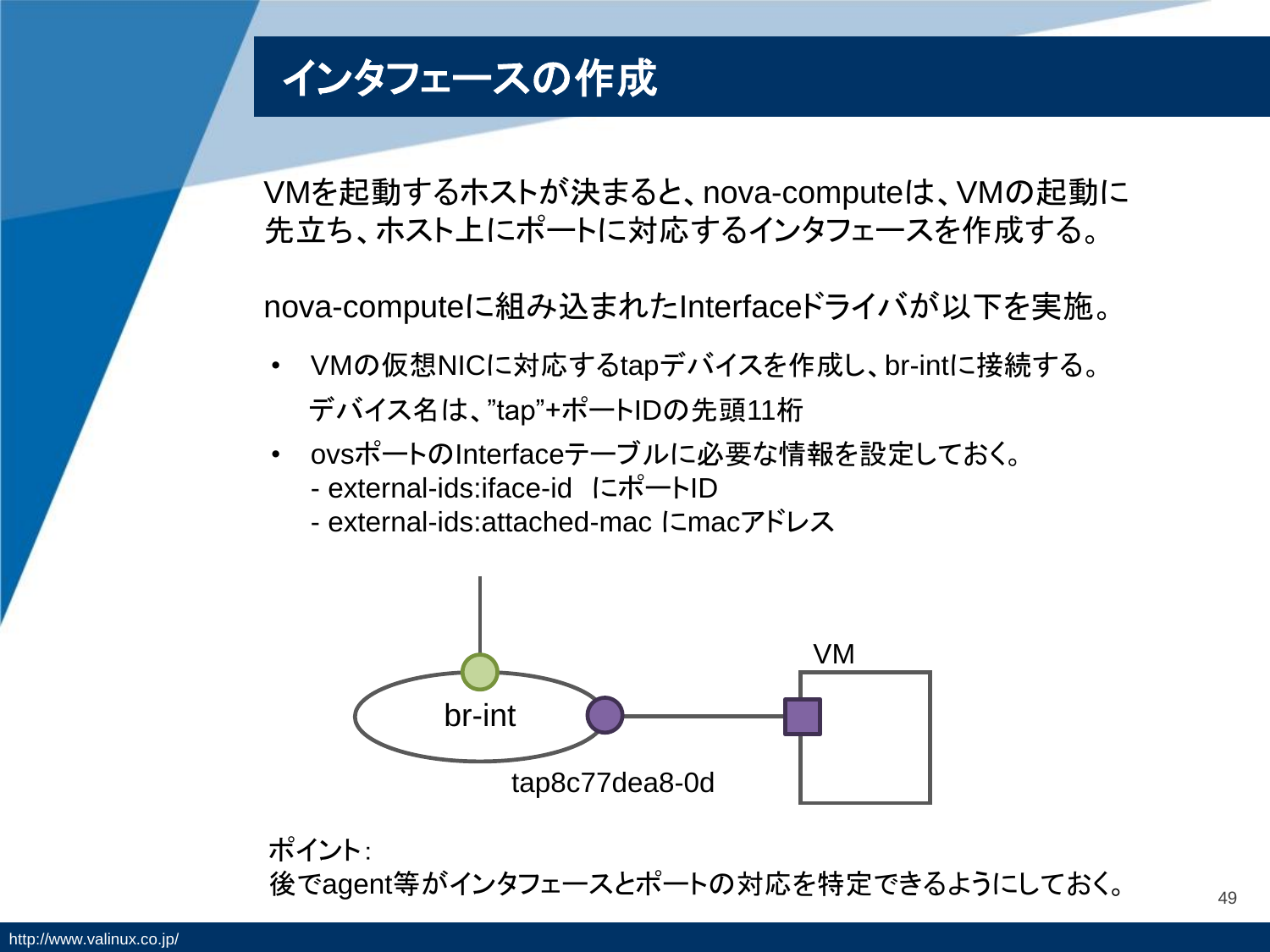```
$ ifconfig
...
tap8c77dea8-0d Link encap:Ethernet HWaddr 1a:fe:53:16:54:45 
          inet6 addr: fe80::18fe:53ff:fe16:5445/64 Scope:Link
         UP BROADCAST RUNNING MULTICAST MTU:1500 Metric:1
          RX packets:373 errors:0 dropped:0 overruns:0 frame:0
          TX packets:179 errors:0 dropped:0 overruns:0 carrier:0
          collisions:0 txqueuelen:500 
          RX bytes:68692 (68.6 KB) TX bytes:35044 (35.0 KB)
$ sudo ovs-vsctl list-ports br-int
int-br-eht2
tap8c77dea8-0d
$ sudo ovs-vsctl list Interface
_uuid : d13469a0-a5f6-4b36-bed6-709c22e82e1b
admin state : up
...
external_ids : {attached-mac="fa:16:3e:b5:54:65", 
iface-id="8c77dea8-0d25-4dde-9165-9d2595cd9375", iface-status=active,
vm-uuid="a66595e0-b318-49ae-98d5-564b7b42bfbf"}
ingress policing burst: 0
ingress policing rate: 0
lacp current : []
link resets : 1
link_speed : 10000000
link state : up
\mathsf{mac} : \lceil \cdot \rceilmtu : 1500
name : "tap8c77dea8-0d"
ofport : 11
...
                                                     Interfaceの作成、OVSへの接続、
                                                     OVSのInterfaceテーブルへの情報設
                                                     定は、NovaのInterfaceドライバが実施。
```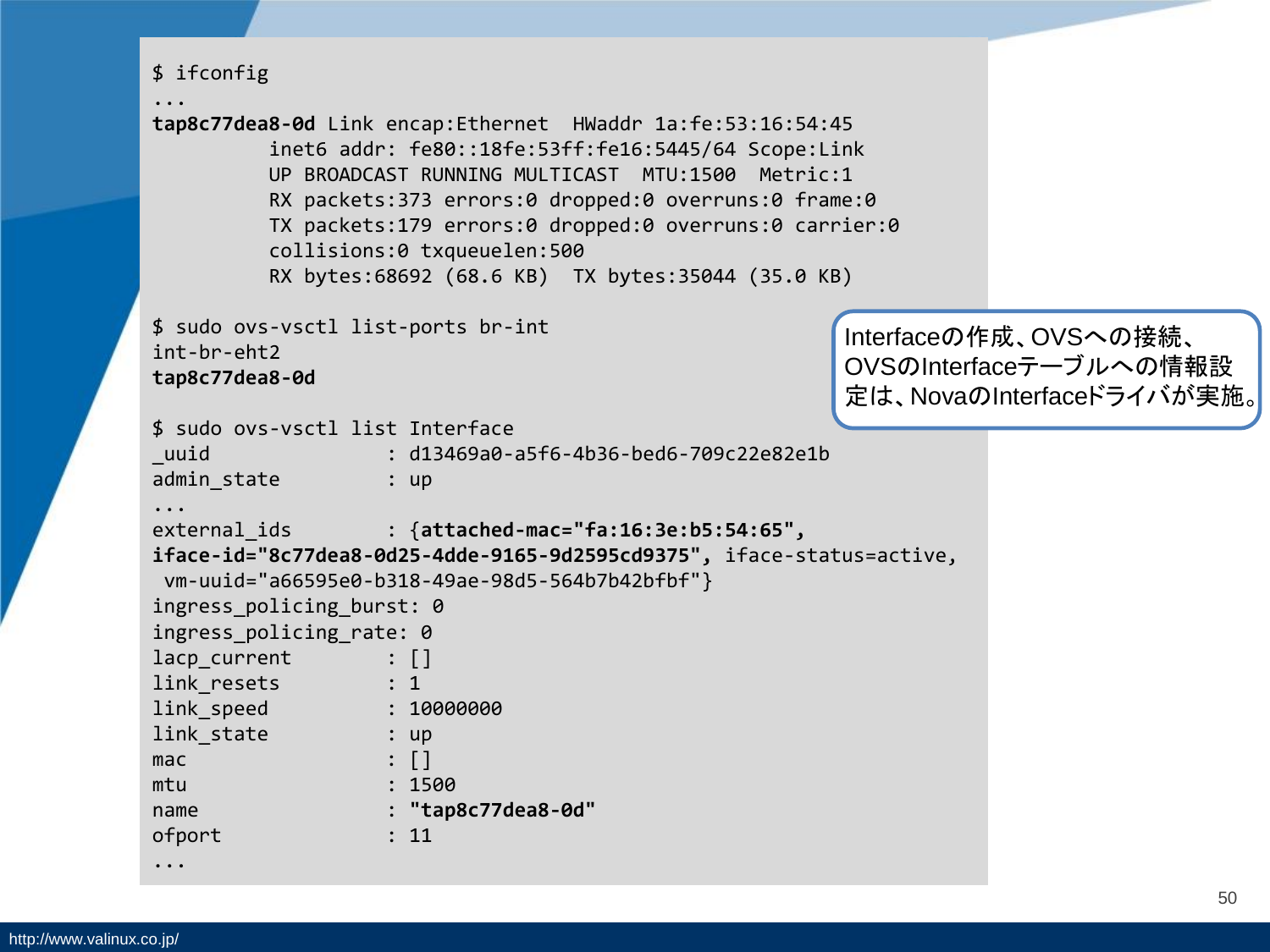### インタフェースの検知

#### ● インタフェースの作成を検知する手段を用意している。

ovs\_neutron\_agentでは:

• br-intを定期的に監視し、ovsポートの作成を認識

#### ● 他の検知方法としては、

• VMからの最初の送出パケットで認識

• openvswitchのovsポート作成を認識 などが考えられる。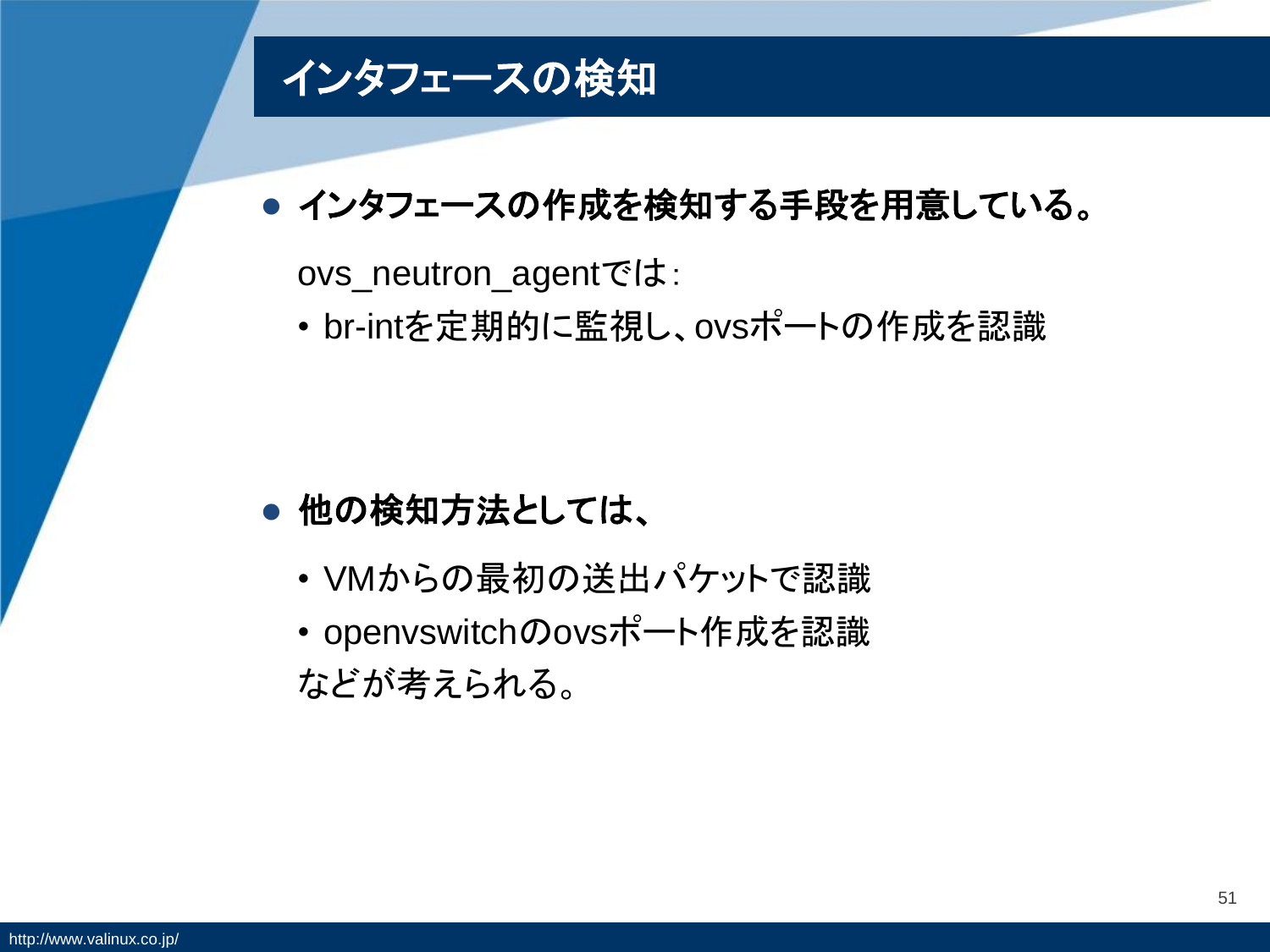### ポート情報の取得

#### ● インタフェースに対応するポートの情報を取得する。

ovs\_neutron\_agentでは:

• RPCを使用し、neutron-server (内openvswitchプラグイン) から取得。 デバイス名をパラメータとし、ポートおよびネットワーク情報を 返すRPCが用意されている。(ポートIDの先頭11桁で識別)

ポートIDとして、ovsポートに設定された情報を使用することも可能。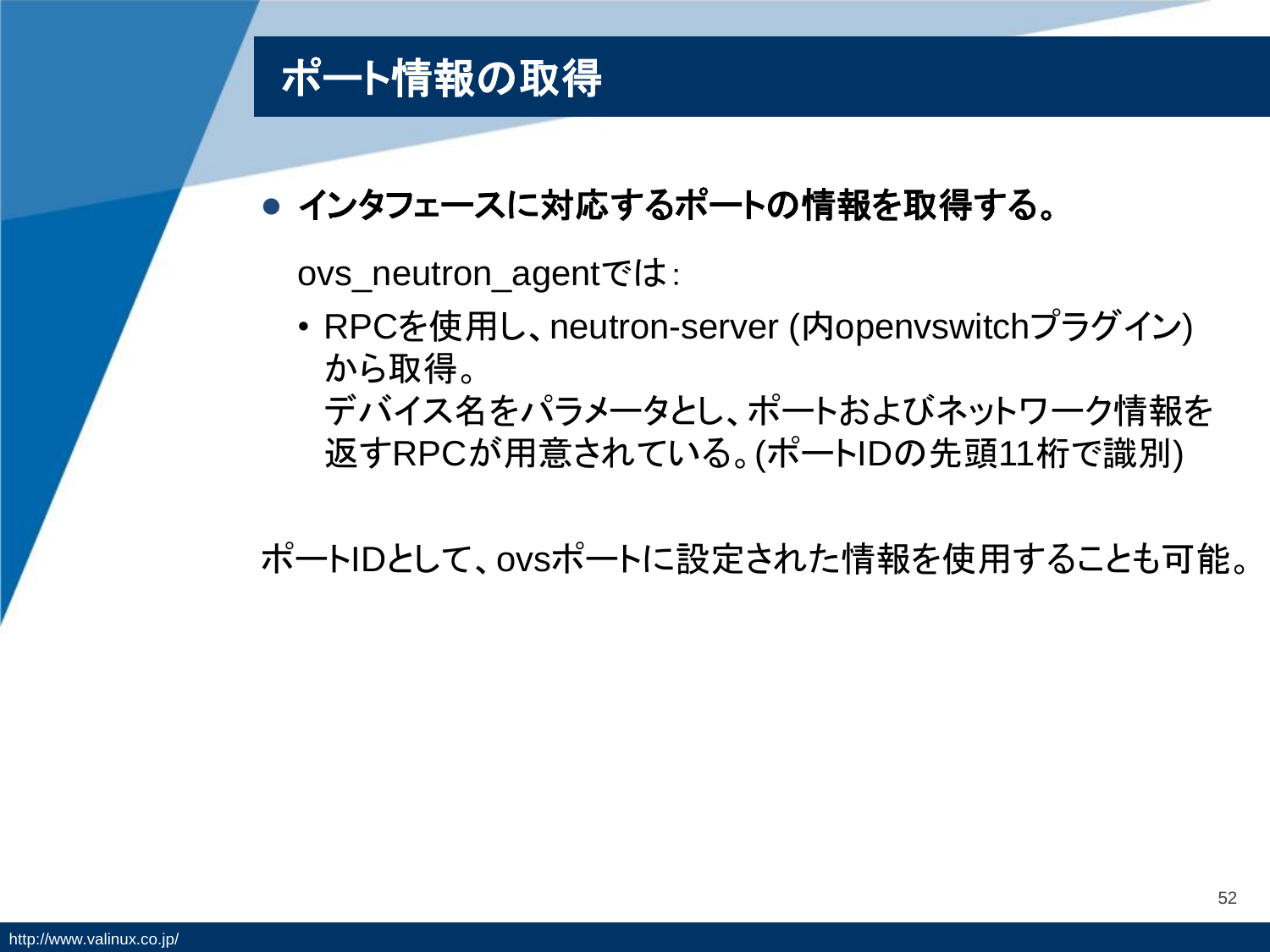### インタフェースの設定

#### 実際に通信できるための設定を行う。

ovs\_neutron\_agentでは:

- ovsポートへのtagの設定 これを行うまで、VMの通信はできない。
- ノード間通信に必要な設定 ネットワークに割り当てられたvlanタグはノード間通信時のみ 付加される。(細かい設定内容は割愛)
- その他、セキュリティグループの設定などもagentで行っている。

補足:

ポートの更新・削除については、neutron-serverから ovs\_neutron\_agent への通知(非同期RPC)を契機に 必要な処理を行っている。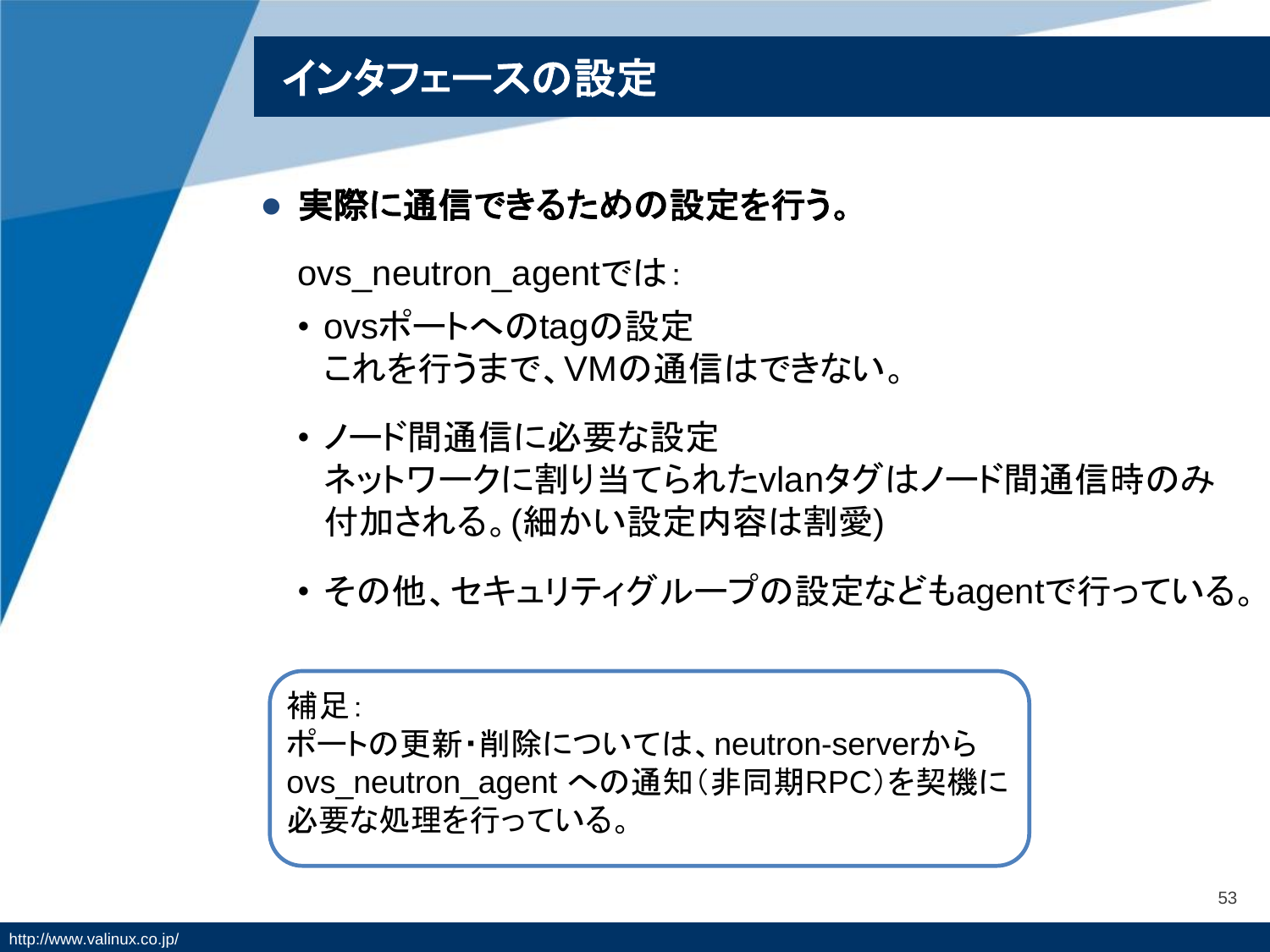### 参考: **Havana**の**ML2**プラグイン

- Open vSwitchプラグインとLinuxBridgeプラグインが統合された、 ML2プラグインというものができた (devstackのデフォルトもML2になった)。
- ML2*と*は

タイプドライバ、メカニズムドライバの2つの階層からなる。

- タイプドライバ 物理ネットワークの分離タイプに応じて処理を実行。 タイプ: vlan、gre、vxlan、、、
- メカニズムドライバ 物理インタフェースの種別に応じて処理を実行。 Ex. openvswitch、linuxbridge、、、
- 新規のコアプラグインをサポートしたい場合、個別のプラグインを 作成する代わりに、ML2のメカニズムドライバという形で実装する 選択肢ができた。
- これまでのスライドで説明した内容は、ML2になっても変わらない。 ML2でOpen vSwitchメカニズムドライバを使用したときと同じ動き (Agent側は変わらない)。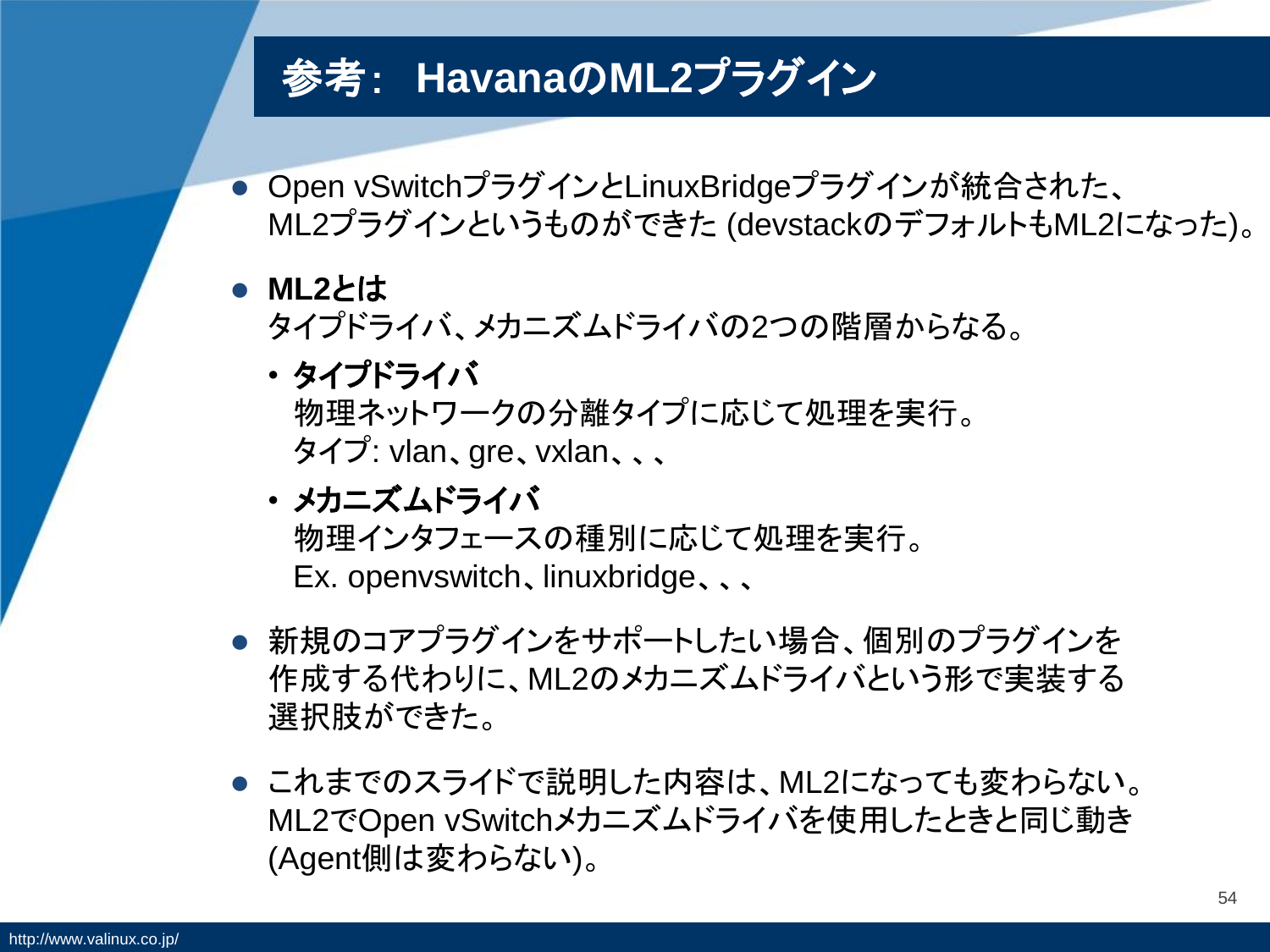

## **L3**拡張機能の実装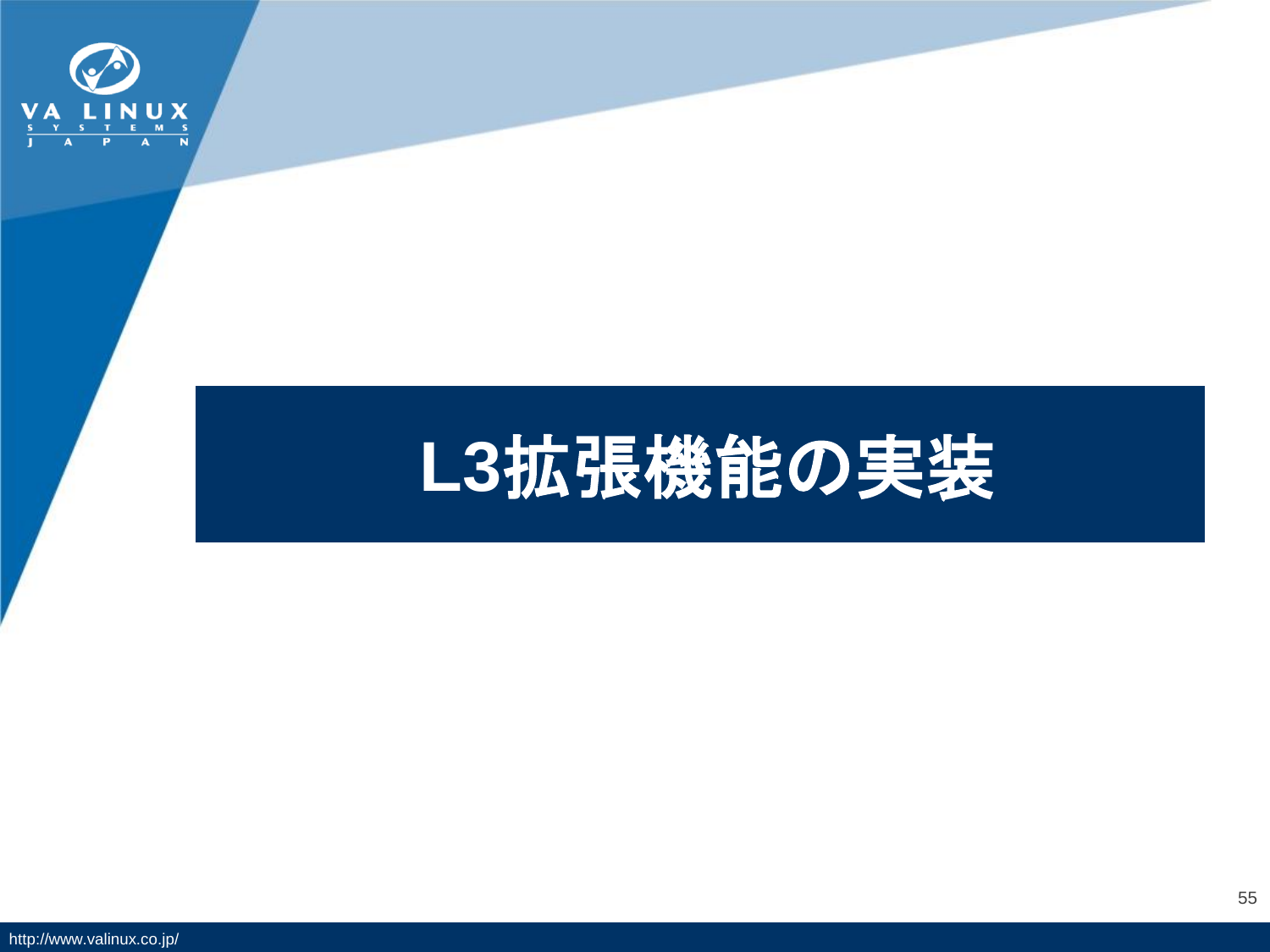### **L3**拡張機能の実装

- neutron-l3-agentプロセスが処理を行う。
- ルータの実体は、Linux上の独立したネットワーク名前空間で定義され たインタフェース、ルーティングテーブル、iptables。
- neutron-serverからの通知 (リソース作成・更新・削除) を契機に処理を 行う。通知を受けたら、neutron-serverからリソースの情報を取得し、リ ソースの現状値に物理的実装を合わせる。
	- ルータ作成時 ルータ用のネットワーク名前空間を作成。
	- 外部ネットワークポート、内部ネットワークポート接続時 ポートに対応するインタフェース作成、設定 (l3\_agentに組み込まれたインタフェースドライバが作成し、

ovs\_neutron\_agentが検知、設定を実施。)

• フローティング**IP**が固定**IP**に関係付けられたとき iptables(NAT) の設定を行う。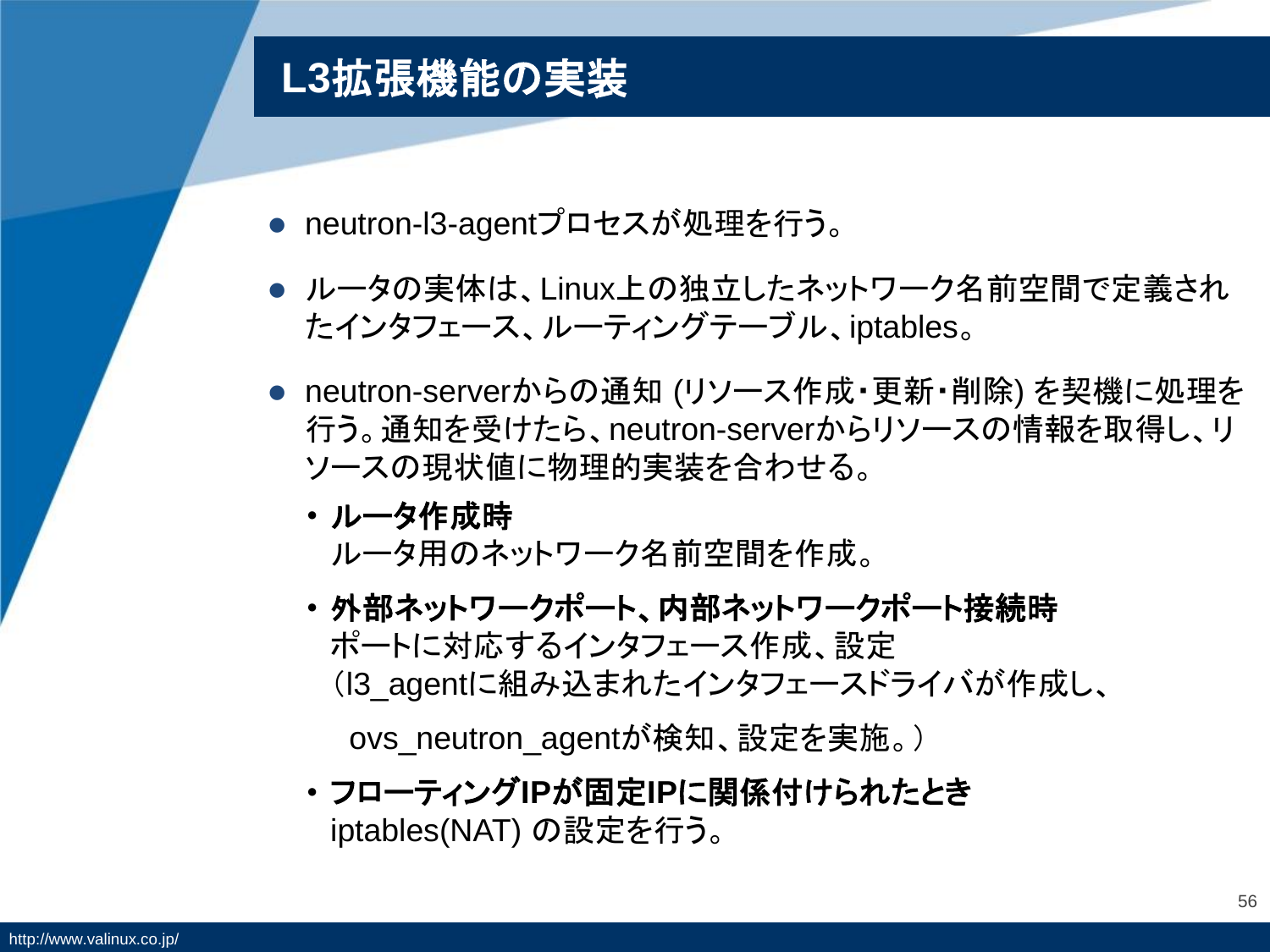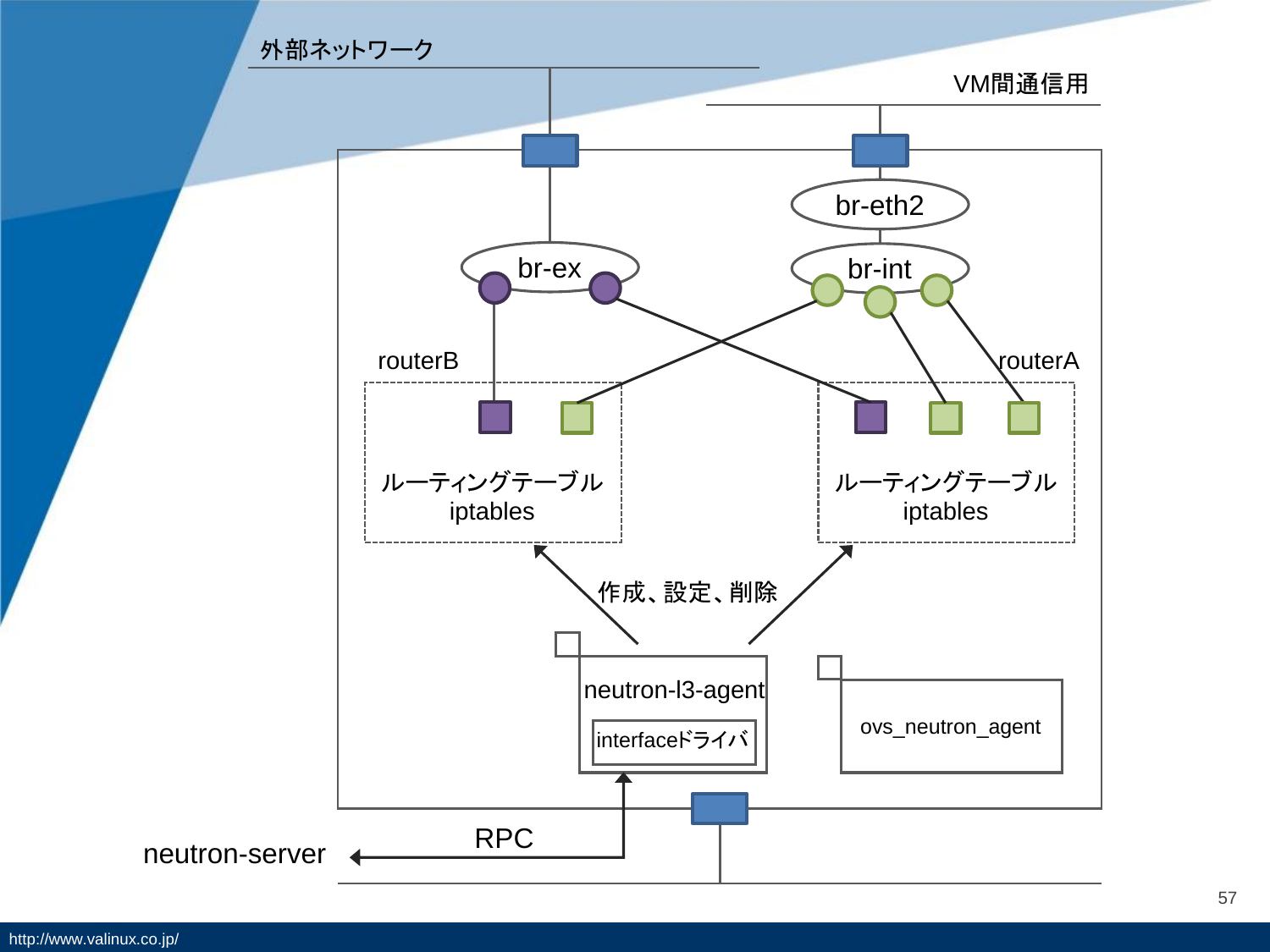### 通信できるまでの仕掛けは、**L2**のときと同様。 以下の読み替えを行えばよい。

compute node

nova-compute

VM

VMのポート、インタフェース

ovs\_neutron\_agent

network node

neutron-l3-agent

ルータ用namespace

ルータのポート、インタフェース

同左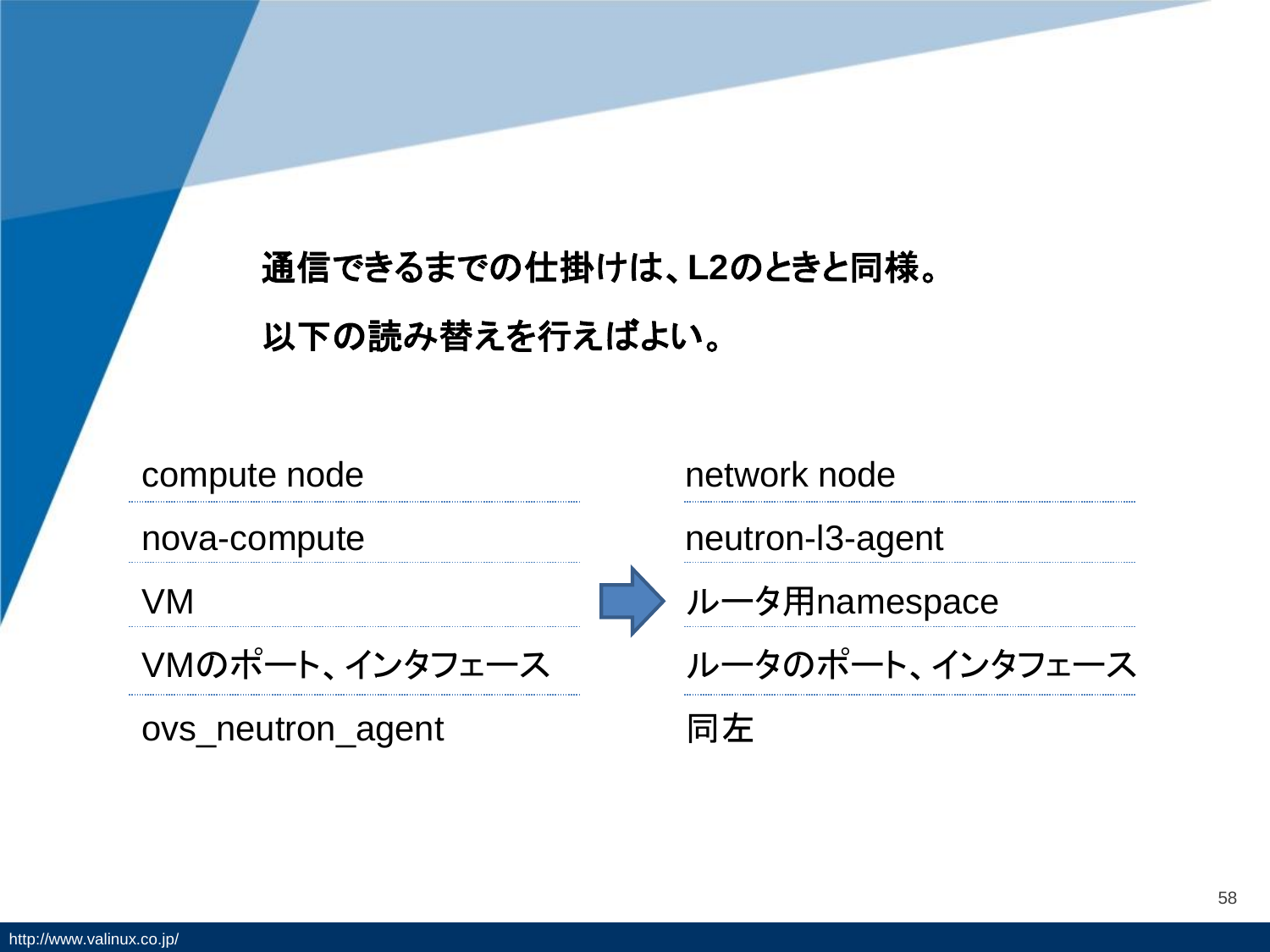| \$ ip netns list<br>qdhcp-c6943641-2937-4e68-b010-53e14002d954<br>qrouter-5e37b0c6-9f85-40cd-9d06-fb6f814448e6                                                    |          |                |                                                                                                                             |               |             |        |                         | 名前空間           |                  |                  |
|-------------------------------------------------------------------------------------------------------------------------------------------------------------------|----------|----------------|-----------------------------------------------------------------------------------------------------------------------------|---------------|-------------|--------|-------------------------|----------------|------------------|------------------|
| \$ sudo ip netns exec qrouter-5e37b0c6-9f85-40cd-9d06-fb6f814448e6 ifconfig<br>Link encap: Local Loopback<br>1 <sub>o</sub><br>inet addr:127.0.0.1 Mask:255.0.0.0 |          |                |                                                                                                                             |               |             |        |                         | interface      |                  |                  |
|                                                                                                                                                                   |          |                | qg-f1e3b587-81 Link encap:Ethernet HWaddr fa:16:3e:47:f1:9b<br>inet addr:192.168.0.2 Bcast:192.168.0.255 Mask:255.255.255.0 |               |             |        |                         |                |                  | net-ext          |
|                                                                                                                                                                   |          |                | qr-e84c655e-8a Link encap:Ethernet HWaddr fa:16:3e:1f:7e:7a<br>inet addr:10.0.0.1 Bcast:10.0.0.255 Mask:255.255.255.0       |               |             |        |                         |                |                  | net1             |
| qr-f03226bf-a4 Link encap:Ethernet HWaddr fa:16:3e:61:4b:81<br>inet addr:10.0.1.1 Bcast:10.0.1.255 Mask:255.255.255.0                                             |          |                |                                                                                                                             |               |             |        |                         |                |                  |                  |
|                                                                                                                                                                   |          |                |                                                                                                                             |               |             |        |                         |                |                  | net <sub>2</sub> |
|                                                                                                                                                                   |          |                | \$ sudo ip netns exec grouter-5e37b0c6-9f85-40cd-9d06-fb6f814448e6 route -n                                                 |               |             |        |                         |                |                  |                  |
| Destination                                                                                                                                                       |          |                | Gateway                                                                                                                     | Genmask       |             |        | Flags Metric Ref        |                | Use Iface        |                  |
| 0.0.0.0                                                                                                                                                           |          |                | 192.168.0.1                                                                                                                 | 0.0.0.0       |             | UG     | $\theta$                | 0              | 0 qg-f1e3b587-81 | ルーティング<br>テーブル   |
| 10.0.0.0                                                                                                                                                          |          |                | 0.0.0.0                                                                                                                     | 255.255.255.0 |             | $\cup$ | $\overline{\mathbf{a}}$ | $\theta$       | 0 qr-e84c655e-8a |                  |
| 10.0.1.0                                                                                                                                                          | 0.0.0.0  |                |                                                                                                                             | 255.255.255.0 |             |        | $U$ $\theta$            | $\theta$       | 0 qr-f03226bf-a4 |                  |
| 192.168.0.0 0.0.0.0                                                                                                                                               |          |                |                                                                                                                             | 255.255.255.0 |             | $\cup$ | $\theta$                | $\theta$       | 0 qg-f1e3b587-81 |                  |
| \$ sudo ip netns exec qrouter-5e37b0c6-9f85-40cd-9d06-fb6f814448e6 iptables -L -t nat                                                                             |          |                |                                                                                                                             |               |             |        |                         |                |                  |                  |
| $\ddotsc$<br><b>DNAT</b>                                                                                                                                          | all $--$ |                | anywhere                                                                                                                    |               | 192.168.0.3 |        |                         | to:10.0.0.3    |                  | <b>NAT</b>       |
| $\ddots$                                                                                                                                                          |          |                |                                                                                                                             |               |             |        |                         |                |                  |                  |
| <b>SNAT</b><br><b>SNAT</b>                                                                                                                                        | a11      |                | all $-- 10.0.0.0/24$                                                                                                        |               | anywhere    |        |                         | to:192.168.0.2 |                  |                  |
|                                                                                                                                                                   |          | $\sim$ $ ^{-}$ | 10.0.1.0/24                                                                                                                 |               | anywhere    |        |                         | to:192.168.0.2 |                  |                  |
| $\bullet\hspace{0.1cm}\bullet\hspace{0.1cm}\bullet\hspace{0.1cm}\bullet$                                                                                          |          |                |                                                                                                                             |               |             |        |                         |                |                  |                  |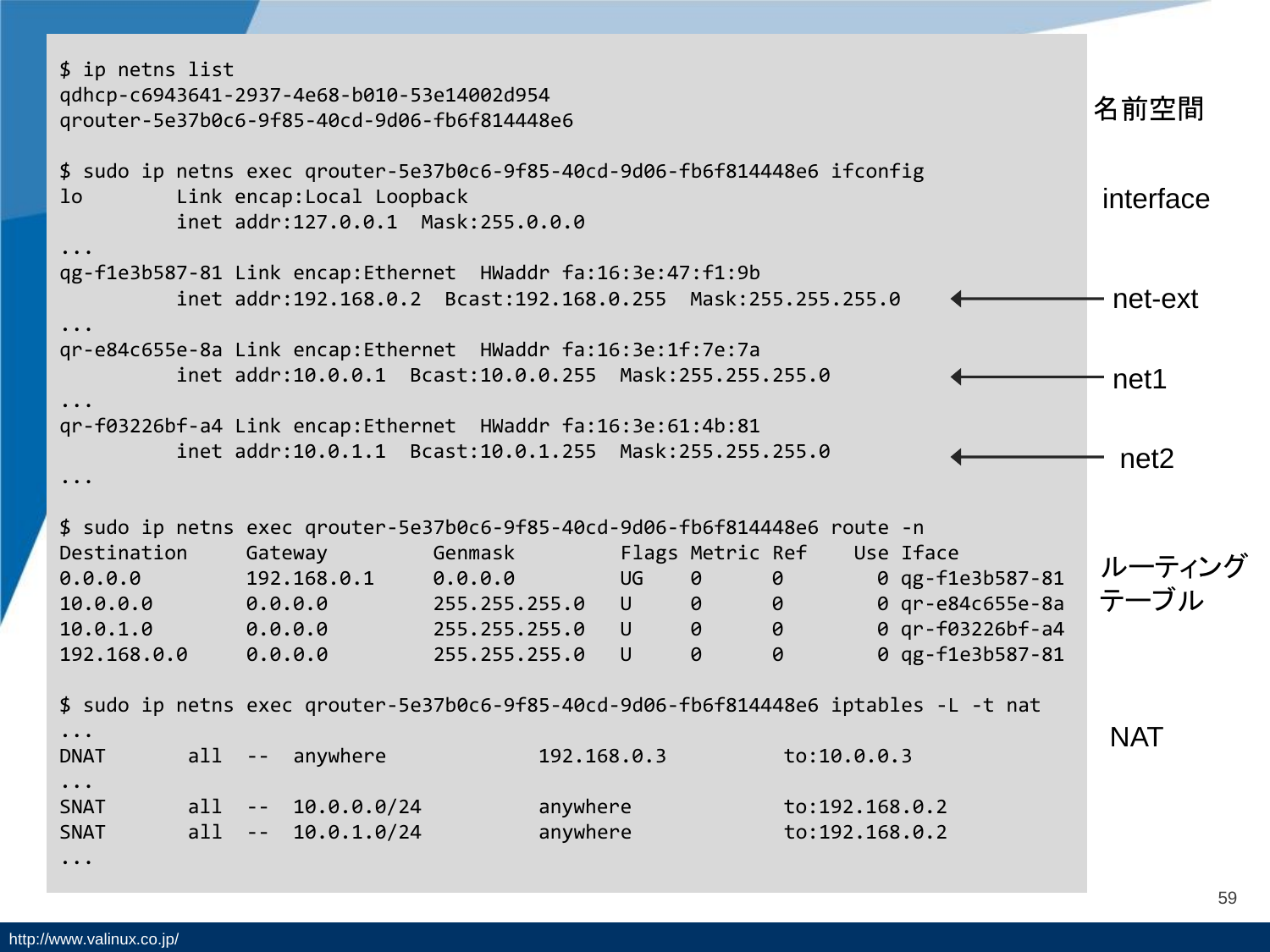### 参考:その他サービスの実装

基本的な構造は、L3と同じ。

#### **DHCP**

network nodeでneutron-dhcp-agentが処理。 ネットワークごとにnamespaceで分離、その中でdhcp用ポート (インタフェース) を作成、dnsmasqを動作させる。

#### **LBaaS**

network nodeでneutron-lbaas-agentが処理。 プールごとにnamespaceで分離、その中でVIP用ポート (インタフェース) を作成、HAProxyを動作させる。

#### **FWaaS**

neutron-l3-agentを拡張し、FWの設定機能を追加。 ルータnamespace内で、iptablesを操作。

#### **VPNaaS**

neutron-l3-agentを拡張した、neutron-vpnaas-agentが処理。 ルータnamespace内で、OpenSwanを動作させる。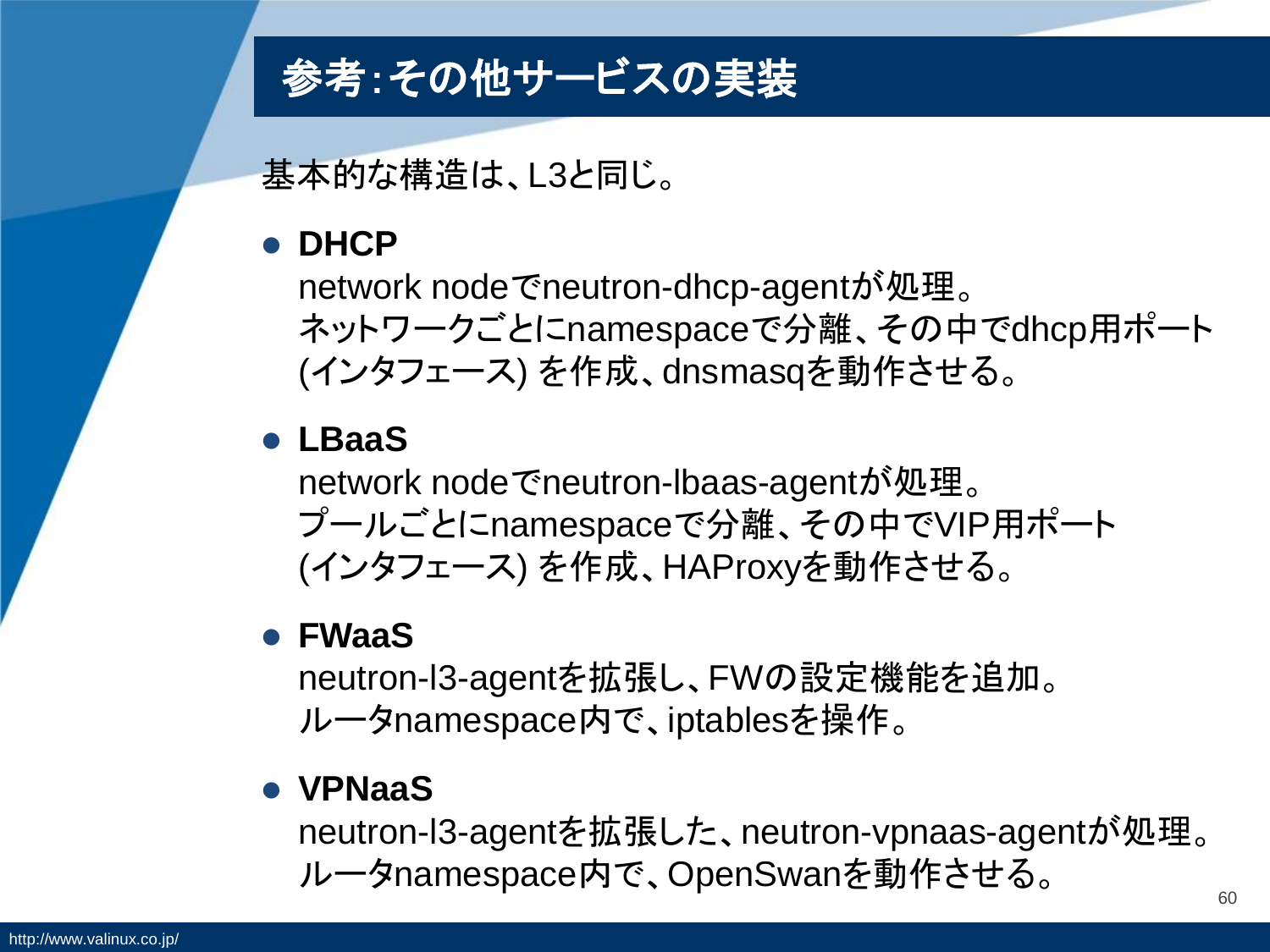